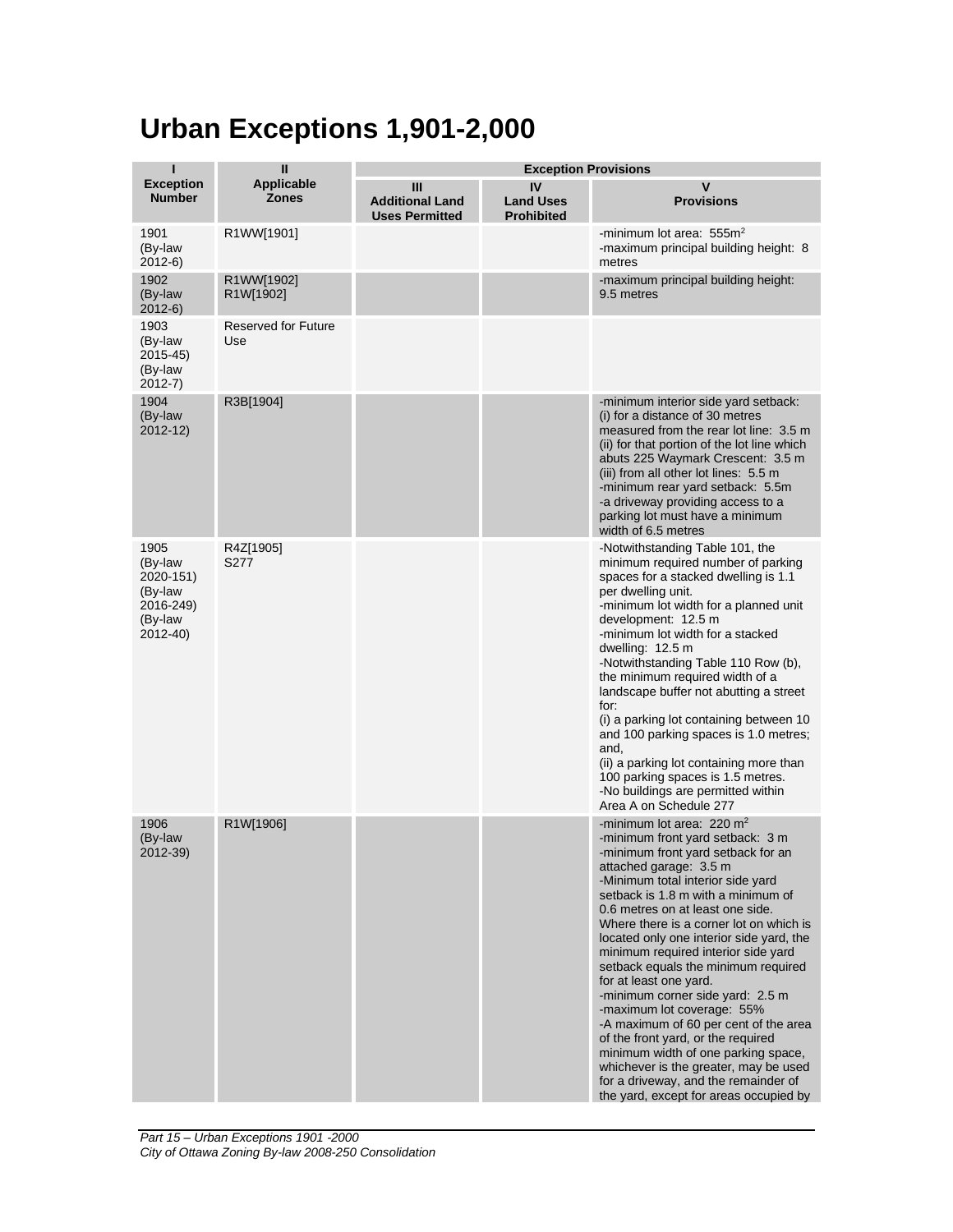| ı                                 | $\mathbf{I}$                      | <b>Exception Provisions</b>                          |                                             |                                                                                                                                                                                                                                                                                                                                                                                                                                                                                                                                                                                                                                                                                                                                                                                                                                                                                                                                                                                                                                                                                                                                                                                                                                                                                                                                                                                                                                                                                                                                                                                                                                                                                                                                                                                                       |  |
|-----------------------------------|-----------------------------------|------------------------------------------------------|---------------------------------------------|-------------------------------------------------------------------------------------------------------------------------------------------------------------------------------------------------------------------------------------------------------------------------------------------------------------------------------------------------------------------------------------------------------------------------------------------------------------------------------------------------------------------------------------------------------------------------------------------------------------------------------------------------------------------------------------------------------------------------------------------------------------------------------------------------------------------------------------------------------------------------------------------------------------------------------------------------------------------------------------------------------------------------------------------------------------------------------------------------------------------------------------------------------------------------------------------------------------------------------------------------------------------------------------------------------------------------------------------------------------------------------------------------------------------------------------------------------------------------------------------------------------------------------------------------------------------------------------------------------------------------------------------------------------------------------------------------------------------------------------------------------------------------------------------------------|--|
| <b>Exception</b><br><b>Number</b> | <b>Applicable</b><br><b>Zones</b> | Ш<br><b>Additional Land</b><br><b>Uses Permitted</b> | IV<br><b>Land Uses</b><br><b>Prohibited</b> | v<br><b>Provisions</b>                                                                                                                                                                                                                                                                                                                                                                                                                                                                                                                                                                                                                                                                                                                                                                                                                                                                                                                                                                                                                                                                                                                                                                                                                                                                                                                                                                                                                                                                                                                                                                                                                                                                                                                                                                                |  |
|                                   |                                   |                                                      |                                             | projections permitted under Section<br>65 and a walkway with a maximum<br>width of 1.8 metres, must be<br>landscaped with soft landscaping<br>-Where an attached garage accesses<br>a public street by means of a driveway<br>that crosses a sidewalk, the attached<br>garage must be setback at least 6<br>metres from the nearest edge of the<br>sidewalk.<br>-Despite Table 65, Rows 1, 2 and 3, a<br>chimney, chimney box, fireplace box,<br>eaves, eave-troughs, gutters and<br>ornamental elements such as sills,<br>belts, cornices, parapets and pilasters<br>may project 1 metre into a required<br>interior side yard but no closer than<br>0.2 metres to the lot line.<br>-Despite Table 65, Row 6(b),<br>balconies and porches may project to<br>within 0 metres of a corner lot line.<br>-Despite Table 65 Row 6(b), the steps<br>of a porch may project 2.5 metres into<br>a required yard, but may be no closer<br>than 0.5 metres from a lot line other<br>than a corner side lot line, from which<br>they can be as close as 0 metres.<br>-Despite Table 65, Row6(a), any<br>portion of a deck with a walking<br>surface higher than 0.3 metres but no<br>higher than 0.6 metres above adjacent<br>grade may project to within 0.6 metres<br>of a lot line, and any portion of a deck<br>with a walking surface less than 0.31<br>metres may project to within 0.3<br>metres of a lot line.<br>-Despite Table 65, Row 8, an air<br>conditioning condenser unit may<br>project 1 metre, but no closer than 0.2<br>metres to a lot line, and may not be<br>located in a front yard, but may be<br>located in a corner side yard.<br>-in the instance of any dwelling listed<br>in 57(1), the distance used to<br>determine a corner sight triangle is<br>2.75 metres and not 6 metres. |  |
| 1907<br>(By-law<br>2012-39)       | R1W[1907]                         |                                                      |                                             | -minimum lot area: 220 m <sup>2</sup><br>-minimum rear yard setback: 7.5 m<br>-minimum front yard setback: 3 m<br>-minimum front yard setback for an<br>attached garage: 3.5 m<br>-Minimum total interior side yard<br>setback is 1.8 m with a minimum of<br>0.6 metres on at least one side.<br>Where there is a corner lot on which is<br>located only one interior side yard, the<br>minimum required interior side yard<br>setback equals the minimum required<br>for at least one yard.<br>-minimum corner side yard: 2.5 m<br>-maximum lot coverage: 55%<br>-A maximum of 60 per cent of the area<br>of the front yard, or the required<br>minimum width of one parking space,<br>whichever is the greater, may be used                                                                                                                                                                                                                                                                                                                                                                                                                                                                                                                                                                                                                                                                                                                                                                                                                                                                                                                                                                                                                                                                         |  |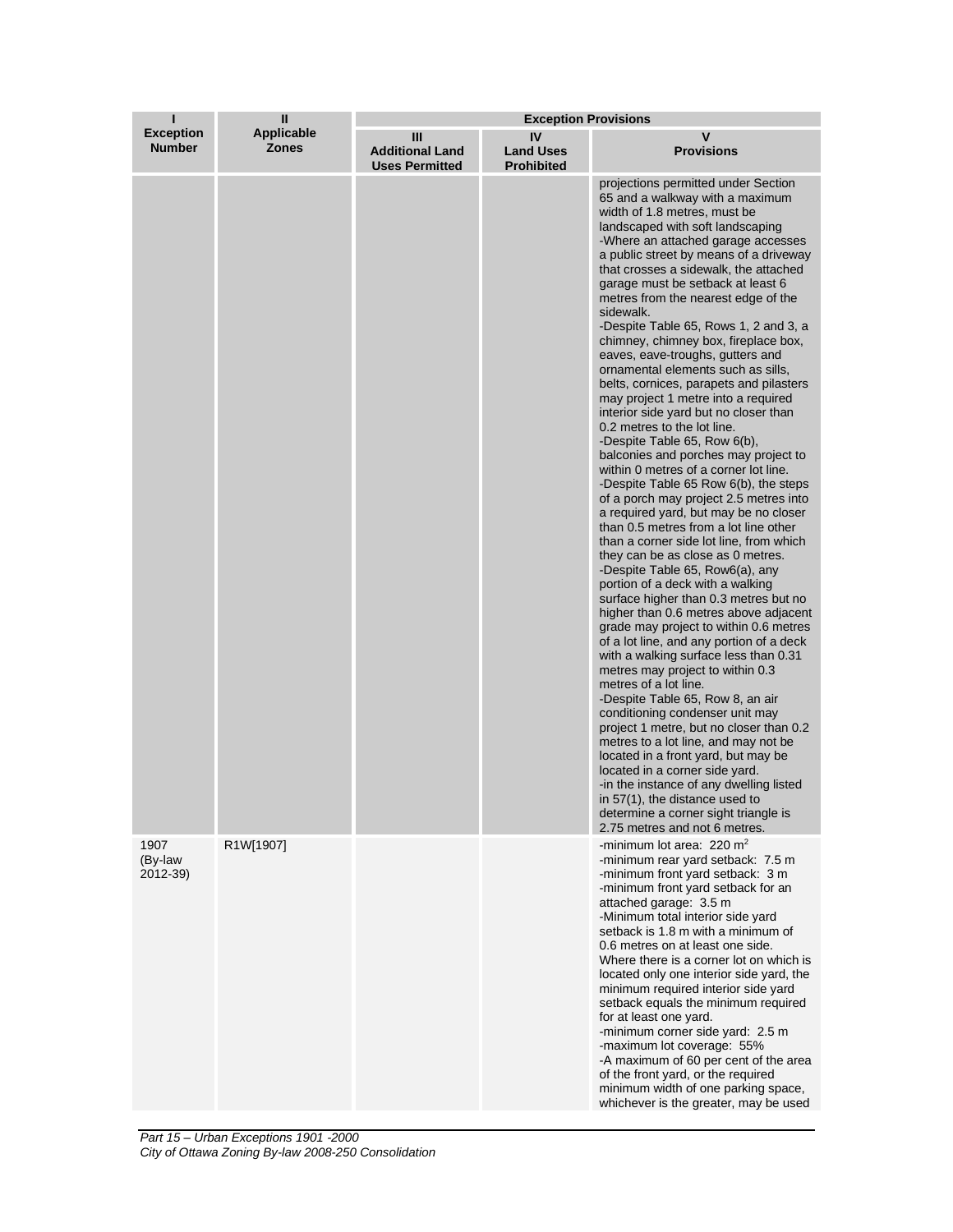| ī                                 | $\mathbf{I}$                      | <b>Exception Provisions</b>                          |                                             |                                                                                                                                                                                                                                                                                                                                                                                                                                                                                                                                                                                                                                                                                                                                                                                                                                                                                                                                                                                                                                                                                                                                                                                                                                                                                                                                                                                                                                                                                                                                                                                                                                                                                                                                                                                                                                                                                  |  |
|-----------------------------------|-----------------------------------|------------------------------------------------------|---------------------------------------------|----------------------------------------------------------------------------------------------------------------------------------------------------------------------------------------------------------------------------------------------------------------------------------------------------------------------------------------------------------------------------------------------------------------------------------------------------------------------------------------------------------------------------------------------------------------------------------------------------------------------------------------------------------------------------------------------------------------------------------------------------------------------------------------------------------------------------------------------------------------------------------------------------------------------------------------------------------------------------------------------------------------------------------------------------------------------------------------------------------------------------------------------------------------------------------------------------------------------------------------------------------------------------------------------------------------------------------------------------------------------------------------------------------------------------------------------------------------------------------------------------------------------------------------------------------------------------------------------------------------------------------------------------------------------------------------------------------------------------------------------------------------------------------------------------------------------------------------------------------------------------------|--|
| <b>Exception</b><br><b>Number</b> | <b>Applicable</b><br><b>Zones</b> | Ш<br><b>Additional Land</b><br><b>Uses Permitted</b> | IV<br><b>Land Uses</b><br><b>Prohibited</b> | v<br><b>Provisions</b>                                                                                                                                                                                                                                                                                                                                                                                                                                                                                                                                                                                                                                                                                                                                                                                                                                                                                                                                                                                                                                                                                                                                                                                                                                                                                                                                                                                                                                                                                                                                                                                                                                                                                                                                                                                                                                                           |  |
|                                   |                                   |                                                      |                                             | for a driveway, and the remainder of<br>the yard, except for areas occupied by<br>projections permitted under Section<br>65 and a walkway with a maximum<br>width of 1.8 metres, must be<br>landscaped with soft landscaping.<br>-Where an attached garage accesses<br>a public street by means of a driveway<br>that crosses a sidewalk, the attached<br>garage must be setback at least 6<br>metres from the nearest edge of the<br>sidewalk.<br>-Despite Table 65, Rows 1, 2 and 3, a<br>chimney, chimney box, fireplace box,<br>eaves, eave-troughs, gutters and<br>ornamental elements such as sills,<br>belts, cornices, parapets and pilasters<br>may project 1 metre into a required<br>interior side yard but no closer than<br>0.2 metres to the lot line.<br>-Despite Table 65, Row 6(b),<br>balconies and porches may project to<br>within 0 metres of a corner lot line.<br>-Despite Table 65 Row 6(b), the steps<br>of a porch may project 2.5 metres into<br>a required yard, but may be no closer<br>than 0.5 metres from a lot line other<br>than a corner side lot line, from which<br>they can be as close as 0 metres.<br>-Despite Table 65, Row6(a), any<br>portion of a deck with a walking<br>surface higher than 0.3 metres but no<br>higher than 0.6 metres above adjacent<br>grade may project to within 0.6 metres<br>of a lot line, and any portion of a deck<br>with a walking surface less than 0.31<br>metres may project to within 0.3 of a<br>lot line.<br>-Despite Table 65, Row 8, an air<br>conditioning condenser unit may<br>project 1 metre, but no closer than 0.2<br>metres to a lot line, and may not be<br>located in a front yard, but may be<br>located in a corner side yard.<br>-in the instance of any dwelling listed<br>in 57(1), the distance used to<br>determine a corner sight triangle is<br>2.75 metres and not 6 metres |  |
| 1908<br>(By-law<br>2012-39)       | R1W[1908]                         |                                                      |                                             | -minimum lot area: $220 \text{ m}^2$<br>-minimum rear yard setback: 7 m<br>-minimum front yard setback: 3 m<br>-minimum front yard setback for an<br>attached garage: 3.5 m<br>-Minimum total interior side yard<br>setback is 1.8 m with a minimum of<br>0.6 metres on at least one side.<br>Where there is a corner lot on which is<br>located only one interior side yard, the<br>minimum required interior side yard<br>setback equals the minimum required<br>for at least one yard.<br>-minimum corner side yard: 2.5 m<br>-maximum lot coverage: 55%<br>-A maximum of 60 per cent of the area<br>of the front yard, or the required                                                                                                                                                                                                                                                                                                                                                                                                                                                                                                                                                                                                                                                                                                                                                                                                                                                                                                                                                                                                                                                                                                                                                                                                                                       |  |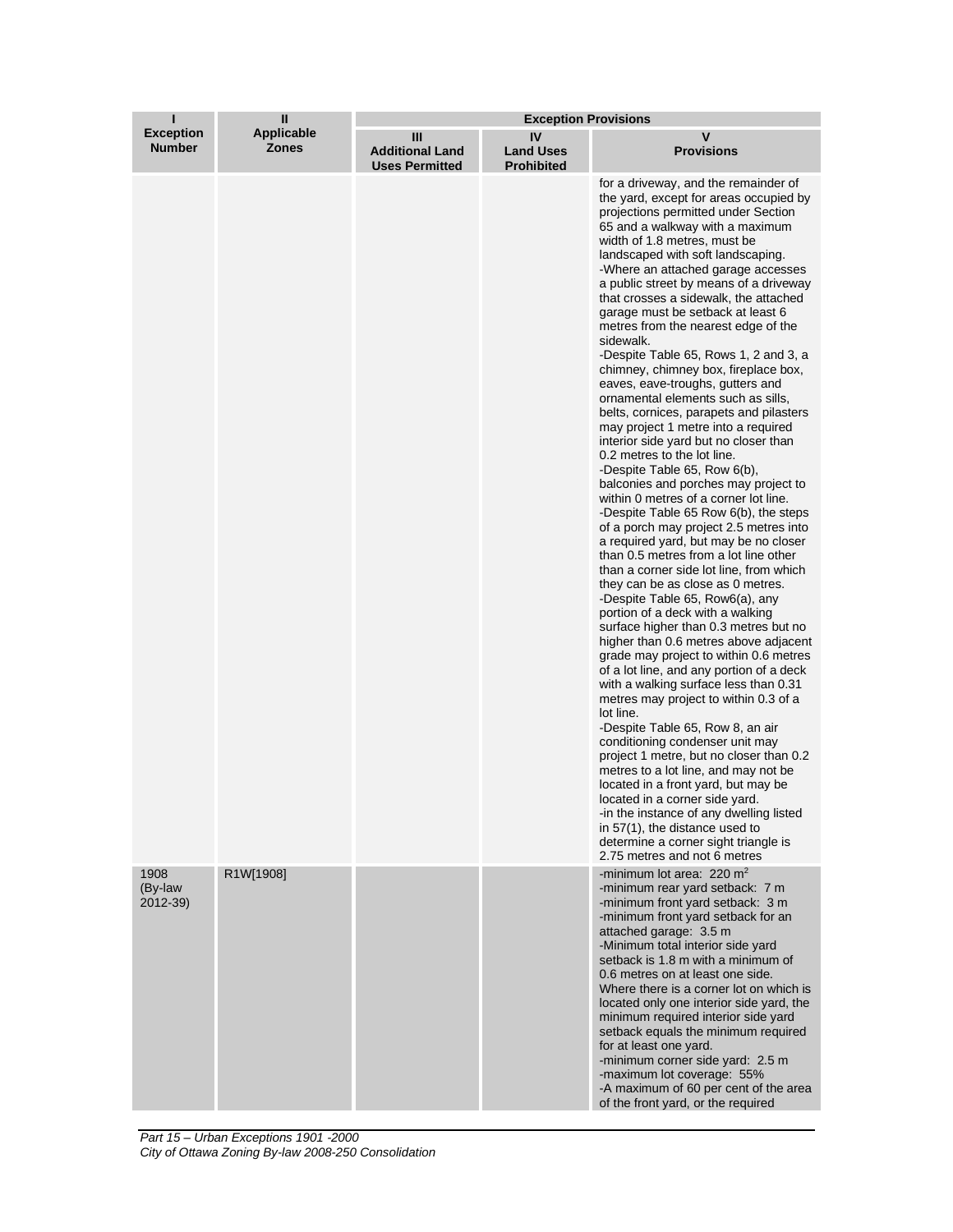| ı                                                                          | $\mathbf{I}$               | <b>Exception Provisions</b>                          |                                             |                                                                                                                                                                                                                                                                                                                                                                                                                                                                                                                                                                                                                                                                                                                                                                                                                                                                                                                                                                                                                                                                                                                                                                                                                                                                                                                                                                                                                                                                                                                                                                                                                                                                                                                                                                                                                                                                                                                                                                  |  |
|----------------------------------------------------------------------------|----------------------------|------------------------------------------------------|---------------------------------------------|------------------------------------------------------------------------------------------------------------------------------------------------------------------------------------------------------------------------------------------------------------------------------------------------------------------------------------------------------------------------------------------------------------------------------------------------------------------------------------------------------------------------------------------------------------------------------------------------------------------------------------------------------------------------------------------------------------------------------------------------------------------------------------------------------------------------------------------------------------------------------------------------------------------------------------------------------------------------------------------------------------------------------------------------------------------------------------------------------------------------------------------------------------------------------------------------------------------------------------------------------------------------------------------------------------------------------------------------------------------------------------------------------------------------------------------------------------------------------------------------------------------------------------------------------------------------------------------------------------------------------------------------------------------------------------------------------------------------------------------------------------------------------------------------------------------------------------------------------------------------------------------------------------------------------------------------------------------|--|
| <b>Exception</b><br><b>Number</b>                                          | Applicable<br><b>Zones</b> | Ш<br><b>Additional Land</b><br><b>Uses Permitted</b> | IV<br><b>Land Uses</b><br><b>Prohibited</b> | v<br><b>Provisions</b>                                                                                                                                                                                                                                                                                                                                                                                                                                                                                                                                                                                                                                                                                                                                                                                                                                                                                                                                                                                                                                                                                                                                                                                                                                                                                                                                                                                                                                                                                                                                                                                                                                                                                                                                                                                                                                                                                                                                           |  |
|                                                                            |                            |                                                      |                                             | minimum width of one parking space,<br>whichever is the greater, may be used<br>for a driveway, and the remainder of<br>the yard, except for areas occupied by<br>projections permitted under Section<br>65 and a walkway with a maximum<br>width of 1.8 metres, must be<br>landscaped with soft landscaping.<br>-Where an attached garage accesses<br>a public street by means of a driveway<br>that crosses a sidewalk, the attached<br>garage must be setback at least 6<br>metres from the nearest edge of the<br>sidewalk.<br>-Despite Table 65, Rows 1, 2 and 3, a<br>chimney, chimney box, fireplace box,<br>eaves, eave-troughs, gutters and<br>ornamental elements such as sills,<br>belts, cornices, parapets and pilasters<br>may project 1 metre into a required<br>interior side yard but no closer than<br>0.2 metres to the lot line.<br>-Despite Table 65, Row 6(b),<br>balconies and porches may project to<br>within 0 metres of a corner lot line.<br>-Despite Table 65 Row 6(b), the steps<br>of a porch may project 2.5 metres into<br>a required yard, but may be no closer<br>than 0.5 metres from a lot line other<br>than a corner side lot line, from which<br>they can be as close as 0 metres.<br>-Despite Table 65, Row6(a), any<br>portion of a deck with a walking<br>surface higher than 0.3 metres but no<br>higher than 0.6 metres above adjacent<br>grade may project to within 0.6 metres<br>of a lot line, and any portion of a deck<br>with a walking surface less than 0.31<br>metres may project to within 0.3 of a<br>lot line.<br>-Despite Table 65, Row 8, an air<br>conditioning condenser unit may<br>project 1 metre, but no closer than 0.2<br>metres to a lot line, and may not be<br>located in a front yard, but may be<br>located in a corner side yard.<br>-in the instance of any dwelling listed<br>in 57(1), the distance used to<br>determine a corner sight triangle is<br>2.75 metres and not 6 metres |  |
| 1909<br>(By-law<br>2018-359)<br>(By-law<br>2012-334)<br>(By-law<br>2012-39 | R3YY[1909]                 |                                                      |                                             | A maximum of 60 per cent of the area<br>of the front yard, or the required<br>minimum width of one parking space,<br>whichever is the greater, may be used<br>for a driveway, and the remainder of<br>the yard, except for areas occupied by<br>projections permitted under Section<br>65 and a walkway with a maximum<br>width of 1.8 metres, must be<br>landscaped with soft landscaping<br>-Where an attached garage accesses<br>a public street by means of a driveway<br>that crosses a sidewalk, the attachd<br>garage must be setback at least 6<br>metres from the nearest edge of the                                                                                                                                                                                                                                                                                                                                                                                                                                                                                                                                                                                                                                                                                                                                                                                                                                                                                                                                                                                                                                                                                                                                                                                                                                                                                                                                                                   |  |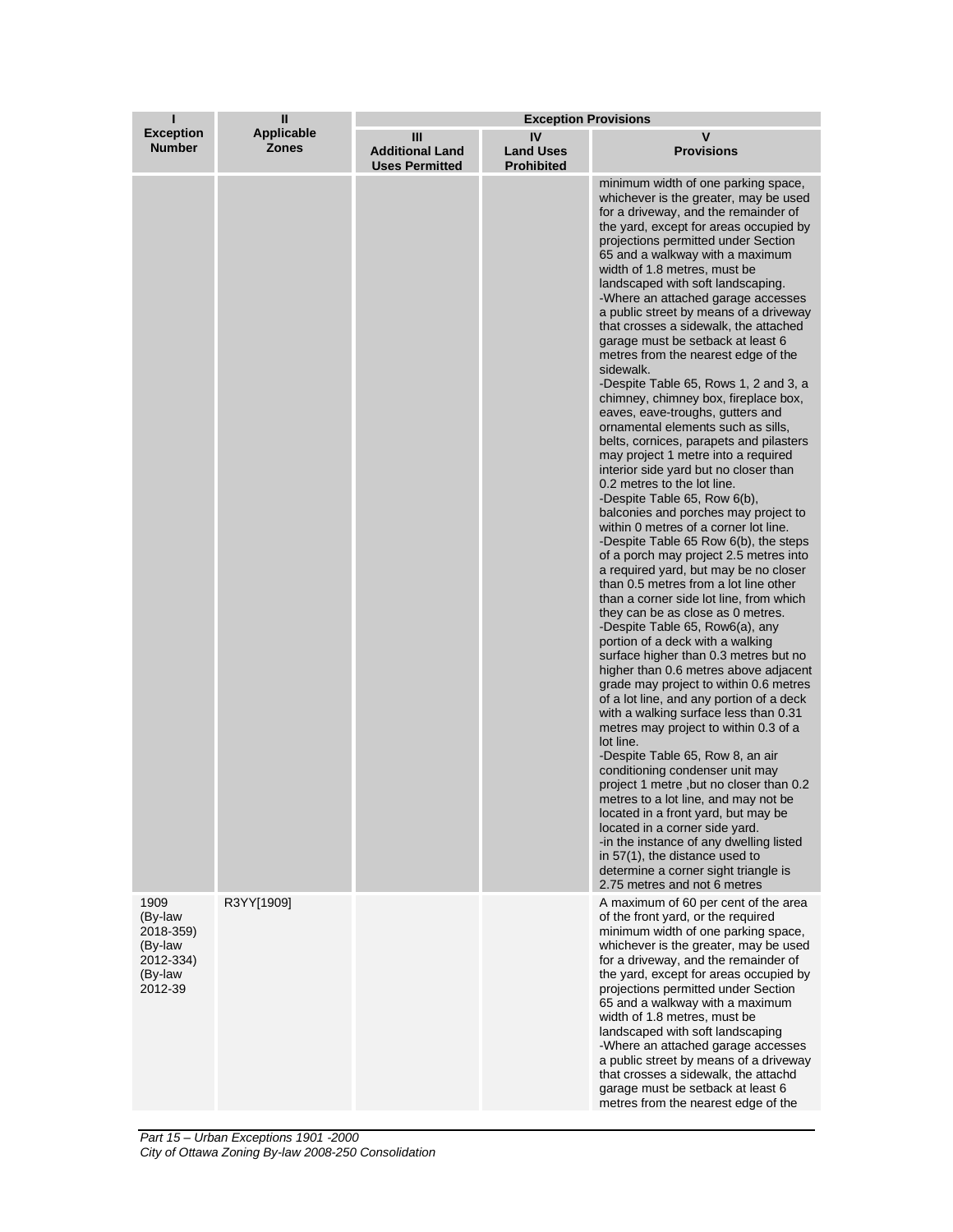| ı                                 | Ш                                 | <b>Exception Provisions</b>                          |                                             |                                                                                                                                                                                                                                                                                                                                                                                                                                                                                                                                                                                                                                                                                                                                                                                                                                                                                                                                                                                                                                                                                                                                                                                                                                                                                                                                                                                                                                                                                                                                                                                                                                                                                                                                                                                                                                                                                                                                                                                                                                                                                                                                                                                                                                                                                                                                                                                                                                                                                                                                    |
|-----------------------------------|-----------------------------------|------------------------------------------------------|---------------------------------------------|------------------------------------------------------------------------------------------------------------------------------------------------------------------------------------------------------------------------------------------------------------------------------------------------------------------------------------------------------------------------------------------------------------------------------------------------------------------------------------------------------------------------------------------------------------------------------------------------------------------------------------------------------------------------------------------------------------------------------------------------------------------------------------------------------------------------------------------------------------------------------------------------------------------------------------------------------------------------------------------------------------------------------------------------------------------------------------------------------------------------------------------------------------------------------------------------------------------------------------------------------------------------------------------------------------------------------------------------------------------------------------------------------------------------------------------------------------------------------------------------------------------------------------------------------------------------------------------------------------------------------------------------------------------------------------------------------------------------------------------------------------------------------------------------------------------------------------------------------------------------------------------------------------------------------------------------------------------------------------------------------------------------------------------------------------------------------------------------------------------------------------------------------------------------------------------------------------------------------------------------------------------------------------------------------------------------------------------------------------------------------------------------------------------------------------------------------------------------------------------------------------------------------------|
| <b>Exception</b><br><b>Number</b> | <b>Applicable</b><br><b>Zones</b> | Ш<br><b>Additional Land</b><br><b>Uses Permitted</b> | IV<br><b>Land Uses</b><br><b>Prohibited</b> | V<br><b>Provisions</b>                                                                                                                                                                                                                                                                                                                                                                                                                                                                                                                                                                                                                                                                                                                                                                                                                                                                                                                                                                                                                                                                                                                                                                                                                                                                                                                                                                                                                                                                                                                                                                                                                                                                                                                                                                                                                                                                                                                                                                                                                                                                                                                                                                                                                                                                                                                                                                                                                                                                                                             |
|                                   |                                   |                                                      |                                             | sidewalk.<br>-Despite Table 65, Rows 1, 2 and 3, a<br>chimney, chimney box, fireplace box,<br>eaves, eave-troughs, gutters and<br>ornamental elements such as sills,<br>belts, cornices, parapets and pilasters<br>may project 1 metre into a required<br>interior side yard but no closer than<br>0.2 metres to the lot line.<br>-Despite Table 65, Row 6(b),<br>balconies and porches may project to<br>within 0 metres of a corner lot line.<br>-Despite Table 65 Row 6(b), the steps<br>of a porch may project 2.5 metres into<br>a required yard, but may be no closer<br>than 0.5 metres from a lot line other<br>than a corner side lot line, from which<br>they can be as close as 0 metres.<br>-Despite Table 65, Row6(a), any<br>portion of a deck with a walking<br>surface higher than 0.3 metres but no<br>higher than 0.6 metres above adjacent<br>grade may project to within 0.6 metres<br>of a lot line, and any portion of a deck<br>with a walking surface less than 0.31<br>metres may project to within 0.3 of a<br>lot line.<br>-Despite Table 65, Row 8, an air<br>conditioning condenser unit may<br>project 1 metre , but no closer than 0.2<br>metres to a lot line, and may not be<br>located in a front yard except in the<br>case of a back-to-back multiple<br>dwelling, but may be located in a<br>corner side yard.<br>-Despite Section 57(2), for townhouse<br>dwellings, the corner sight triangle will<br>be calculated using 57(1) and in the<br>instance of any dwelling listed in (1)<br>including multiples, the distance used<br>to determine a corner sight triangle is<br>2.75 metres and not 6 metres.<br>-In the case of a home based<br>business operating within a<br>townhouse or semi-detached dwelling,<br>a parking space is only required if a<br>non-resident employee works on-site.<br>Section 136 does not apply.<br>-zone requirements for detached<br>dwellings:<br>i) minimum lot area: $220 \text{ m}^2$<br>(ii) minimum front yard setback 3 m<br>(iii) minimum front yard setback for an<br>attached garage: 3.5 m<br>(iv) Minimum total interior side yard<br>setback is 1.8 metres with a minimum<br>of 0.6 metres on at least one side.<br>Where there is a corner lot on which is<br>located only one interior side yard, the<br>minimum required interior side yard<br>setback equals the minimum required<br>for at least one yard.<br>(v) minimum corner side yard setback:<br>2.5 m, despite the foregoing, no more<br>than two portions of the building, not |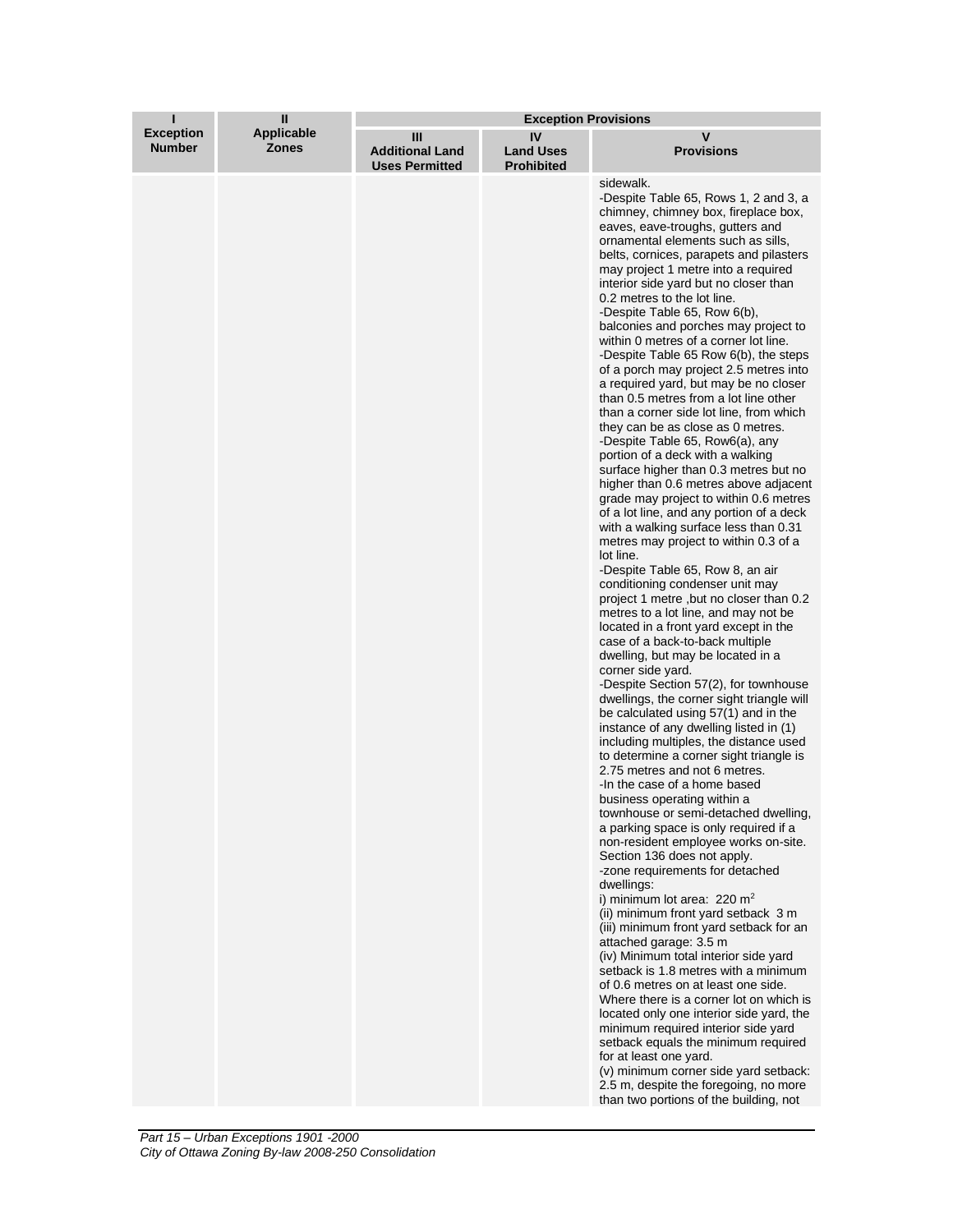| ı                                                   | Ш                          | <b>Exception Provisions</b>                          |                                             |                                                                                                                                                                                                                                                                                                                                                                                                                                                                                                                                                                                                                                                                                                                                                                                                                                                                                                                                                                                                                                                                                                                                                                                                                                                                                                                            |
|-----------------------------------------------------|----------------------------|------------------------------------------------------|---------------------------------------------|----------------------------------------------------------------------------------------------------------------------------------------------------------------------------------------------------------------------------------------------------------------------------------------------------------------------------------------------------------------------------------------------------------------------------------------------------------------------------------------------------------------------------------------------------------------------------------------------------------------------------------------------------------------------------------------------------------------------------------------------------------------------------------------------------------------------------------------------------------------------------------------------------------------------------------------------------------------------------------------------------------------------------------------------------------------------------------------------------------------------------------------------------------------------------------------------------------------------------------------------------------------------------------------------------------------------------|
| <b>Exception</b><br><b>Number</b>                   | Applicable<br><b>Zones</b> | Ш<br><b>Additional Land</b><br><b>Uses Permitted</b> | IV<br><b>Land Uses</b><br><b>Prohibited</b> | v<br><b>Provisions</b>                                                                                                                                                                                                                                                                                                                                                                                                                                                                                                                                                                                                                                                                                                                                                                                                                                                                                                                                                                                                                                                                                                                                                                                                                                                                                                     |
|                                                     |                            |                                                      |                                             | exceeding a total floor area of $3m^2$ ,<br>may be located no closer than 2.1 m<br>from the side lot line abutting a street.<br>(vi) maximum lot coverage: 55%<br>(vii) for a detached dwelling on a<br>corner lot:<br>-Minimum rear yard setback may be<br>reduced to 2.5 m for part of the<br>building that is no higher than 4.5 m<br>and any part of the building, excluding<br>projections, located less than 6 m<br>from the rear lot line must be located<br>at least 4 m from any interior side lot<br>line.<br>-An active entrance must be provided<br>on the side of the building facing the<br>corner side yard.<br>-zone requirements for semi-detached<br>and townhouse dwellings:<br>-minimum lot area: $137 \text{ m}^2$<br>-minimum lot width: 5.5 m<br>-minimum front yard setback: 3.0 m<br>-minimum interior side yard setback:<br>1.5 <sub>m</sub><br>-minimum corner side yard: 2.5 m<br>-maximum building height: 14 m<br>-maximum lot coverage: 65%<br>-zone requirements for back-to-back<br>townhouse dwellings:<br>-minimum lot area: $81 \text{ m}^2$<br>-minimum lot width: 5.5 m<br>-minimum front yard setback: 3.0 m<br>-minimum rear yard setback: 0.0 m<br>-minimum interior side yard setback:<br>1.5 <sub>m</sub><br>-minimum corner side yard: 2.5 m<br>-maximum building height: 14 m |
| 1910<br>(By-law<br>2015-277)<br>(By-law<br>2012-39) | R4A[1910]-h                |                                                      |                                             | - Despite Section 136, the maximum<br>number of attached dwelling units<br>permitted within a townhouse dwelling<br>is 16, but no more than eight are<br>permitted within a single row<br>- Within a Planned Unit Development:<br>(i) for townhouse dwellings where the<br>units are not attached back-to-back:<br>(a) maximum building height: 14 m<br>(b) minimum setback from a lot line is<br>6 metres where the functional back of<br>the building faces the lot line<br>(c) minimum setback from a lot line is<br>1.5 metres where the functional side<br>of the building faces the lot line<br>(ii) for townhouse dwellings where the<br>units are attached back-to-back the<br>maximum building height is 14 m<br>- parking requirement for home based<br>business in a townhouse dwelling is<br>one parking space required only when<br>an on-site, non-resident employee is<br>involved                                                                                                                                                                                                                                                                                                                                                                                                                          |
| 1911<br>(By-law<br>2015-45)<br>(By-law              | AM5[1911]<br>S278          |                                                      |                                             | -maximum building heights and yard<br>setbacks as shown on Schedule 278<br>-required parking for apartment<br>building: 1.0 space dwelling unit                                                                                                                                                                                                                                                                                                                                                                                                                                                                                                                                                                                                                                                                                                                                                                                                                                                                                                                                                                                                                                                                                                                                                                            |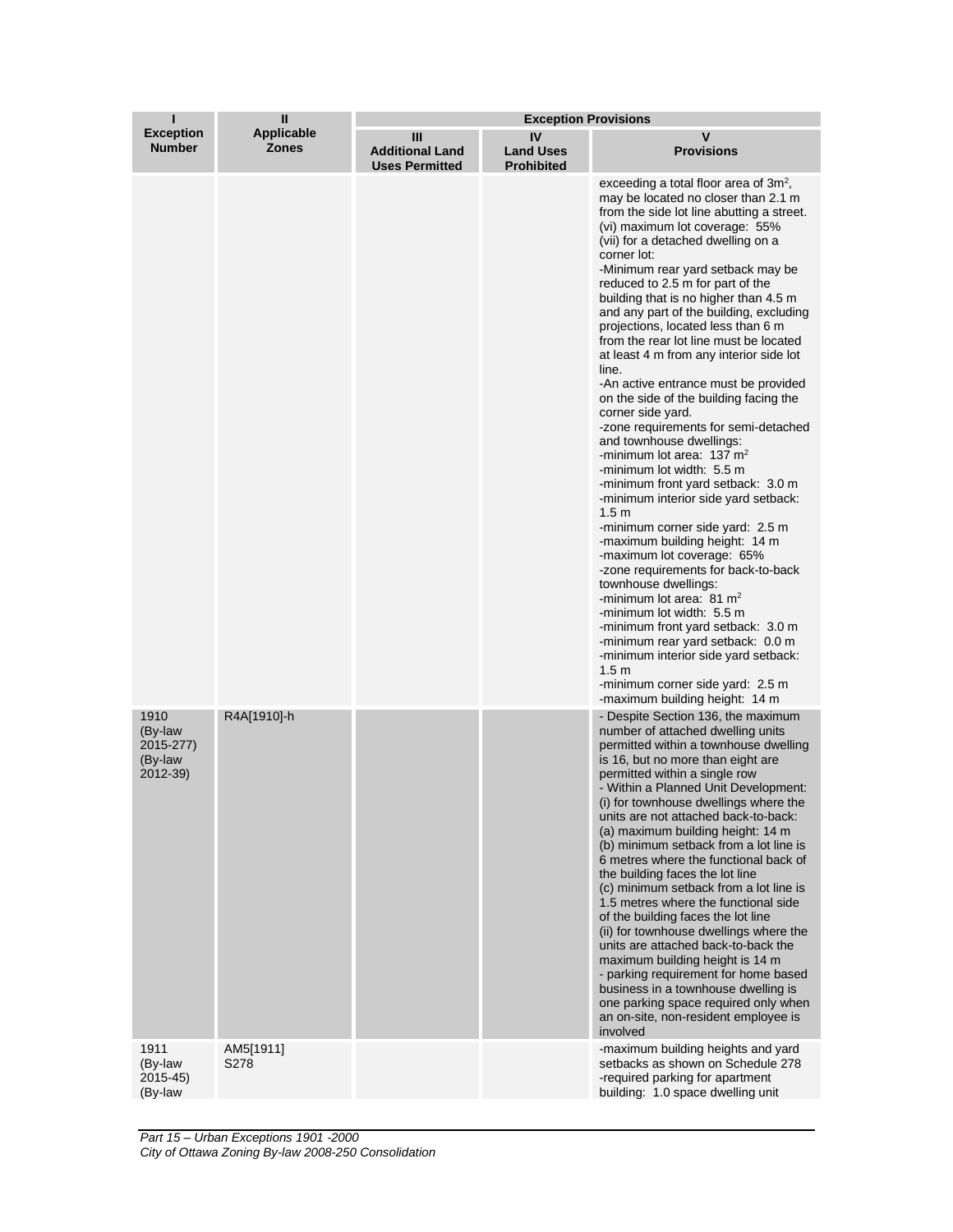| ī                                                   | $\mathbf{I}$                                                                             | <b>Exception Provisions</b>                          |                                             |                                                                                                                                                                                                                                                                                                                                                                                                                                                                                                                                                                                                                                                                                                                                                                                                                                                                                                                                                                                                  |
|-----------------------------------------------------|------------------------------------------------------------------------------------------|------------------------------------------------------|---------------------------------------------|--------------------------------------------------------------------------------------------------------------------------------------------------------------------------------------------------------------------------------------------------------------------------------------------------------------------------------------------------------------------------------------------------------------------------------------------------------------------------------------------------------------------------------------------------------------------------------------------------------------------------------------------------------------------------------------------------------------------------------------------------------------------------------------------------------------------------------------------------------------------------------------------------------------------------------------------------------------------------------------------------|
| <b>Exception</b><br><b>Number</b>                   | <b>Applicable</b><br><b>Zones</b>                                                        | Ш<br><b>Additional Land</b><br><b>Uses Permitted</b> | IV<br><b>Land Uses</b><br><b>Prohibited</b> | V<br><b>Provisions</b>                                                                                                                                                                                                                                                                                                                                                                                                                                                                                                                                                                                                                                                                                                                                                                                                                                                                                                                                                                           |
| $2012 - 41$<br>1912<br>(By-law<br>2012-62)          | I1A[1912]                                                                                |                                                      |                                             | -no parking required for a place of<br>worship or community health and<br>resource centre,                                                                                                                                                                                                                                                                                                                                                                                                                                                                                                                                                                                                                                                                                                                                                                                                                                                                                                       |
|                                                     |                                                                                          |                                                      |                                             | -minimum lot width: 10.06 metres,<br>-minimum lot size: 344 square<br>metres,<br>-rear yard setback for the first storey:<br>0 metres,<br>-minimum front yard setback: 1.7<br>metres,<br>-interior side yard setback: 0 metres,<br>-community health and resource<br>centre may occupy a maximum of<br>38% of the gross floor area of the<br>building in which it is located.                                                                                                                                                                                                                                                                                                                                                                                                                                                                                                                                                                                                                    |
| 1913<br>(By-law<br>2016-249)<br>(By-law<br>2012-91) | AM1[1913],<br>AM1[1913] H(27),<br>AM[1913],<br>AM[1913] H(20),<br>O <sub>1</sub> P[1913] |                                                      |                                             | -despite Table 101, where a lot is<br>located within Area C on Schedule 1A,<br>the minimum number of parking<br>spaces required will be calculated<br>using the requirements of column III,<br>Area B of Table 101<br>-despite any requirements to the<br>contrary, parking for a use required on<br>one lot, may be located on another lot,<br>but must be in the same city block, or<br>on a lot on the opposite side of the<br>public street on which the use<br>requiring the parking is located                                                                                                                                                                                                                                                                                                                                                                                                                                                                                             |
| 1914<br>(By-law<br>2012-61)                         | LC7[1914]                                                                                | -instructional facility                              |                                             | -instructional facility limited to a<br>cumulative maximum of 310 $\mathrm{m}^2$ gross<br>floor area                                                                                                                                                                                                                                                                                                                                                                                                                                                                                                                                                                                                                                                                                                                                                                                                                                                                                             |
| 1915<br>(By-law<br>2020-161)<br>(By-law<br>2012-65) | Reserved for future<br>use                                                               |                                                      |                                             |                                                                                                                                                                                                                                                                                                                                                                                                                                                                                                                                                                                                                                                                                                                                                                                                                                                                                                                                                                                                  |
| 1916<br>(By-law<br>2012-70)                         | R2G[1916]                                                                                |                                                      | -duplex<br>-linked detached                 | -no person may park a passenger<br>vehicle in a rear yard, unless such<br>parking is in a legally provided garage<br>with direct access from a public street<br>to the garage<br>-front yard parking is permitted on a<br>lot with an interior side yard of less<br>than three metres that is not capable<br>of being developed as a parking<br>space, and which is developed with a<br>detached dwelling or semi-detached<br>dwelling, with no garage, subject to<br>the following:<br>(i) in the case of a detached dwelling a<br>maximum of one parking space is<br>permitted;<br>(ii) in the case of a semi-detached<br>dwelling or a linked detached dwelling<br>a maximum of one parking space is<br>permitted for each half of the dwelling;<br>-motor vehicles may be parked in a<br>driveway leading to the front yard<br>parking space<br>-Despite Table 55 (1), a detached<br>carport may be located 2 metres<br>closer to the front lot line than the<br>required front yard setback |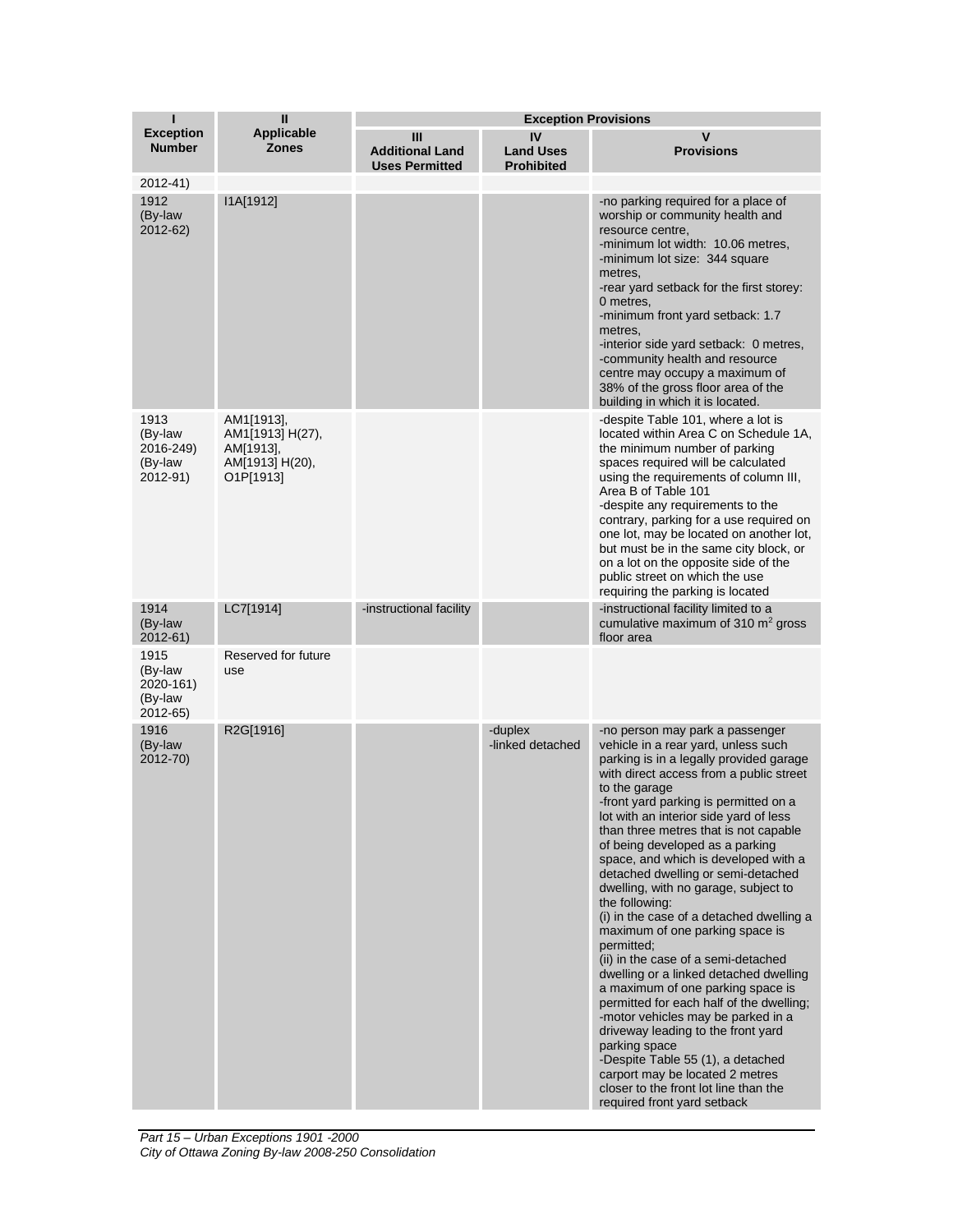| ı                                                    | $\mathbf{I}$                      |                                                                                                                                                                                                                | <b>Exception Provisions</b>                 |                                                                                                                                                                                                                                                                                                                                                                                                                                                                                                                                                                                                            |
|------------------------------------------------------|-----------------------------------|----------------------------------------------------------------------------------------------------------------------------------------------------------------------------------------------------------------|---------------------------------------------|------------------------------------------------------------------------------------------------------------------------------------------------------------------------------------------------------------------------------------------------------------------------------------------------------------------------------------------------------------------------------------------------------------------------------------------------------------------------------------------------------------------------------------------------------------------------------------------------------------|
| <b>Exception</b><br><b>Number</b>                    | <b>Applicable</b><br><b>Zones</b> | Ш<br><b>Additional Land</b><br><b>Uses Permitted</b>                                                                                                                                                           | IV<br><b>Land Uses</b><br><b>Prohibited</b> | v<br><b>Provisions</b>                                                                                                                                                                                                                                                                                                                                                                                                                                                                                                                                                                                     |
|                                                      |                                   |                                                                                                                                                                                                                |                                             | -maximum permitted height of a<br>detached carport: 3 metres<br>-a detached garage is not permitted<br>within the front yard                                                                                                                                                                                                                                                                                                                                                                                                                                                                               |
| 1917<br>(By-law<br>2012-91)                          | AM8[1917]                         |                                                                                                                                                                                                                |                                             | -the provisions of $186(8)(d)$ , (e) and<br>(g) do not apply                                                                                                                                                                                                                                                                                                                                                                                                                                                                                                                                               |
| 1918<br>(By-law<br>2012-120)                         | R3YY[1918]<br>H(12)               | -stacked dwelling                                                                                                                                                                                              |                                             | -minimum front yard setback: 3.5 m<br>-minimum corner side yard setback:<br>4.0 <sub>m</sub><br>-minimum rear yard setback: 4.0 m<br>-minimum interior side yard setback:<br>7.2 <sub>m</sub><br>-maximum permitted size of all<br>accessory buildings: 160 m <sup>2</sup><br>-minimum corner side yard setback for<br>an accessory building: 3.0 m<br>-maximum building height for stacked<br>dwelling: 12 metres                                                                                                                                                                                         |
| 1919<br>(By-law<br>2017-302)<br>(By-law<br>2012-123) | GM5[1919]                         | -bank<br>-convenience store<br>-day care<br>-payday loan<br>establishment<br>-post office<br>-research and<br>development centre<br>-service and repair<br>shop<br>-technology<br>industry<br>-training centre | -bed and<br>breakfast<br>-hotel             | -the total cumulative gross floor area<br>of the following ancillary uses may not<br>exceed 49% to a maximum of 1560<br>square metres:<br>- artist studio<br>- convenience store<br>-personal service business<br>- restaurant<br>- retail store<br>- service and repair shop<br>-where a drive through facility is<br>provided in combination with an<br>ancillary use it must be included in the<br>maximum gross floor area set out<br>above<br>-Table 103 which provides a<br>maximum parking restriction for lands<br>situated within 600 metres of a<br>designated transit station does not<br>apply |
| 1920<br>(By-law<br>2012-123)                         | GM9[1920]                         | -parking lot                                                                                                                                                                                                   |                                             |                                                                                                                                                                                                                                                                                                                                                                                                                                                                                                                                                                                                            |
| 1921<br>(By-law<br>2012-133)                         | R4V[1921]                         |                                                                                                                                                                                                                | -planned unit<br>development                | -minimum interior side yard setback of<br>1.2 metres on the east side of the lot<br>-minimum interior side yard setback of<br>0.41 metres on the west side of the lot<br>-a cornice may project no closer than<br>0.149 metres to the west lot line<br>-a cornice may project 0.61 m into a<br>required front yard<br>-26% of the lot area must be provided<br>as landscaped area<br>-Section 109(11)(a) does not apply<br>-minimum driveway aisle width of 3.05<br>metres                                                                                                                                 |
| 1922<br>(By-law<br>2012-131)                         | R5P[1922]<br>H(26)                |                                                                                                                                                                                                                |                                             | -Minimum interior side yard setback<br>from the southern side lot line is 0<br>metres for any part of a building no<br>greater than 3 metres in height and<br>located between 25 metres and 50<br>metres back from the front lot line.                                                                                                                                                                                                                                                                                                                                                                     |
| 1923<br>(By-law                                      | R5A[1923]<br>H(34)                | -parking lot<br>-snow disposal                                                                                                                                                                                 |                                             | -see also R5A[1160] H(34) for shared<br>density provision                                                                                                                                                                                                                                                                                                                                                                                                                                                                                                                                                  |

*Part 15 – Urban Exceptions 1901 -2000 City of Ottawa Zoning By-law 2008-250 Consolidation*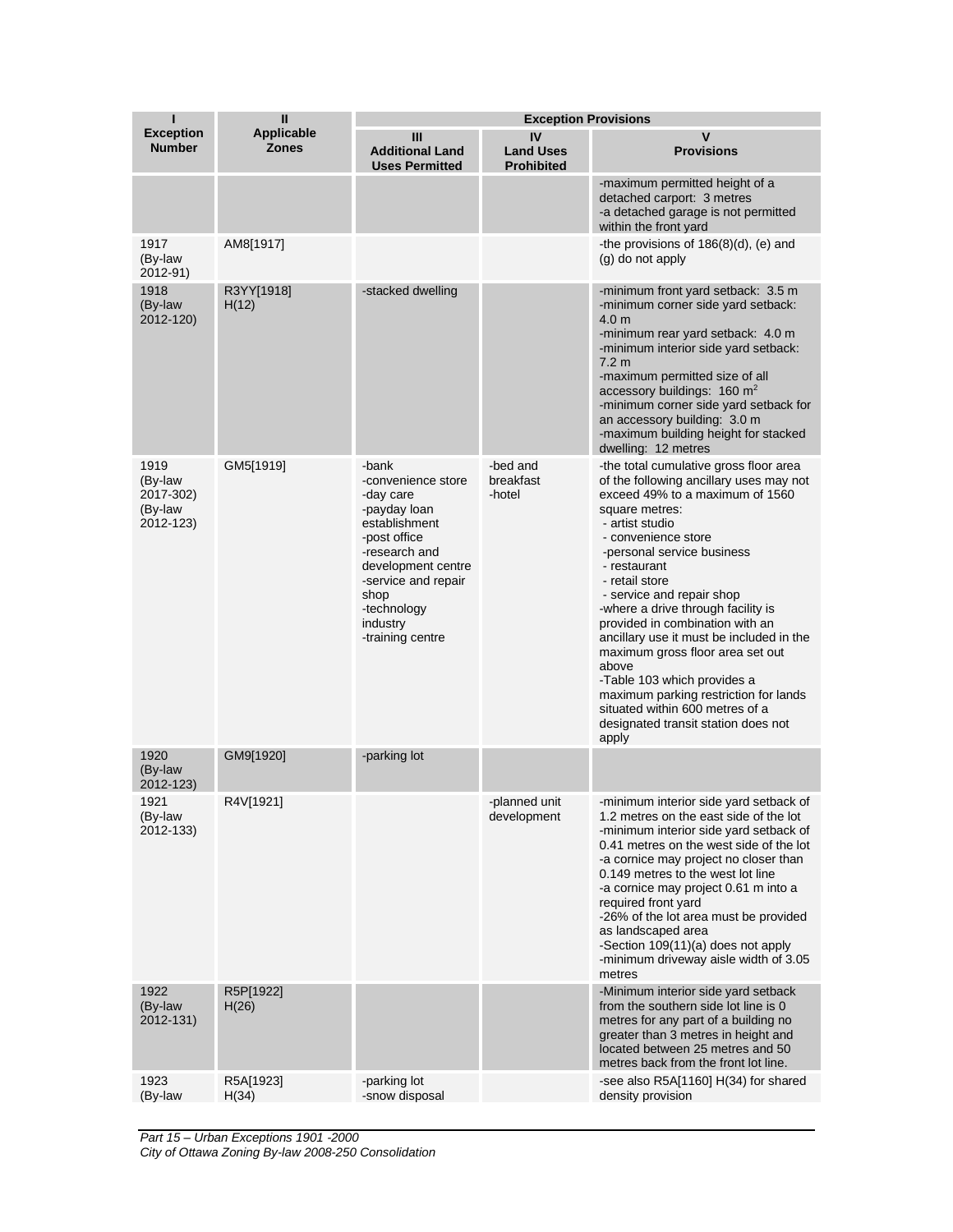| ī                                                                                                   | $\mathbf{I}$               | <b>Exception Provisions</b>                          |                                                                                                                                                                                                                                                                                                                                                                   |                                                                                                                                                                                                                                                                                                                                                                                                                                                                                                                                                                                                                                                                                                                                                                                                                                                                                                                                                                                                    |
|-----------------------------------------------------------------------------------------------------|----------------------------|------------------------------------------------------|-------------------------------------------------------------------------------------------------------------------------------------------------------------------------------------------------------------------------------------------------------------------------------------------------------------------------------------------------------------------|----------------------------------------------------------------------------------------------------------------------------------------------------------------------------------------------------------------------------------------------------------------------------------------------------------------------------------------------------------------------------------------------------------------------------------------------------------------------------------------------------------------------------------------------------------------------------------------------------------------------------------------------------------------------------------------------------------------------------------------------------------------------------------------------------------------------------------------------------------------------------------------------------------------------------------------------------------------------------------------------------|
| <b>Exception</b><br><b>Number</b>                                                                   | <b>Applicable</b><br>Zones | Ш<br><b>Additional Land</b><br><b>Uses Permitted</b> | IV<br><b>Land Uses</b><br><b>Prohibited</b>                                                                                                                                                                                                                                                                                                                       | V<br><b>Provisions</b>                                                                                                                                                                                                                                                                                                                                                                                                                                                                                                                                                                                                                                                                                                                                                                                                                                                                                                                                                                             |
| 2015-278)<br>(By-law<br>2012-132)                                                                   |                            | facility                                             |                                                                                                                                                                                                                                                                                                                                                                   | -a parking lot is permitted for a<br>temporary period effective August 26,<br>2015 and expiring August 26, 2017<br>-the following applies to a temporary<br>parking lot:<br>(i) minimum width of a parking space:<br>2.4 m<br>(ii) a landscape buffer with a minimum<br>width of 1.5 metres must be provided<br>between the parking lot and all lot<br>lines; and,<br>(iii) section 110 does not apply                                                                                                                                                                                                                                                                                                                                                                                                                                                                                                                                                                                             |
| 1924<br>(By-law<br>2017-148)<br>(By-law<br>2014-189)<br>(By-law<br>2014-75)<br>(By-law<br>2012-127) | R4Z[1924]<br>S280          |                                                      | all uses except<br>for:<br>- detached<br>dwelling<br>- duplex dwelling<br>- linked<br>detached<br>dwelling<br>- park<br>- planned unit<br>development<br>- retirement<br>home<br>- retirement<br>home, converted<br>- residential care<br>facility<br>- semi-detached<br>dwelling<br>- townhouse<br>dwelling<br>- three unit<br>dwelling<br>-urban<br>agriculture | - maximum permitted height and<br>minimum required yard setbacks are<br>as per Schedule 280<br>- the maximum permitted height limits<br>shown on Schedule 280 do not apply<br>to permitted projections<br>- maximum permitted number of<br>storeys: 4<br>- Schedule 280 does not apply to<br>accessory buildings or structures,<br>which continue to be regulated by<br>Section 55<br>- maximum projection of a canopy into<br>a required front yard: 8 metres<br>- landscape requirement for front yard:<br>20 per cent<br>- balconies and uncovered porches<br>are not permitted on the rear façade of<br>a building, abutting the existing<br>dwellings along Howden Avenue                                                                                                                                                                                                                                                                                                                     |
| 1925<br>(By-law<br>2019-41)<br>(OMB<br>Order, File<br>#PL110856,<br>issued June<br>1, 2012)         | GM[1925]<br>S281-h         |                                                      | -all uses until the<br>holding symbol<br>is removed                                                                                                                                                                                                                                                                                                               | -Each of the following uses may not<br>exceed 300 square metres of gross<br>floor area: animal care establishment,<br>animal hospital, artist studio, bank,<br>catering establishment, convenience<br>store, drive-through facility,<br>instructional facility, personal service<br>business, post office, restaurant, retail<br>store, retail food store, service and<br>repair shop and personal brewing<br>facility.<br>-maximum permitted height is as per<br>Schedule 281<br>-a mixed use building is subject to the<br>maximum permitted number of storeys<br>and building height for residential as<br>shown on Schedule 281<br>-each of the blocks created by plan of<br>subdivision within the GM[1925]S281<br>and GM[1926]S281 are to be<br>considered as one lot for zoning<br>purposes<br>-the lot line abutting Rossignol Drive is<br>deemed to be the front lot line<br>-minimum front yard setback: 2.5 m<br>-minimum rear yard setback: 4.5 m<br>-minimum width of landscaped area |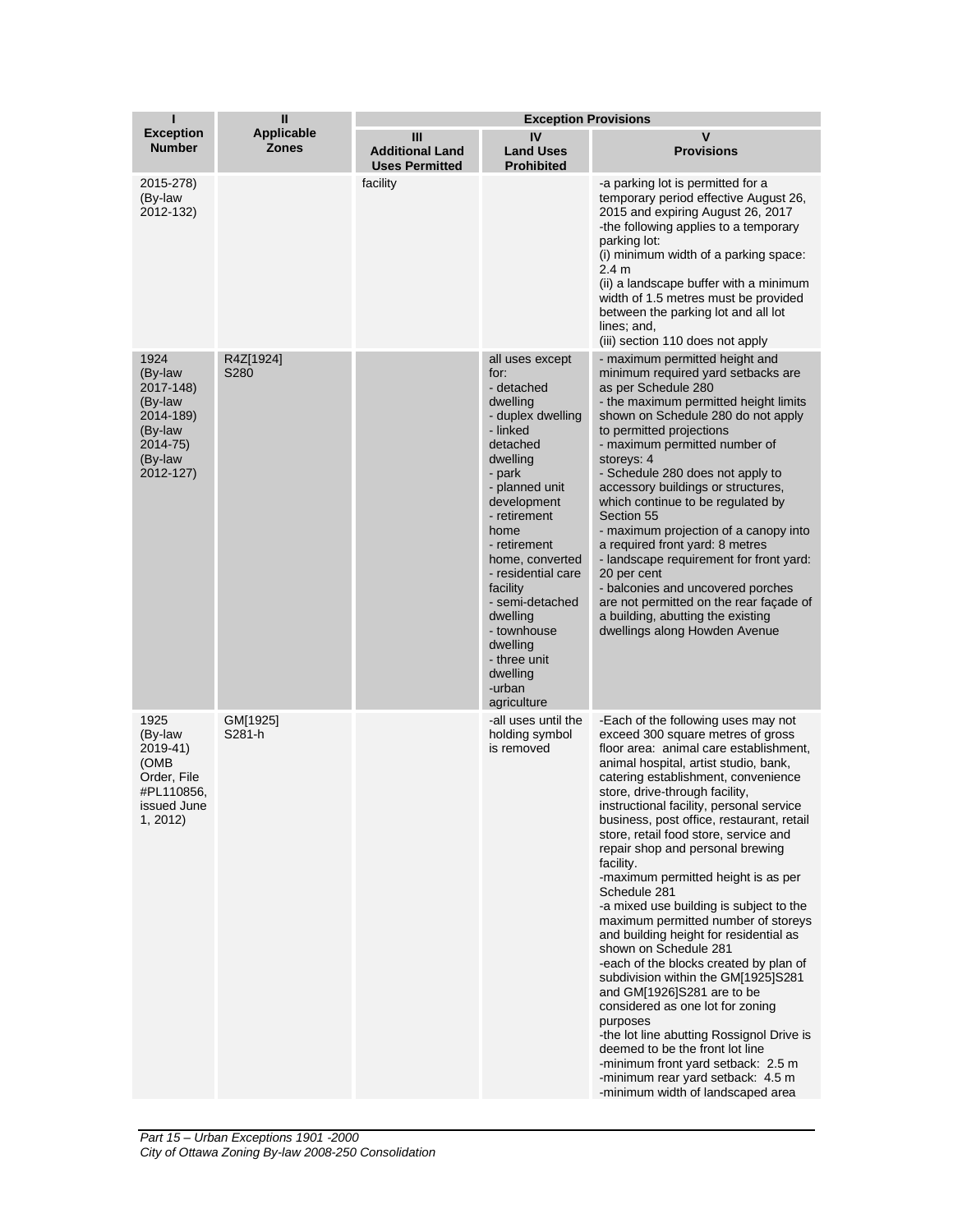| ı                                                                                           | $\mathbf{I}$                      | <b>Exception Provisions</b>                                                                                                    |                                                                                                                                                  |                                                                                                                                                                                                                                                                                                                                                                                                                                                                                                                                                                                                                                                                                                                                                                                                                                                                                                                                                                                                                                                                                                                                                                                                                                                                                                                                                                                                                                                                                                                                            |  |
|---------------------------------------------------------------------------------------------|-----------------------------------|--------------------------------------------------------------------------------------------------------------------------------|--------------------------------------------------------------------------------------------------------------------------------------------------|--------------------------------------------------------------------------------------------------------------------------------------------------------------------------------------------------------------------------------------------------------------------------------------------------------------------------------------------------------------------------------------------------------------------------------------------------------------------------------------------------------------------------------------------------------------------------------------------------------------------------------------------------------------------------------------------------------------------------------------------------------------------------------------------------------------------------------------------------------------------------------------------------------------------------------------------------------------------------------------------------------------------------------------------------------------------------------------------------------------------------------------------------------------------------------------------------------------------------------------------------------------------------------------------------------------------------------------------------------------------------------------------------------------------------------------------------------------------------------------------------------------------------------------------|--|
| <b>Exception</b><br><b>Number</b>                                                           | <b>Applicable</b><br><b>Zones</b> | Ш<br><b>Additional Land</b><br><b>Uses Permitted</b>                                                                           | IV<br><b>Land Uses</b><br><b>Prohibited</b>                                                                                                      | v<br><b>Provisions</b>                                                                                                                                                                                                                                                                                                                                                                                                                                                                                                                                                                                                                                                                                                                                                                                                                                                                                                                                                                                                                                                                                                                                                                                                                                                                                                                                                                                                                                                                                                                     |  |
|                                                                                             |                                   |                                                                                                                                |                                                                                                                                                  | abutting a street: 2.5 m<br>-the holding symbol may not be<br>removed until such time as a plan of<br>subdivision has been approved and<br>registered, however its application<br>shall not prevent the issuance of a<br>building permit limited to excavation<br>and shoring                                                                                                                                                                                                                                                                                                                                                                                                                                                                                                                                                                                                                                                                                                                                                                                                                                                                                                                                                                                                                                                                                                                                                                                                                                                              |  |
| 1926<br>(By-law<br>2019-41)<br>(OMB<br>Order, File<br>#PL110856,<br>issued June<br>1, 2012) | GM[1926]<br>$S281-h^1h^2$         |                                                                                                                                | -all uses until the<br>$h1$ holding<br>symbol is<br>removed<br>-all residential<br>uses until the h <sup>2</sup><br>holding symbol<br>is removed | -The following uses: animal care<br>establishment, animal hospital, artist<br>studio, bank, catering establishment,<br>convenience store, drive-through<br>facility, instructional facility, personal<br>service business, post office,<br>restaurant, retail store, retail food<br>store, service and repair shop, and<br>personal brewing facility, must:<br>(i) not exceed 300 square metres of<br>gross floor area each;<br>(ii) be located on the ground floor of a<br>building containing office uses; and,<br>(iii) not exceed a cumulative total<br>gross floor area of 2,999 square<br>metres<br>-maximum permitted height is as per<br>Schedule 281<br>-a mixed use building is subject to the<br>maximum permitted number of storeys<br>and building height for residential as<br>shown on Schedule 281<br>-each of the blocks created by plan of<br>subdivision within the GM[1925]S281<br>and GM[1926]S281 are to be<br>considered as one lot for zoning<br>purposes<br>-the lot line abutting Rossignol Drive is<br>deemed to be the front lot line<br>-minimum front yard setback: 2.5 m<br>-minimum rear yard setback: 4.5 m<br>-minimum width of landscaped area<br>abutting a street: 2.5 m<br>-the h <sup>1</sup> holding symbol may not be<br>removed until a plan of subdivision<br>has been approved and registered,<br>however its application shall not<br>prevent the issuance of a building<br>permit limited to excavation and<br>shoring<br>-the $h^2$ holding symbol may not be<br>removed until May 31, 2022 |  |
| 1927<br>(By-law<br>2016-249)<br>(By-law<br>2012-349)<br>(By-law<br>2012-146)                | R4M[1927]                         | -office associated<br>with a diplomatic<br>mission<br>-instructional facility<br>-post secondary<br>educational<br>institution |                                                                                                                                                  | -Despite Table 101, parking for the<br>non-residential permitted uses must<br>be provided at 1.2 spaces per 100<br>square metres of gross floor area<br>-minimum rear yard setback: 4.75 m<br>-minimum driveway width: 5.0 m<br>-minimum aisle width: 6.0 m<br>-Section 113 does not apply<br>-an addition to a building in an area to<br>which a heritage overlay applies is<br>permitted if the gross floor area of the<br>addition does not exceed 45% of the<br>gross floor area of the building                                                                                                                                                                                                                                                                                                                                                                                                                                                                                                                                                                                                                                                                                                                                                                                                                                                                                                                                                                                                                                       |  |
| 1928                                                                                        | I1A[1928]                         | -parking lot                                                                                                                   |                                                                                                                                                  | -parking lot as a principal use is only                                                                                                                                                                                                                                                                                                                                                                                                                                                                                                                                                                                                                                                                                                                                                                                                                                                                                                                                                                                                                                                                                                                                                                                                                                                                                                                                                                                                                                                                                                    |  |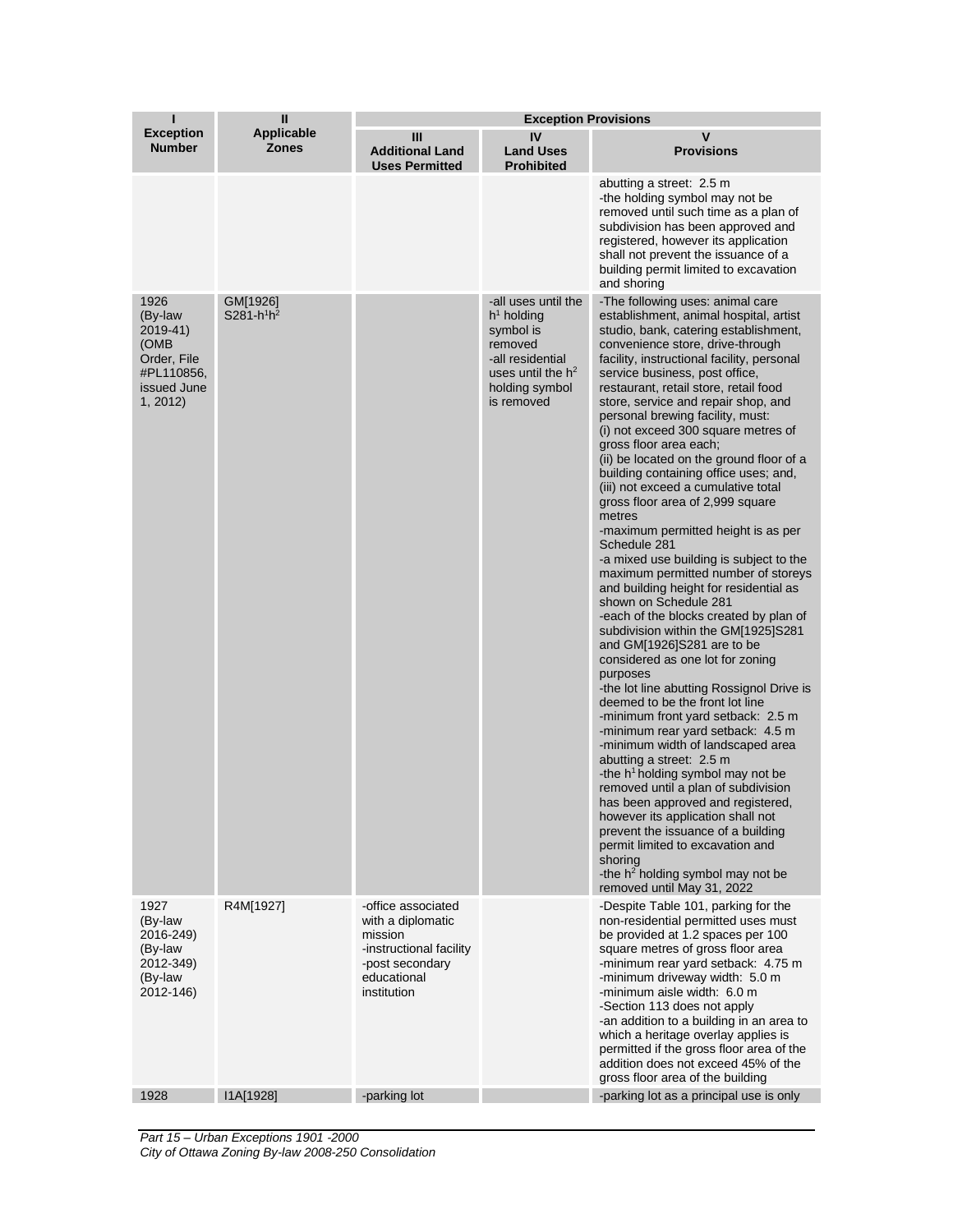| ī                                                    | $\mathbf{I}$                                            | <b>Exception Provisions</b>                          |                                                                                                                                            |                                                                                                                                                                                                                                                                                                                                                                                                                                                                                                                                                                                                                                                                                                                                                                                                                                                                                                            |
|------------------------------------------------------|---------------------------------------------------------|------------------------------------------------------|--------------------------------------------------------------------------------------------------------------------------------------------|------------------------------------------------------------------------------------------------------------------------------------------------------------------------------------------------------------------------------------------------------------------------------------------------------------------------------------------------------------------------------------------------------------------------------------------------------------------------------------------------------------------------------------------------------------------------------------------------------------------------------------------------------------------------------------------------------------------------------------------------------------------------------------------------------------------------------------------------------------------------------------------------------------|
| <b>Exception</b><br><b>Number</b>                    | <b>Applicable</b><br>Zones                              | Ш<br><b>Additional Land</b><br><b>Uses Permitted</b> | IV<br><b>Land Uses</b><br><b>Prohibited</b>                                                                                                | V<br><b>Provisions</b>                                                                                                                                                                                                                                                                                                                                                                                                                                                                                                                                                                                                                                                                                                                                                                                                                                                                                     |
| (By-law<br>2012-209)                                 | S283                                                    |                                                      |                                                                                                                                            | permitted within Area A on Schedule<br>283 and may not exceed 10 parking<br>spaces<br>-a principal use parking lot may share<br>its driveway and aisle with other<br>parking lots on the same lot                                                                                                                                                                                                                                                                                                                                                                                                                                                                                                                                                                                                                                                                                                          |
| 1929<br>(By-law<br>2020-329)<br>(By-law<br>2012-223) | R5B[1929]<br>S284                                       |                                                      |                                                                                                                                            | -yards and building heights as per<br>Schedule 284<br>-an amenity room with a maximum<br>height of 5.0 metres and a maximum<br>area of 557 square metres may<br>project above the allowable building<br>height<br>-despite Section 65, balconies,<br>landings, stairs and exhaust grates<br>may project into Area C on Schedule<br>284                                                                                                                                                                                                                                                                                                                                                                                                                                                                                                                                                                     |
| 1930<br>(By-law<br>2012-224)                         | R4A[1930]                                               |                                                      |                                                                                                                                            | -minimum interior side yard setback:<br>1.2 <sub>m</sub><br>-minimum required parking: 1.0 space<br>per unit<br>-minimum private way width with<br>parallel visitor parking: 5.6 m<br>-minimum width of private way in a<br>PUD: 3.0 m<br>-minimum setback or residential<br>building to private way: 0.8 m<br>-minimum landscape buffer width of<br>parking lot not abutting a street: 0.4 m                                                                                                                                                                                                                                                                                                                                                                                                                                                                                                              |
| 1931<br>(By-law<br>2012-264)                         | GM15[1931]<br>$H(8)$ S285<br>GM15[1931]<br>$H(15)$ S285 |                                                      |                                                                                                                                            | -minimum required perimeter<br>landscaped buffer under Section 110,<br>and minimum required landscaped<br>area under Table 187(h) do not apply,<br>and instead landscaped areas must,<br>at a minimum, be provided within<br>those areas shown in Schedule 285.<br>-total minimum required number of<br>loading spaces for all uses on the lot:<br>2 spaces                                                                                                                                                                                                                                                                                                                                                                                                                                                                                                                                                |
| 1932<br>(By-law<br>2012-277)                         | O1[1932]-h<br>DR[1932]-h<br>IL[1932]-h<br>L2[1932]-h    |                                                      | -all uses, except<br>those that<br>existed on July<br>11, 2012 are<br>prohibited until<br>such time as the<br>holding symbol<br>is removed | -the holding symbol can be removed<br>only at such time as the following<br>conditions are met:<br>a. The Minister of the Environment will<br>have approved the Carp River, Pool<br>Creek and Feedmill Creek Restoration<br>Class EA;<br>b. The Kanata West Landowners<br>Group, or the City, will have<br>commenced Phase I of the Carp River<br>restoration works:<br>c. Mississippi Valley Conservation<br>Authority will have issued a permit<br>under Section 28 of the Conservation<br>Authorities Act for the placement and<br>removal of fill in accordance with the<br>Carp River Restoration Plan and the<br>EA:<br>d. Filling of the property and an as-<br>built survey will have been completed<br>to demonstrate that the area is entirely<br>removed from the flood plain; and<br>e. At all times, the flood storage<br>capacity of the corridor will be<br>maintained at or above existing |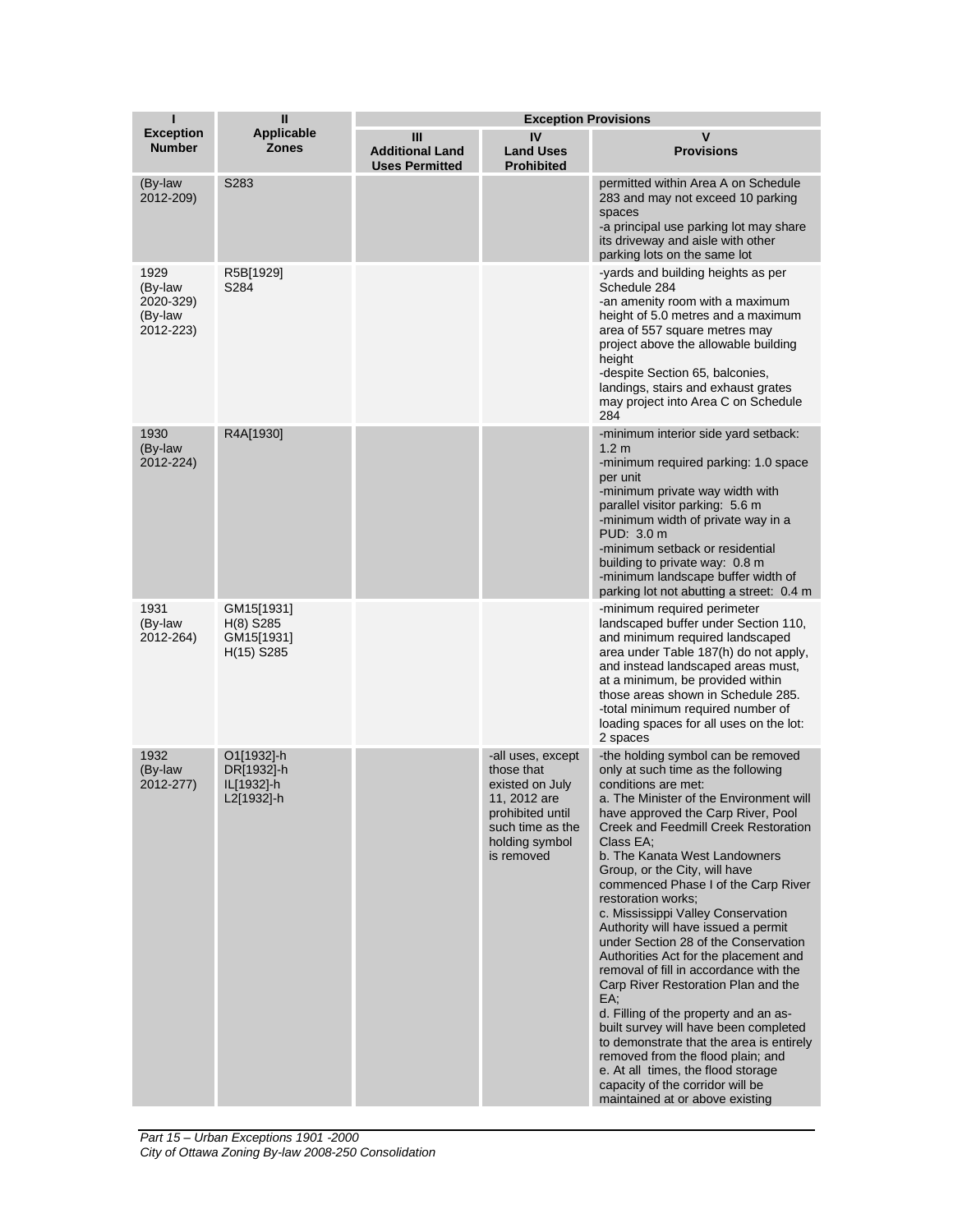| ī                                                                                                    | $\mathbf{I}$                      | <b>Exception Provisions</b>                                                                                                                                                                        |                                                                                                                                                  |                                                                                                                                                                                                                                                                                                                                                                                                                                                                                                                                                                                                                                                                                                                                                                                                                                                                                                                                                                                                                                                                                                                                                                                                                                                                                  |
|------------------------------------------------------------------------------------------------------|-----------------------------------|----------------------------------------------------------------------------------------------------------------------------------------------------------------------------------------------------|--------------------------------------------------------------------------------------------------------------------------------------------------|----------------------------------------------------------------------------------------------------------------------------------------------------------------------------------------------------------------------------------------------------------------------------------------------------------------------------------------------------------------------------------------------------------------------------------------------------------------------------------------------------------------------------------------------------------------------------------------------------------------------------------------------------------------------------------------------------------------------------------------------------------------------------------------------------------------------------------------------------------------------------------------------------------------------------------------------------------------------------------------------------------------------------------------------------------------------------------------------------------------------------------------------------------------------------------------------------------------------------------------------------------------------------------|
| <b>Exception</b><br><b>Number</b>                                                                    | <b>Applicable</b><br><b>Zones</b> | Ш<br><b>Additional Land</b><br><b>Uses Permitted</b>                                                                                                                                               | IV<br><b>Land Uses</b><br><b>Prohibited</b>                                                                                                      | V<br><b>Provisions</b>                                                                                                                                                                                                                                                                                                                                                                                                                                                                                                                                                                                                                                                                                                                                                                                                                                                                                                                                                                                                                                                                                                                                                                                                                                                           |
|                                                                                                      |                                   |                                                                                                                                                                                                    |                                                                                                                                                  | conditions.                                                                                                                                                                                                                                                                                                                                                                                                                                                                                                                                                                                                                                                                                                                                                                                                                                                                                                                                                                                                                                                                                                                                                                                                                                                                      |
| 1933<br>(By-law<br>2012-277)                                                                         | DR[1933]-h                        | -snow disposal<br>facility                                                                                                                                                                         | -all uses, except<br>those that<br>existed on July<br>11, 2012 are<br>prohibited until<br>such time as the<br>holding symbol<br>is removed       | -the holding symbol can be removed<br>only at such time as the following<br>conditions are met:<br>a. The Minister of the Environment will<br>have approved the Carp River, Pool<br>Creek and Feedmill Creek Restoration<br>Class EA;<br>b. The Kanata West Landowners<br>Group, or the City, will have<br>commenced Phase I of the Carp River<br>restoration works:<br>c. Mississippi Valley Conservation<br>Authority will have issued a permit<br>under Section 28 of the Conservation<br>Authorities Act for the placement and<br>removal of fill in accordance with the<br>Carp River Restoration Plan and the<br>EA;<br>d. Filling of the property and an as-<br>built survey will have been completed<br>to demonstrate that the area is entirely<br>removed from the flood plain; and<br>e. At all times, the flood storage<br>capacity of the corridor will be<br>maintained at or above existing<br>conditions.                                                                                                                                                                                                                                                                                                                                                        |
| 1934<br>(OMB<br>Order, File<br>#PL120711,<br>issued<br>February<br>27, 2013)<br>(By-law<br>2012-259) | R5B[1934]<br>S286-h               | -personal service<br>business limited to<br>barber shop,<br>beauty parlour, or<br>dry cleaner's<br>distribution station<br>-place of assembly<br>limited to a club<br>-retail store<br>-restaurant | -all land uses,<br>with the<br>exception of the<br>use existing on<br>June 13, 2012<br>until such time<br>as the holding<br>symbol is<br>removed | - additional permitted uses other than<br>place of assembly limited to a club<br>restricted to the ground floor or<br>basement of a residential use building.<br>- despite Table 65:<br>(i) balconies may project:<br>(A) to the front lot line;<br>(B) 2 metres into Area C in the rear<br>yard on Schedule 286; and,<br>(C) 2.4 m towards the side lot line<br>within Area F on Schedule 286<br>provided they are located above the<br>second storey; and,<br>(ii) a trellis may project to the easterly<br>side lot line<br>- maximum building heights and<br>setbacks as per Schedule 286 are as<br>follows:<br>(i) in Area D of Schedule 286:<br>1. The minimum westerly side yard<br>setback for the structural columns of<br>the building is 1.2 metres<br>2. The minimum westerly side yard<br>setback is 2.4 metres for that part of<br>the building below a line measured at<br>3.6 metres in height at the front lot line<br>and increasing to 6 metres in height<br>where Area D abuts Area C on<br>Schedule 286.<br>3. The maximum height for the<br>remainder of the building above 6.0<br>metres (2 storeys) is: 19.0 metres (6<br>storeys)<br>(ii) In Area E of Schedule 286:<br>1. The minimum front yard setback for<br>the first 12 metres (4 storeys) of the |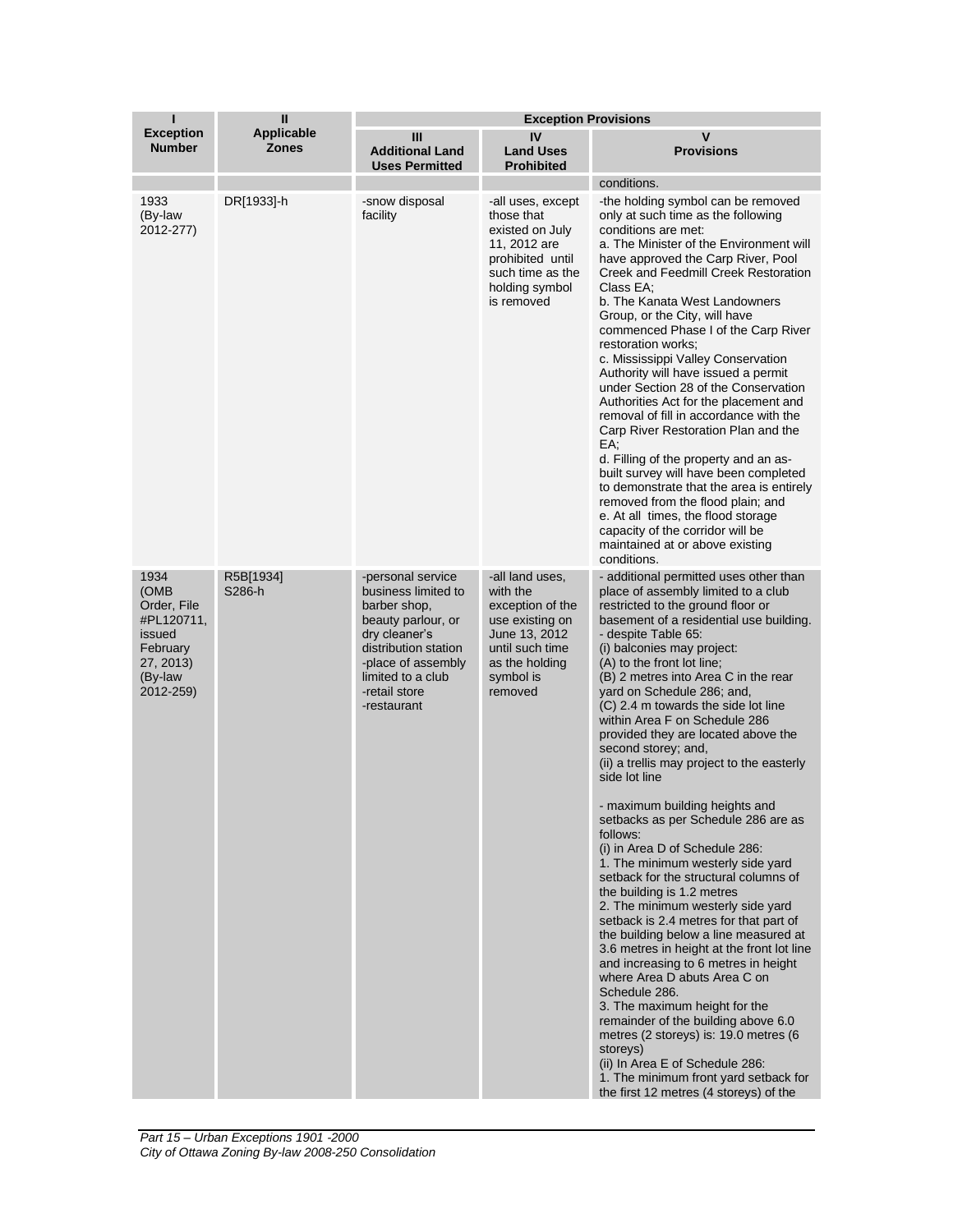| ı                                                                                      | $\mathbf{u}$                      | <b>Exception Provisions</b>                          |                                             |                                                                                                                                                                                                                                                                                                                                                                                                                                                                                                                                                                                                                                                                                                                                                                                                                                          |  |
|----------------------------------------------------------------------------------------|-----------------------------------|------------------------------------------------------|---------------------------------------------|------------------------------------------------------------------------------------------------------------------------------------------------------------------------------------------------------------------------------------------------------------------------------------------------------------------------------------------------------------------------------------------------------------------------------------------------------------------------------------------------------------------------------------------------------------------------------------------------------------------------------------------------------------------------------------------------------------------------------------------------------------------------------------------------------------------------------------------|--|
| <b>Exception</b><br><b>Number</b>                                                      | <b>Applicable</b><br><b>Zones</b> | Ш<br><b>Additional Land</b><br><b>Uses Permitted</b> | IV<br><b>Land Uses</b><br><b>Prohibited</b> | v<br><b>Provisions</b>                                                                                                                                                                                                                                                                                                                                                                                                                                                                                                                                                                                                                                                                                                                                                                                                                   |  |
|                                                                                        |                                   |                                                      |                                             | building is: 3.0 metres<br>2. The minimum front yard setback for<br>the structural columns of the building<br>is: 1.8 metres<br>3. The maximum height for the<br>remainder of the building above 12<br>metres (4 storeys) of the building is:<br>83.0 metres (27 storeys)<br>(iii) In Area F of Schedule 286:<br>1. The minimum easterly side yard<br>setback for the first 15 metres (5<br>storeys) of the building is: 4.0 metres<br>2. The maximum height for the<br>remainder of the<br>building above (5 storeys) is: 83.0<br>metres (27 storeys)<br>- pursuant to Section 36 of the<br>Planning Act, the holding symbol "h"<br>on lands zoned R5B [1934] S286 -h                                                                                                                                                                   |  |
|                                                                                        |                                   |                                                      |                                             | may only be lifted when the following<br>conditions have been fulfilled to the<br>satisfaction of the General Manager,<br>Planning and Growth Management<br>Department:<br>(a) the execution of a site plan<br>agreement for the proposed<br>development; and<br>(b) the conveyance of monies to be<br>directed to a reserve account for off-<br>site community benefits                                                                                                                                                                                                                                                                                                                                                                                                                                                                 |  |
| 1935<br>(By-law<br>2018-223)<br>(By-law<br>2015-98)                                    | TM[1935]<br>S385                  |                                                      |                                             | - Maximum building heights and<br>minimum setbacks and stepbacks as<br>shown on Schedule 385<br>- Despite Section 197(i), minimum<br>width of landscaped area along the<br>interior lot line may be reduced to 0 m<br>- Clause 197(1)(b) does not apply to<br>residential uses<br>- A loading space may be located in a<br>required interior side yard abutting a<br>residential zone.                                                                                                                                                                                                                                                                                                                                                                                                                                                   |  |
| 1936<br>(OMB<br>Order,<br>#PL120352,<br>issued May<br>7, 2014)<br>(By-law<br>2012-269) | TM[1936]<br>S287                  | -hotel<br>-place of assembly                         |                                             | - Minimum width of an aisle and<br>driveway is 6 metres, however any<br>part of an aisle that is not required to<br>access a parking space may be<br>reduced to 3 metres provided it is only<br>for one-way traffic.<br>- minimum number of parking spaces<br>for non-residential uses: 1 space per<br>100 square metres of gross floor area<br>- residential visitor parking must be<br>provided at a rate of 0.083 per<br>dwelling unit beyond the first 12 units<br>- Notwithstanding clause 100(1)(a), all<br>required and provided visitor and non-<br>residential parking spaces must not be<br>set aside exclusively for the related<br>land use, and instead must be<br>available for use by both residential<br>uses as visitor parking, and as parking<br>for non-residential uses.<br>- lots 603 $m2$ in area or greater must |  |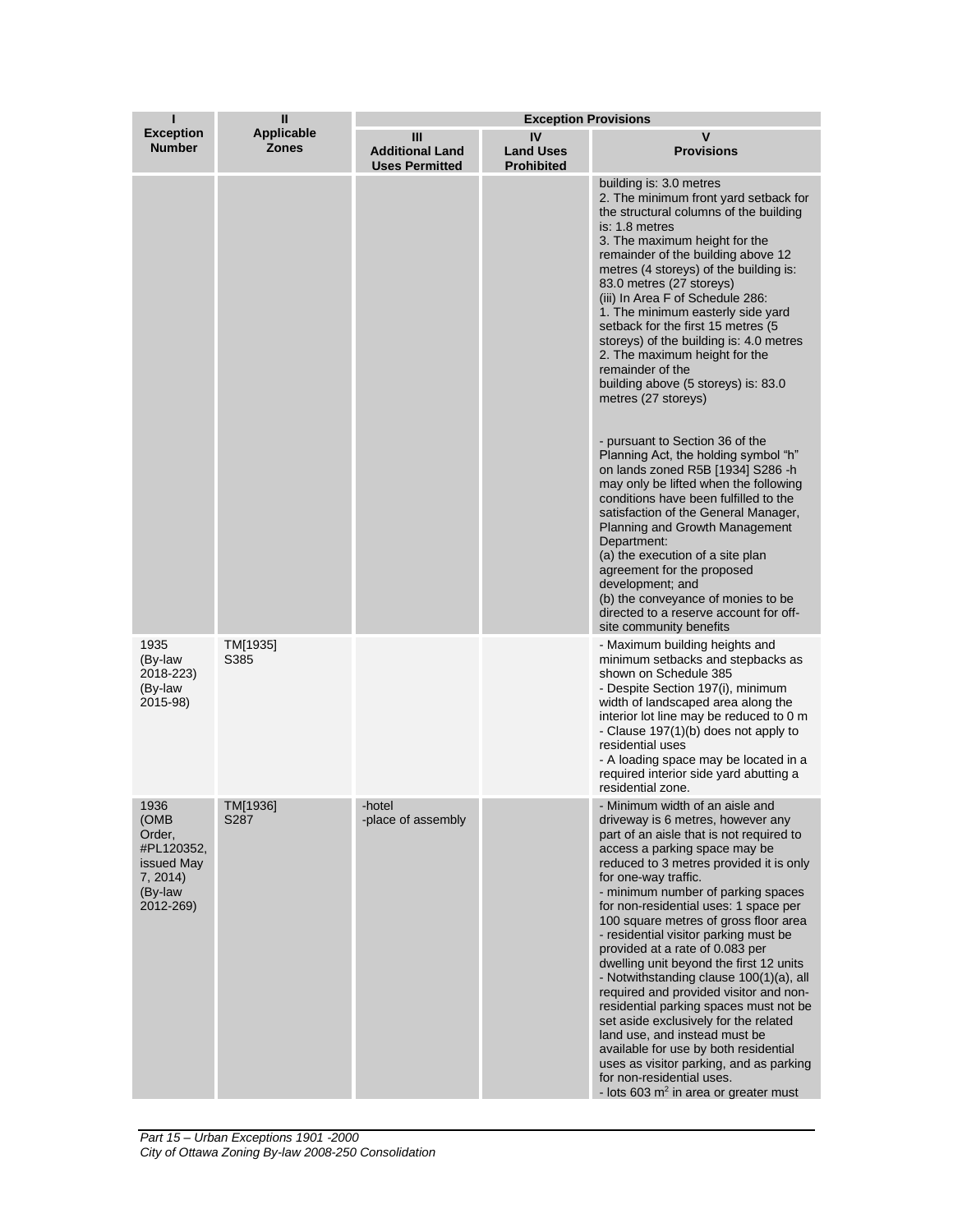| ı                                 | $\mathbf{I}$                      | <b>Exception Provisions</b>                          |                                             |                                                                                                                                                                                                                                                                                                                                                                                                                                                                                                                                                                                                                                                                                                                                                                                                                                                                                                                                                                                                                                                                                                                                                                                                                                                                                                                                                                                                                                                                                                                                      |  |
|-----------------------------------|-----------------------------------|------------------------------------------------------|---------------------------------------------|--------------------------------------------------------------------------------------------------------------------------------------------------------------------------------------------------------------------------------------------------------------------------------------------------------------------------------------------------------------------------------------------------------------------------------------------------------------------------------------------------------------------------------------------------------------------------------------------------------------------------------------------------------------------------------------------------------------------------------------------------------------------------------------------------------------------------------------------------------------------------------------------------------------------------------------------------------------------------------------------------------------------------------------------------------------------------------------------------------------------------------------------------------------------------------------------------------------------------------------------------------------------------------------------------------------------------------------------------------------------------------------------------------------------------------------------------------------------------------------------------------------------------------------|--|
| <b>Exception</b><br><b>Number</b> | <b>Applicable</b><br><b>Zones</b> | Ш<br><b>Additional Land</b><br><b>Uses Permitted</b> | IV<br><b>Land Uses</b><br><b>Prohibited</b> | V<br><b>Provisions</b>                                                                                                                                                                                                                                                                                                                                                                                                                                                                                                                                                                                                                                                                                                                                                                                                                                                                                                                                                                                                                                                                                                                                                                                                                                                                                                                                                                                                                                                                                                               |  |
|                                   |                                   |                                                      |                                             | be developed as a mixed use, where<br>the gross floor area dedicated to<br>commercial uses must not exceed the<br>gross floor area dedicated to<br>residential uses<br>- the following uses are limited to<br>locations above the ground floor:<br>place of assembly, instructional<br>facility, recreational and athletic facility<br>- The provisions of Table 197(c)<br>through (g) inclusive do not apply and<br>sub-section 197(4) does not apply.<br>- All minimum yards and maximum<br>building heights are as per Schedule<br>287.<br>- Permitted projections are not subject<br>to the height provisions of Schedule<br>287<br>- Despite the above provision,<br>balconies are not allowed to project<br>into Areas A and B on Schedule 287<br>from that part of a building between<br>15.6 metres and 80 metres in height,<br>facing Preston Street and located in<br>Area D on Schedule 287.<br>- No permitted projections are allowed<br>within 1 metre of the lot line abutting<br>Sidney Street.<br>- Notwithstanding Section 85, a<br>commercial patio is allowed up to a<br>maximum height of 13.5 metres.<br>- There is no required landscape<br>buffer from an adjacent residential<br>zone.<br>- Only non-residential uses are<br>permitted at a height of less than 7<br>metres above the ground floor within<br>13.5 metres measured at a right angle<br>from the lot line abutting Preston<br>Street for a distance of 13.8 metres<br>measured from the intersection of the<br>front and corner side lot line. |  |
| 1937<br>(By-law<br>2012-260)      | IL4[1937]<br>H(21)                |                                                      |                                             | - notwithstanding section 203(5),<br>outdoor storage is permitted subject to<br>the following:<br>(i) outdoor storage may not exceed a<br>height of 1.82 metres;<br>(ii) an area used for outdoor storage<br>must be screened from view from an<br>abutting lot and public street by an<br>opaque screen with a minimum height<br>of 1.83 metres;<br>(iii) all areas used for outdoor storage<br>must not exceed 1,100 square metres;<br>and<br>(iv) all areas used for outdoor storage<br>must be setback a minimum of:<br>(A) 1.6 metres from the eastern lot line<br>(B) 200 metres from the western lot<br>line; and,<br>(C) 3 metres from the southern lot line<br>(v) no parking is required for outdoor<br>storage                                                                                                                                                                                                                                                                                                                                                                                                                                                                                                                                                                                                                                                                                                                                                                                                            |  |
| 1938                              | R4Z[1938]                         |                                                      |                                             | - minimum required number of parking                                                                                                                                                                                                                                                                                                                                                                                                                                                                                                                                                                                                                                                                                                                                                                                                                                                                                                                                                                                                                                                                                                                                                                                                                                                                                                                                                                                                                                                                                                 |  |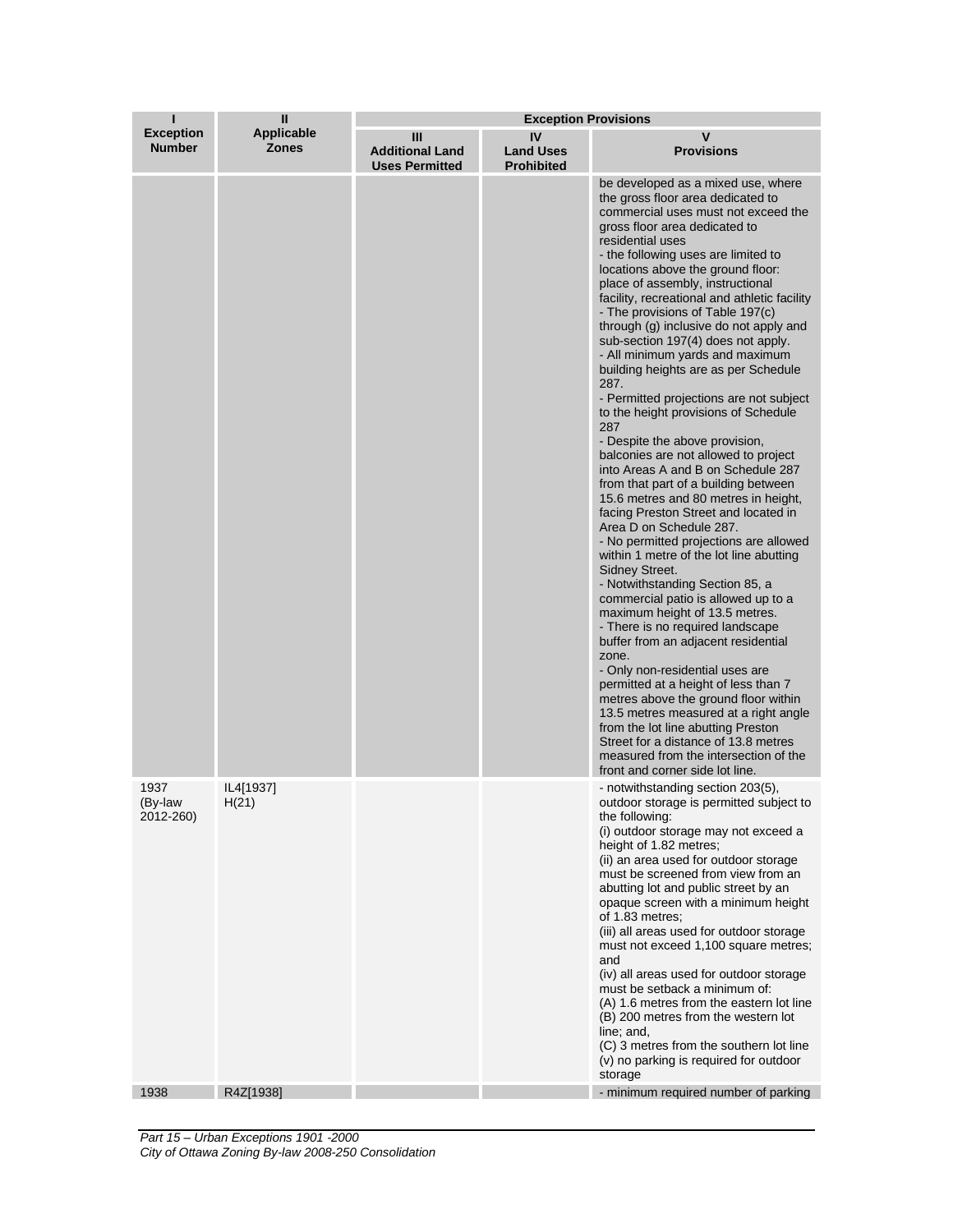| п                                                                           | $\mathbf{I}$                      | <b>Exception Provisions</b>                          |                                             |                                                                                                                                                                                                                                                                                                                                                                                                                                                                                                                                                                                                                                                                                                                                                                                                                                                                                                                                                                                                                                                                                                                                                                            |
|-----------------------------------------------------------------------------|-----------------------------------|------------------------------------------------------|---------------------------------------------|----------------------------------------------------------------------------------------------------------------------------------------------------------------------------------------------------------------------------------------------------------------------------------------------------------------------------------------------------------------------------------------------------------------------------------------------------------------------------------------------------------------------------------------------------------------------------------------------------------------------------------------------------------------------------------------------------------------------------------------------------------------------------------------------------------------------------------------------------------------------------------------------------------------------------------------------------------------------------------------------------------------------------------------------------------------------------------------------------------------------------------------------------------------------------|
| <b>Exception</b><br><b>Number</b>                                           | <b>Applicable</b><br><b>Zones</b> | Ш<br><b>Additional Land</b><br><b>Uses Permitted</b> | IV<br><b>Land Uses</b><br><b>Prohibited</b> | $\mathbf v$<br><b>Provisions</b>                                                                                                                                                                                                                                                                                                                                                                                                                                                                                                                                                                                                                                                                                                                                                                                                                                                                                                                                                                                                                                                                                                                                           |
| (By-law<br>2012-244)                                                        |                                   |                                                      |                                             | spaces for a stacked dwelling: 1 per<br>dwelling unit<br>- minimum required width of a<br>landscape buffer not abutting a street<br>for a parking lot containing more than<br>100 parking spaces is 1.0 metre<br>- minimum rear yard setback for a<br>planned unit development and<br>stacked dwelling: 3.0 metres<br>- minimum interior side yard setback<br>for a planned unit development and<br>stacked dwelling: 3.0 metres<br>Provisions for accessory buildings and<br>structures<br>- minimum required setback from a<br>front lot line: 0.6 metres.<br>- minimum required setback from a<br>corner side lot line or rear lot line<br>abutting a street: 0.6 metres.<br>- minimum required setback from an<br>Interior side lot line or a rear lot line<br>not abutting a street: 0.0 metres<br>- notwithstanding Table 55 Row (7),<br>Column II, the aggregate of all<br>accessory buildings not to exceed a<br>lot coverage of 50% of the yard in<br>which they are located, with a<br>maximum cumulative floor area of 100<br>$m2$ as measured from the exterior<br>walls of the building<br>- maximum number of accessory<br>buildings permitted on a lot is 3 |
| 1939                                                                        | Reserved for future<br>use        |                                                      |                                             |                                                                                                                                                                                                                                                                                                                                                                                                                                                                                                                                                                                                                                                                                                                                                                                                                                                                                                                                                                                                                                                                                                                                                                            |
| 1940<br>(By-law<br>2012-247)                                                | R2A[1940]                         | -electrical<br>contracting<br>business               |                                             | -minimum front yard setback for<br>detached garage: 10.5 metres<br>-minimum rear yard setback for<br>detached garage: 7.4 metres<br>-minimum interior side yard setback<br>for detached garage: 5.1 metres<br>-maximum area of detached garage:<br>362.31 square metres<br>-maximum height of detached garage:<br>4.5 metres<br>-the electrical contracting business is<br>restricted to the same floor area and<br>location as existed on July 11, 2012                                                                                                                                                                                                                                                                                                                                                                                                                                                                                                                                                                                                                                                                                                                   |
| 1941<br>(By-law<br>2012-252)                                                | R3Q[1941]                         |                                                      |                                             | -minimum lot width for semi-detached<br>dwelling: 7.0 metres per unit<br>-minimum lot width for townhouse<br>dwelling: 5.5 metres per unit<br>-minimum rear yard setback: 6.0<br>metres                                                                                                                                                                                                                                                                                                                                                                                                                                                                                                                                                                                                                                                                                                                                                                                                                                                                                                                                                                                    |
| 1942<br>(By-law<br>2016-249)<br>(By-law<br>2015-45)<br>(By-law<br>2012-251) | AM[1942]                          |                                                      |                                             | -required minimum lot area of $1500m^2$<br>for an automobile dealership<br>The following provisions apply to<br>medical facility and retail use within<br>the building existing as of July 11,<br>2012 and to the expression of those<br>uses into any future addition up to a<br>maximum gross floor area of 200<br>square metres:<br>-Table 101 does not apply<br>-a maximum of 22 parking spaces                                                                                                                                                                                                                                                                                                                                                                                                                                                                                                                                                                                                                                                                                                                                                                        |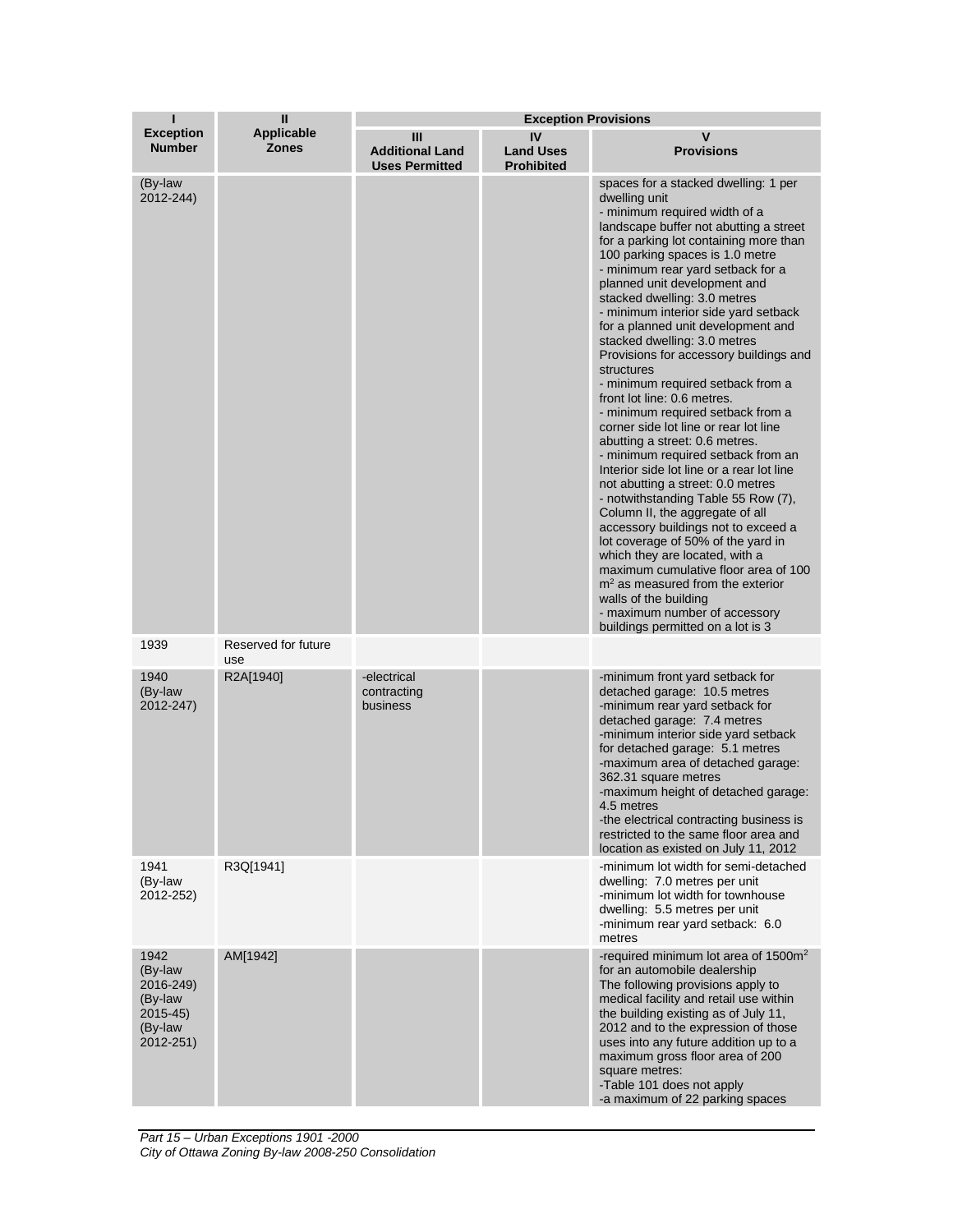| ı                                                                                                                         | $\mathbf{I}$                      | <b>Exception Provisions</b>                          |                                                                                                                     |                                                                                                                                                                                                                                                                                                                                                                                                                                                                                                                                                                                                                                                                                                                                                                                                                                                                                                                                                                                                                                                                                                                                                                                                                                                                                                                                                                                                                                                                                                   |  |
|---------------------------------------------------------------------------------------------------------------------------|-----------------------------------|------------------------------------------------------|---------------------------------------------------------------------------------------------------------------------|---------------------------------------------------------------------------------------------------------------------------------------------------------------------------------------------------------------------------------------------------------------------------------------------------------------------------------------------------------------------------------------------------------------------------------------------------------------------------------------------------------------------------------------------------------------------------------------------------------------------------------------------------------------------------------------------------------------------------------------------------------------------------------------------------------------------------------------------------------------------------------------------------------------------------------------------------------------------------------------------------------------------------------------------------------------------------------------------------------------------------------------------------------------------------------------------------------------------------------------------------------------------------------------------------------------------------------------------------------------------------------------------------------------------------------------------------------------------------------------------------|--|
| <b>Exception</b><br><b>Number</b>                                                                                         | <b>Applicable</b><br><b>Zones</b> | Ш<br><b>Additional Land</b><br><b>Uses Permitted</b> | IV<br><b>Land Uses</b><br><b>Prohibited</b>                                                                         | $\mathbf v$<br><b>Provisions</b>                                                                                                                                                                                                                                                                                                                                                                                                                                                                                                                                                                                                                                                                                                                                                                                                                                                                                                                                                                                                                                                                                                                                                                                                                                                                                                                                                                                                                                                                  |  |
|                                                                                                                           |                                   |                                                      |                                                                                                                     | may be provided on site<br>-Sections 106, 107 and 110 do not<br>apply to any driveway, parking space<br>and parking lot<br>-subclause 185(3)(h)(i) does not apply                                                                                                                                                                                                                                                                                                                                                                                                                                                                                                                                                                                                                                                                                                                                                                                                                                                                                                                                                                                                                                                                                                                                                                                                                                                                                                                                 |  |
| 1943<br>(By-law<br>2014-94)<br>(OMB<br>Order File<br>#PL120981,<br>issued<br>December<br>4, 2012)<br>(By-law<br>2012-246) | TM[1943]<br>S288-h                |                                                      | -all uses except<br>those existing on<br>July 11, 2012<br>until such time<br>as the holding<br>symbol is<br>removed | - required setbacks and maximum<br>building heights as per Schedule 288<br>- residential visitor parking rate: 0.083<br>spaces per dwelling unit after the first<br>12 units<br>-the holding symbol may only be lifted<br>when the following conditions have<br>been fulfilled to the satisfaction of the<br>General Manager, Planning and<br><b>Growth Management Department:</b><br>(a) The execution of a site plan<br>agreement for the proposed<br>development; and<br>(b) The conveyance of monies to be<br>directed to a reserve account for off-<br>site community benefits.                                                                                                                                                                                                                                                                                                                                                                                                                                                                                                                                                                                                                                                                                                                                                                                                                                                                                                              |  |
| 1944<br>(By-law<br>2012-272)                                                                                              | TM[1944]<br>S241                  |                                                      |                                                                                                                     | - minimum width of an aisle or<br>driveway: 5.9 metres<br>- minimum required number of parking<br>spaces for non-residential uses: 1.0<br>space per 120 square metres of gross<br>floor area<br>- residential visitor parking rate: 0.09<br>per dwelling unit beyond the first 12<br>units<br>- despite clause 100(1)(a), all required<br>visitor and non-residential parking<br>spaces that are provided may be<br>available for use by both residential<br>uses as visitor parking, and as parking<br>for non-residential uses<br>- the provisions of Table 197(c)<br>through (g) inclusive do not apply<br>- all minimum yards and maximum<br>building heights as per Schedule 241<br>- no permitted projections are allowed<br>in or into Area "B" above the height<br>limit of Area "B" as shown on<br>Schedule 241<br>- balconies more than 7.0 metres from<br>any lot line abutting a street must be a<br>minimum of 3.5 metres from the<br>easterly property line<br>- in Area D on Schedule 241 a<br>communal amenity area with a<br>maximum floor area of 105 sq. m. may<br>project above the maximum height<br>limit but only to a maximum building<br>height of 37.3 metres<br>- a permitted projection above the<br>maximum height limit, except for a<br>stairwell, must be a minimum of 2.0<br>metres from the facade of all other<br>floors of the building<br>- roof top internal and outdoor amenity<br>area must be a minimum of 3.0<br>metres from the facade of the building |  |
| 1945<br>(By-law                                                                                                           | R3Z[1945]                         |                                                      |                                                                                                                     | -minimum rear yard setback: 7.5<br>metres                                                                                                                                                                                                                                                                                                                                                                                                                                                                                                                                                                                                                                                                                                                                                                                                                                                                                                                                                                                                                                                                                                                                                                                                                                                                                                                                                                                                                                                         |  |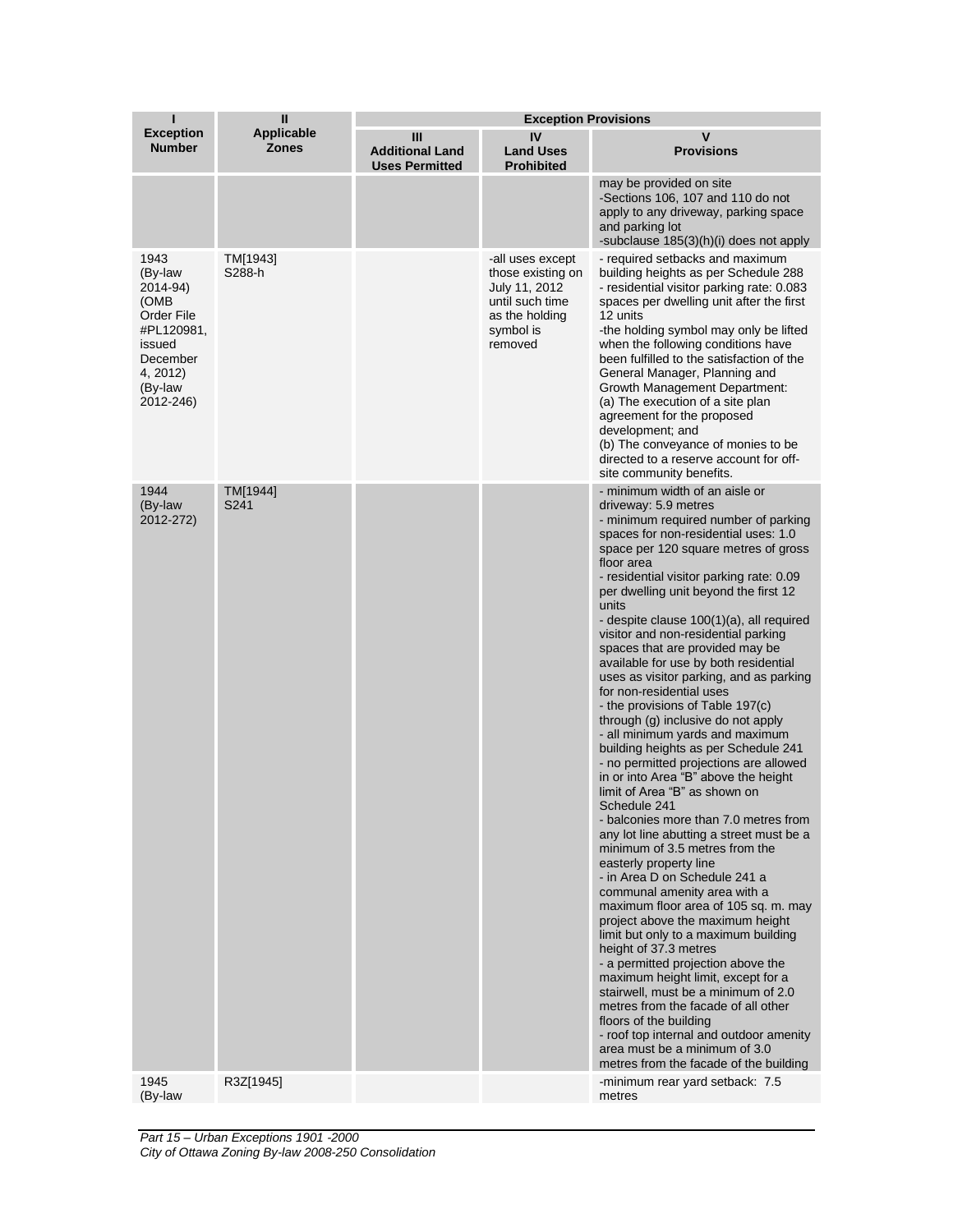| ī                                                                                                                         | $\mathbf{I}$                      |                                                      | <b>Exception Provisions</b>                 |                                                                                                                                                                                                                                                                                                                                                                                                                                                                                                   |
|---------------------------------------------------------------------------------------------------------------------------|-----------------------------------|------------------------------------------------------|---------------------------------------------|---------------------------------------------------------------------------------------------------------------------------------------------------------------------------------------------------------------------------------------------------------------------------------------------------------------------------------------------------------------------------------------------------------------------------------------------------------------------------------------------------|
| <b>Exception</b><br><b>Number</b>                                                                                         | <b>Applicable</b><br><b>Zones</b> | Ш<br><b>Additional Land</b><br><b>Uses Permitted</b> | IV<br><b>Land Uses</b><br><b>Prohibited</b> | v<br><b>Provisions</b>                                                                                                                                                                                                                                                                                                                                                                                                                                                                            |
| 2012-280)                                                                                                                 |                                   |                                                      |                                             |                                                                                                                                                                                                                                                                                                                                                                                                                                                                                                   |
| 1946<br>(By-law<br>2012-280)                                                                                              | IP9[1946]                         |                                                      |                                             | -clause (g) of Table 205 does not<br>apply and the minimum floor space<br>index is 0.3                                                                                                                                                                                                                                                                                                                                                                                                            |
| 1947<br>(OMB<br>Order File<br>#PL110686,<br>issued<br>October 24,<br>2012)                                                | TM[1947]                          |                                                      |                                             | The setbacks of 198(11) do not apply<br>and the following setbacks apply:<br>-minimum setback from a lot line<br>abutting Wellington Street: 2.5 metres<br>-minimum setback from a lot line<br>abutting Parkdale Avenue: 1.0 metres<br>-maximum building height of 9 storeys<br>or 30 metres whichever is less<br>-subclause 198(11)(b)(ii) does not<br>apply<br>-clause (e) of Table 197 does not<br>apply                                                                                       |
| 1948<br>(OMB<br>Order File<br>#PL110686,<br>issued<br>October 24,<br>2012)                                                | I2[1948] F(1.5) S289              |                                                      |                                             | -maximum building height of 6 storeys<br>or 20m, whichever is less<br>-no buildings are permitted in Area A<br>of Schedule 289                                                                                                                                                                                                                                                                                                                                                                    |
| 1949                                                                                                                      | Reserved for future<br>use        |                                                      |                                             |                                                                                                                                                                                                                                                                                                                                                                                                                                                                                                   |
| 1950<br>(By-law<br>2012-301)                                                                                              | R1Q[1950]                         |                                                      |                                             | -minimum lot width: 13.5 metres<br>-minimum front yard setback: 6.0<br>metres                                                                                                                                                                                                                                                                                                                                                                                                                     |
| 1951<br>(By-law<br>2020-289)<br>(OMB<br>Order File<br>#PL121163,<br>issued<br>January 10,<br>2013)<br>By-law<br>2012-300) | R3Z[1951]                         |                                                      |                                             | - minimum front yard setback for a<br>planned unit development: 1.2 metres<br>- the minimum interior side yard<br>setback for a planned unit<br>development:<br>i. 6.0 metres for any dwelling where<br>the functional back of the building is<br>facing the lot line, and<br>ii. 4.5 metres for any dwelling where<br>the functional side of the building is<br>facing the lot line<br>- maximum building height: 8.0 metres                                                                     |
| 1952<br>(By-law<br>2012-303)                                                                                              | I1A[1952]                         |                                                      |                                             | -minimum required rear yard setback:<br>3.0 metres<br>-maximum permitted building height:<br>12 metres<br>-minimum landscape buffer for the<br>south side of a parking lot containing<br>more than 10 but fewer than 100<br>spaces: 1.0 metre<br>-minimum number of loading spaces<br>for a place of assembly less than 2000<br>square metres in area: no spaces<br>required<br>-minimum width in metres of aisle<br>accessing loading space of between<br>$60^\circ$ and $90^\circ$ : 6.7 metres |
| 1953                                                                                                                      | Reserved for future<br>use        |                                                      |                                             |                                                                                                                                                                                                                                                                                                                                                                                                                                                                                                   |
| 1954                                                                                                                      | Reserved for future<br>use        |                                                      |                                             |                                                                                                                                                                                                                                                                                                                                                                                                                                                                                                   |
| 1955<br>(By-law<br>2012-306)                                                                                              | R1J[1055]                         |                                                      |                                             | - The lot line abutting Nantes Street is<br>deemed to be the front lot line<br>- minimum front yard setback: 4.3 m                                                                                                                                                                                                                                                                                                                                                                                |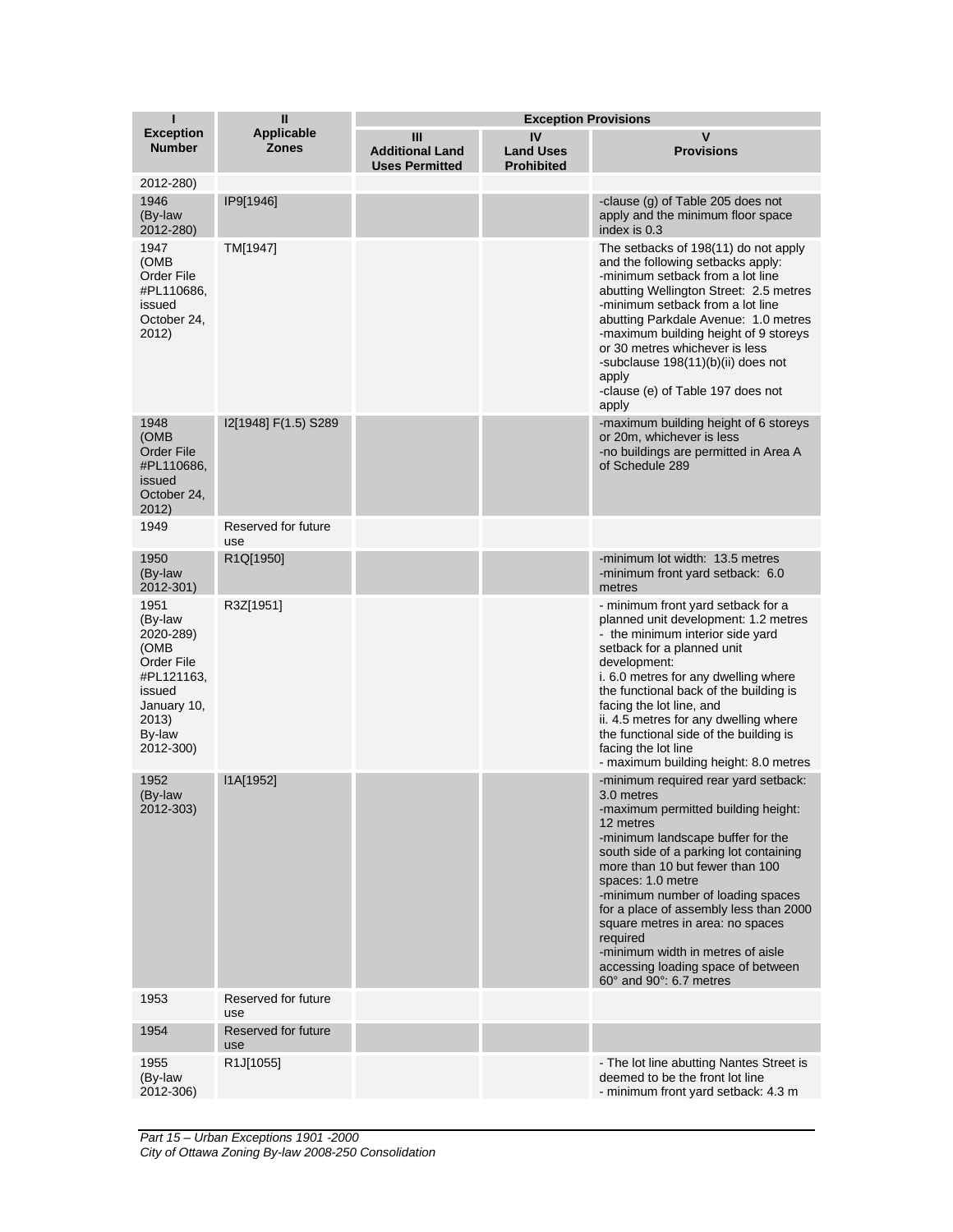| П                                                    | $\mathbf{I}$                      | <b>Exception Provisions</b>                          |                                             |                                                                                                                                                                                                                                                                                                                                                                                                                                                                                                                                                                                                                                                                                                                                                                                                                                                                                                                                                                                                                                                                                                                                                                                                                           |  |
|------------------------------------------------------|-----------------------------------|------------------------------------------------------|---------------------------------------------|---------------------------------------------------------------------------------------------------------------------------------------------------------------------------------------------------------------------------------------------------------------------------------------------------------------------------------------------------------------------------------------------------------------------------------------------------------------------------------------------------------------------------------------------------------------------------------------------------------------------------------------------------------------------------------------------------------------------------------------------------------------------------------------------------------------------------------------------------------------------------------------------------------------------------------------------------------------------------------------------------------------------------------------------------------------------------------------------------------------------------------------------------------------------------------------------------------------------------|--|
| <b>Exception</b><br><b>Number</b>                    | <b>Applicable</b><br><b>Zones</b> | Ш<br><b>Additional Land</b><br><b>Uses Permitted</b> | IV<br><b>Land Uses</b><br><b>Prohibited</b> | v<br><b>Provisions</b>                                                                                                                                                                                                                                                                                                                                                                                                                                                                                                                                                                                                                                                                                                                                                                                                                                                                                                                                                                                                                                                                                                                                                                                                    |  |
|                                                      |                                   |                                                      |                                             | - minimum rear yard setback: 3.5 m                                                                                                                                                                                                                                                                                                                                                                                                                                                                                                                                                                                                                                                                                                                                                                                                                                                                                                                                                                                                                                                                                                                                                                                        |  |
| 1956<br>(By-law<br>2012-306)                         | R2Z[1956]                         |                                                      |                                             | - minimum setback between the<br>vehicular entrance to a private garage<br>or carport and an existing or planned<br>sidewalk: 5.2 m<br>- minimum rear yard setback: 3.5 m                                                                                                                                                                                                                                                                                                                                                                                                                                                                                                                                                                                                                                                                                                                                                                                                                                                                                                                                                                                                                                                 |  |
| 1957<br>(By-law<br>2013-358)<br>(By-law<br>2012-288) | MC[1957]<br>F(1.1)<br>H(15)       | -automobile<br>dealership                            |                                             | - at least 50% of the Cyrville Road<br>frontage must be occupied by one or<br>more building walls within the<br>permitted front yard setback<br>- a minimum 5.0 metre wide pathway<br>must be provided along the west<br>interior lot line comprised of a<br>minimum of 3.0 metres of hard<br>landscaping and a minimum of 2.0<br>metres of soft landscaping<br>- no outdoor display of vehicles is<br>permitted within the front yard<br>minimum front yard setback: 4.25<br>metres<br>- maximum front yard setback: 4.5<br>metres<br>- the facade of any building fronting<br>onto Cyrville Road must have at least<br>50% of the front wall containing<br>windows comprised of clear glazing<br>- maximum permitted size of an area<br>used for outdoor storage of inventory<br>vehicles must not exceed 6% of the lot<br>area<br>- a 1.5 metre landscape buffer is<br>required along the rear and east<br>interior lot lines:<br>- minimum lot coverage: 29%<br>- minimum gross floor area: 5450<br>square metres<br>- the requirement for minimum number<br>of parking spaces is not applicable<br>and a maximum of 40 parking spaces<br>can be provided on the lot<br>- minimum required aisle width: 6.0<br>metres |  |
| 1958<br>(By-law<br>2012-318)                         | R3A[1958]                         |                                                      |                                             | - maximum building height: 9.65<br>metres<br>- maximum number of units in a<br>multiple unit dwelling: 3<br>- minimum of at least one visitor<br>parking space required<br>- minimum of at least one parking<br>space per unit required<br>- minimum front yard for a planned<br>unit development: 3.5 metres<br>- minimum interior side yard along<br>north side: 1.8 metres<br>- maximum of seven dwelling units<br>- sub-section $131(4)$ , $(5)$ , and $(6)$ do<br>not apply<br>- minimum setback from a private<br>way: 1.5 metres<br>- minimum setback for a garage or<br>carport: 1.5 metres for a maximum of<br>two garages/carports<br>- minimum separation between<br>buildings: 1.1 metres                                                                                                                                                                                                                                                                                                                                                                                                                                                                                                                     |  |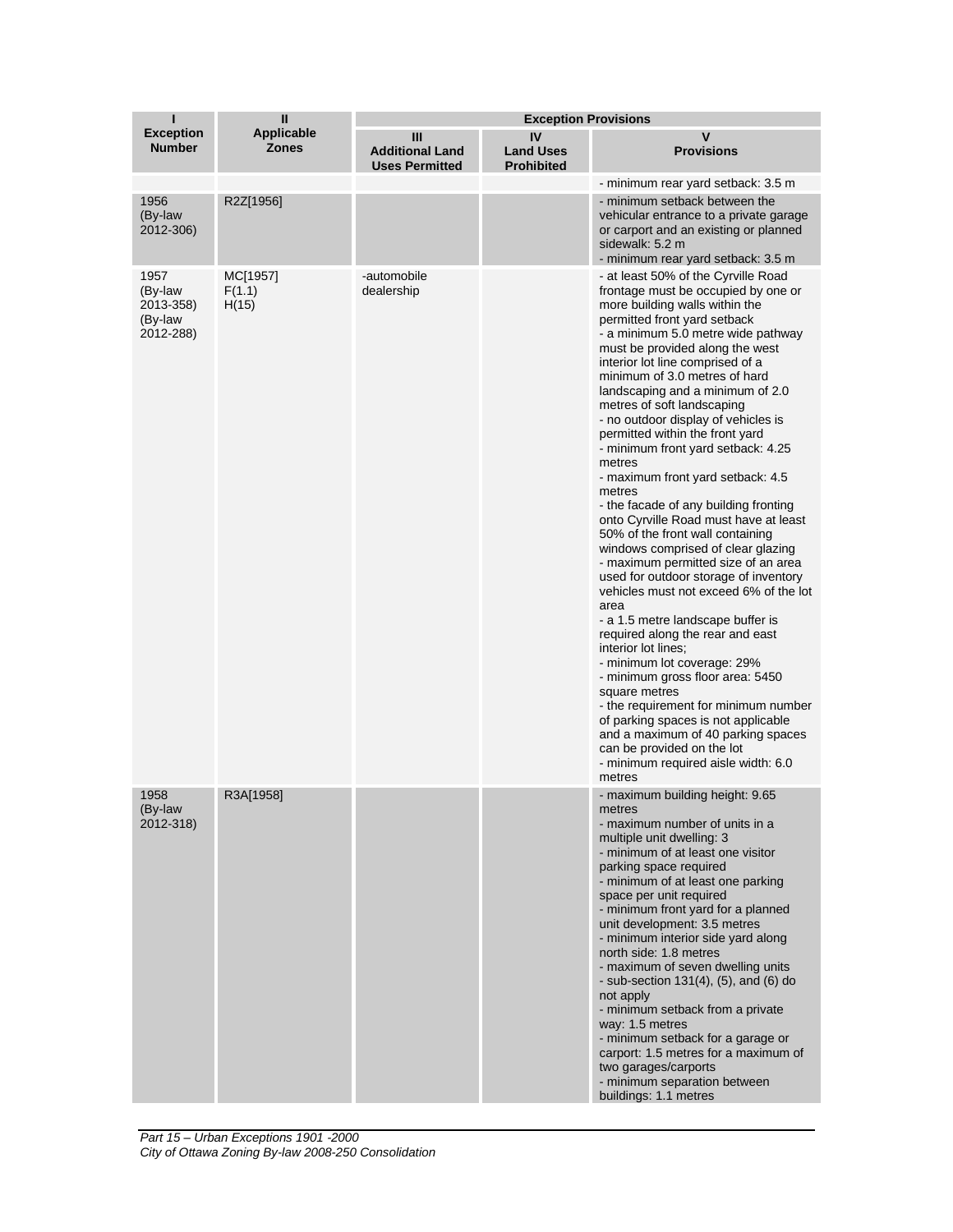| ı                                                                                                    | Ш                                 | <b>Exception Provisions</b>                          |                                                                  |                                                                                                                                                                                                                                                                                                                                                                                                                                                                                                                                                                                                                                                                                                                                                                                                                                                                                                                                                                                                                                                                                                                                                                                                                                                                                                                                                                                                                                                                                                                                                                                                                                                                                                                            |  |
|------------------------------------------------------------------------------------------------------|-----------------------------------|------------------------------------------------------|------------------------------------------------------------------|----------------------------------------------------------------------------------------------------------------------------------------------------------------------------------------------------------------------------------------------------------------------------------------------------------------------------------------------------------------------------------------------------------------------------------------------------------------------------------------------------------------------------------------------------------------------------------------------------------------------------------------------------------------------------------------------------------------------------------------------------------------------------------------------------------------------------------------------------------------------------------------------------------------------------------------------------------------------------------------------------------------------------------------------------------------------------------------------------------------------------------------------------------------------------------------------------------------------------------------------------------------------------------------------------------------------------------------------------------------------------------------------------------------------------------------------------------------------------------------------------------------------------------------------------------------------------------------------------------------------------------------------------------------------------------------------------------------------------|--|
| <b>Exception</b><br><b>Number</b>                                                                    | <b>Applicable</b><br><b>Zones</b> | Ш<br><b>Additional Land</b><br><b>Uses Permitted</b> | IV<br><b>Land Uses</b><br><b>Prohibited</b>                      | V<br><b>Provisions</b>                                                                                                                                                                                                                                                                                                                                                                                                                                                                                                                                                                                                                                                                                                                                                                                                                                                                                                                                                                                                                                                                                                                                                                                                                                                                                                                                                                                                                                                                                                                                                                                                                                                                                                     |  |
|                                                                                                      |                                   |                                                      |                                                                  | - balconies not permitted above 4.5<br>metres in the building wall facing the<br>west lot line<br>- minimum width of a private way: 5.5<br>metres                                                                                                                                                                                                                                                                                                                                                                                                                                                                                                                                                                                                                                                                                                                                                                                                                                                                                                                                                                                                                                                                                                                                                                                                                                                                                                                                                                                                                                                                                                                                                                          |  |
| 1959                                                                                                 | Reserved for future<br>use        |                                                      |                                                                  |                                                                                                                                                                                                                                                                                                                                                                                                                                                                                                                                                                                                                                                                                                                                                                                                                                                                                                                                                                                                                                                                                                                                                                                                                                                                                                                                                                                                                                                                                                                                                                                                                                                                                                                            |  |
| 1960<br>(By-law<br>2012-334)                                                                         | R1HH[1960]                        |                                                      |                                                                  | -minimum lot width: 30 m<br>-minimum lot area: $2,500$ m <sup>2</sup>                                                                                                                                                                                                                                                                                                                                                                                                                                                                                                                                                                                                                                                                                                                                                                                                                                                                                                                                                                                                                                                                                                                                                                                                                                                                                                                                                                                                                                                                                                                                                                                                                                                      |  |
| 1961<br>(By-law<br>2012-334)                                                                         | R1HH[1961]                        |                                                      |                                                                  | -minimum lot width of 30 m<br>-minimum lot area of 8,000 $m2$                                                                                                                                                                                                                                                                                                                                                                                                                                                                                                                                                                                                                                                                                                                                                                                                                                                                                                                                                                                                                                                                                                                                                                                                                                                                                                                                                                                                                                                                                                                                                                                                                                                              |  |
| 1962                                                                                                 | Reserved for future<br>use        |                                                      |                                                                  |                                                                                                                                                                                                                                                                                                                                                                                                                                                                                                                                                                                                                                                                                                                                                                                                                                                                                                                                                                                                                                                                                                                                                                                                                                                                                                                                                                                                                                                                                                                                                                                                                                                                                                                            |  |
| 1963<br>(By-law<br>2020-289)<br>(By-law<br>2017-148)<br>(By-law<br>2014-189)<br>(By-law<br>2012-345) | R3Z[1963]                         | -dwelling unit above<br>garage                       | -park<br>-retirement<br>home, converted<br>-urban<br>agriculture | <b>DETACHED DWELLINGS</b><br>Provisions for detached dwellings:<br>-a secondary dwelling unit is permitted<br>above a detached garage<br>- minimum lot width: 9.0m<br>- minimum lot area: 250m <sup>2</sup><br>- maximum lot coverage: 65%<br>- minimum front yard setback: 3.0m<br>- minimum interior side yard setback:<br>0.6m on one side, 1.2m on other side<br>- minimum corner side yard setback:<br>3.0 <sub>m</sub><br>- minimum rear yard setback: 0m<br>- maximum building height: 11m<br>- building separation distance: 1.8m<br>Provisions for garage accessory to<br>detached dwelling:<br>- maximum size of garage: 6.5m deep<br>x 7.0m wide<br>- minimum yard setback from rear<br>lane or private road: 0.6m<br>- minimum interior side yard setback:<br>0.6 m if detached or 0.0m if attached<br>to neighbouring garage<br>- minimum corner side yard setback:<br>3.0 <sub>m</sub><br>- minimum rear yard setback: n/a<br>Provisions for secondary dwelling unit<br>above garage:<br>- maximum building height: 8.0m<br>Provisions for breezeway connecting<br>detached dwelling and garage:<br>- maximum width: 3.0 m<br>- maximum building height: 1 storey<br>- minimum side yard setback: 0.6m on<br>one side, 1.2m on other side<br>General provisions<br>- unenclosed covered porch may<br>project 2.0m into a front yard as long<br>as the steps attached come no closer<br>than 0.5m to the property line<br>- stairs leading to a dwelling unit<br>above a garage may project 1.0m into<br>a corner side yard<br>- for dwelling units fronting on<br>Longfields Drive a home-based<br>business may occupy up to 50% of<br>the unit's gross floor area<br>- all garages must be setback at least |  |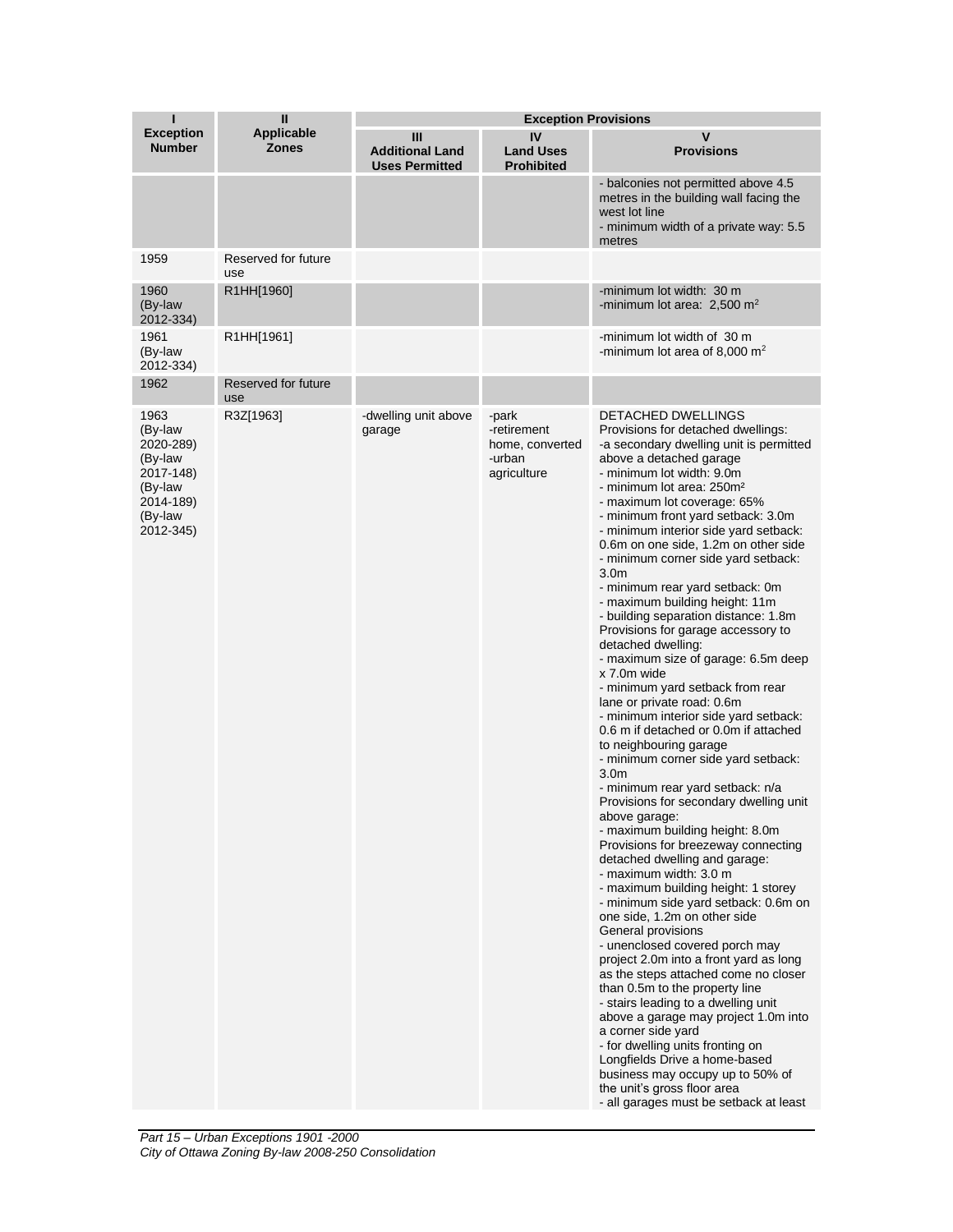| ī                                 | $\mathbf{I}$                      | <b>Exception Provisions</b>                          |                                             |                                                                                                                                                                                                                                                                                                                                                                                                                                                                                                                                                                                                                                                                                                                                                                                                                                                                                                                                                                                                                                                                                                                                                                                                                                                                                                                                                                                                                                                                                                                                                                                                                                                                                                                                                                                                                                                                                                                                                                                                                                                                                                                                                                                                                    |  |
|-----------------------------------|-----------------------------------|------------------------------------------------------|---------------------------------------------|--------------------------------------------------------------------------------------------------------------------------------------------------------------------------------------------------------------------------------------------------------------------------------------------------------------------------------------------------------------------------------------------------------------------------------------------------------------------------------------------------------------------------------------------------------------------------------------------------------------------------------------------------------------------------------------------------------------------------------------------------------------------------------------------------------------------------------------------------------------------------------------------------------------------------------------------------------------------------------------------------------------------------------------------------------------------------------------------------------------------------------------------------------------------------------------------------------------------------------------------------------------------------------------------------------------------------------------------------------------------------------------------------------------------------------------------------------------------------------------------------------------------------------------------------------------------------------------------------------------------------------------------------------------------------------------------------------------------------------------------------------------------------------------------------------------------------------------------------------------------------------------------------------------------------------------------------------------------------------------------------------------------------------------------------------------------------------------------------------------------------------------------------------------------------------------------------------------------|--|
| <b>Exception</b><br><b>Number</b> | <b>Applicable</b><br><b>Zones</b> | Ш<br><b>Additional Land</b><br><b>Uses Permitted</b> | IV<br><b>Land Uses</b><br><b>Prohibited</b> | v<br><b>Provisions</b>                                                                                                                                                                                                                                                                                                                                                                                                                                                                                                                                                                                                                                                                                                                                                                                                                                                                                                                                                                                                                                                                                                                                                                                                                                                                                                                                                                                                                                                                                                                                                                                                                                                                                                                                                                                                                                                                                                                                                                                                                                                                                                                                                                                             |  |
|                                   |                                   |                                                      |                                             | 6.0m from the rear wall of the main<br>dwelling, this does not include the<br>connecting breezeway<br>- the maximum width of 50% of the<br>rear lot line does not apply, and the<br>1.0 m rear yard setback does not apply<br>- endnote 3 does not apply<br>- a deck is permitted on the garage<br>roof<br>SEMI-DETACHED DWELLINGS<br>Provisions for semi-detached<br>dwellings:<br>-a secondary dwelling unit is permitted<br>above a detached garage<br>- minimum lot width: 6.0m per dwelling<br>unit<br>- minimum lot area: 170m <sup>2</sup> per<br>dwelling unit<br>- maximum lot coverage: 65%<br>- minimum front yard setback: 3.0m<br>- minimum interior side yard setback:<br>0.0m on one side, 1.2m on other side<br>- building separation distance: 2.4m<br>- minimum corner side yard setback:<br>3.0 <sub>m</sub><br>- minimum rear yard setback: 0m<br>- maximum building height: 11m<br>Provisions for garage accessory to<br>semi-detached dwelling:<br>- maximum size of garage: 6.5m deep<br>x 7.0m wide<br>- minimum yard setback from rear<br>lane or private road: 0.6m<br>- minimum interior side yard setback:<br>0.6 m if detached or 0.0m if attached<br>to neighbouring garage<br>- minimum corner side yard setback:<br>3.0 <sub>m</sub><br>- minimum rear yard setback: n/a<br>Provisions for secondary dwelling unit<br>above garage:<br>- maximum building height: 8.0m<br>- the dwelling unit above garage is<br>exempt from lot width and lot area<br>provisions<br>Provisions for breezeway connecting<br>semi-detached dwelling and garage:<br>- if there is a breezeway incorporated<br>then the minimum lot width is: 8.0m<br>per dwelling<br>- maximum width: 3.0 m<br>- maximum building height: 1 storey<br>- minimum side yard setback: 0.0m on<br>one side, 1.2m on other side<br>General provisions<br>- unenclosed covered porch may<br>project 2.0m into a front yard as long<br>as the steps attached come no closer<br>than 0.5m to the property line<br>- stairs leading to a dwelling unit<br>above a garage may project 1.0m into<br>a corner side yard<br>- for dwelling units fronting<br>on Longfields Drive a home-based<br>business may occupy up to 50% of |  |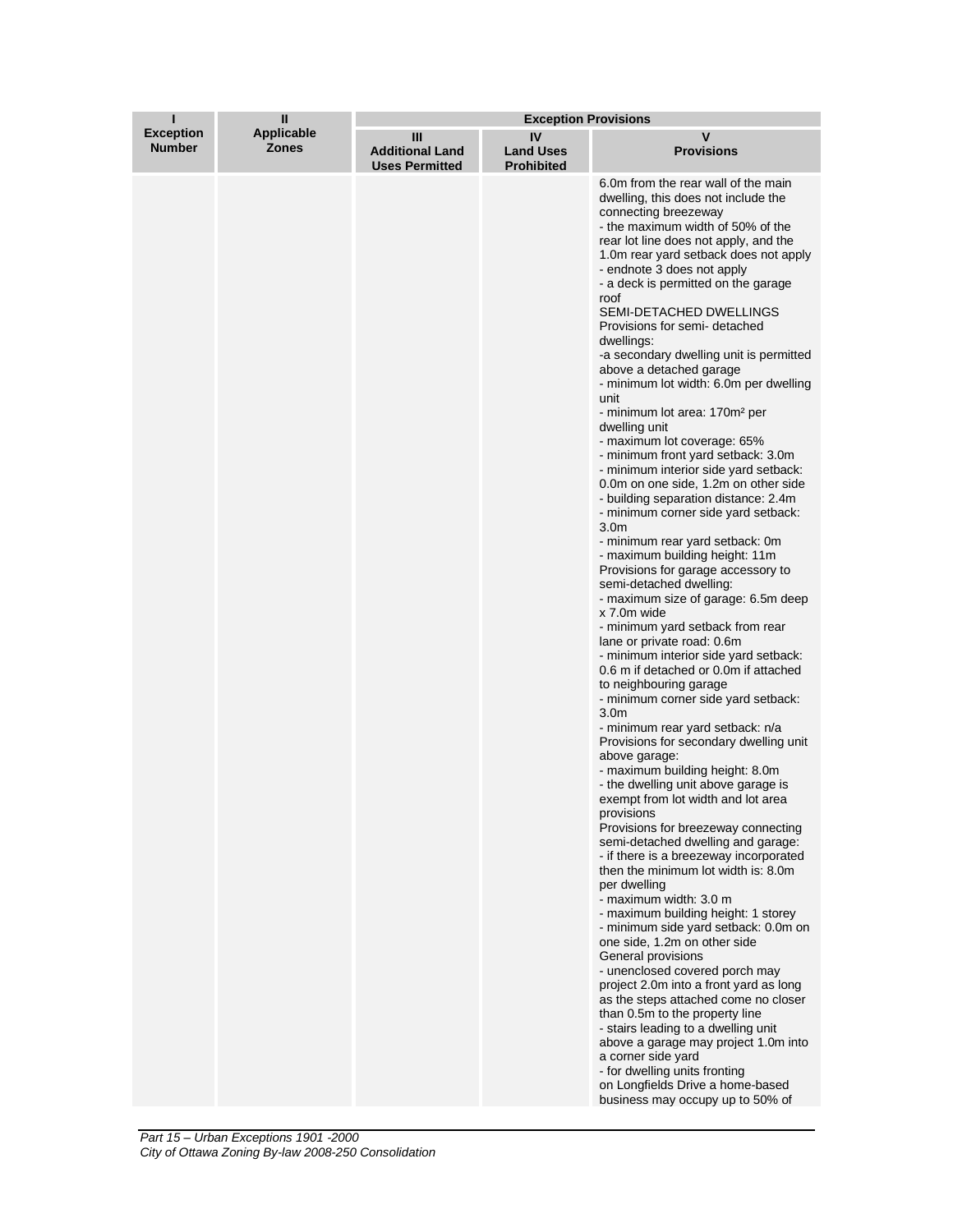| ī                                 | $\mathbf{I}$               | <b>Exception Provisions</b>                          |                                             |                                                                                                                                                                                                                                                                                                                                                                                                                                                                                                                                                                                                                                                                                                                                                                                                                                                                                                                                                                                                                                                                                                                                                                                                                                                                                                                                                                                                                                                                                                                                                                                                                                                                                                                                                                                                                                                                                                                                                                                                                                                                                                                                                                    |  |
|-----------------------------------|----------------------------|------------------------------------------------------|---------------------------------------------|--------------------------------------------------------------------------------------------------------------------------------------------------------------------------------------------------------------------------------------------------------------------------------------------------------------------------------------------------------------------------------------------------------------------------------------------------------------------------------------------------------------------------------------------------------------------------------------------------------------------------------------------------------------------------------------------------------------------------------------------------------------------------------------------------------------------------------------------------------------------------------------------------------------------------------------------------------------------------------------------------------------------------------------------------------------------------------------------------------------------------------------------------------------------------------------------------------------------------------------------------------------------------------------------------------------------------------------------------------------------------------------------------------------------------------------------------------------------------------------------------------------------------------------------------------------------------------------------------------------------------------------------------------------------------------------------------------------------------------------------------------------------------------------------------------------------------------------------------------------------------------------------------------------------------------------------------------------------------------------------------------------------------------------------------------------------------------------------------------------------------------------------------------------------|--|
| <b>Exception</b><br><b>Number</b> | <b>Applicable</b><br>Zones | Ш<br><b>Additional Land</b><br><b>Uses Permitted</b> | IV<br><b>Land Uses</b><br><b>Prohibited</b> | v<br><b>Provisions</b>                                                                                                                                                                                                                                                                                                                                                                                                                                                                                                                                                                                                                                                                                                                                                                                                                                                                                                                                                                                                                                                                                                                                                                                                                                                                                                                                                                                                                                                                                                                                                                                                                                                                                                                                                                                                                                                                                                                                                                                                                                                                                                                                             |  |
|                                   |                            |                                                      |                                             | the unit's gross floor area<br>- all garages must be setback at least<br>6.0m from the rear wall of the main<br>dwelling, this does not include the<br>connecting breezeway<br>- a deck is permitted on the garage<br>roof<br>- endnote 3 does not apply<br><b>TOWNHOUSE DWELLINGS</b><br>Provisions for townhouse dwellings<br>with detached garage:<br>- minimum lot width:5.0m per dwelling<br>unit<br>- minimum lot area: 140m <sup>2</sup> per<br>dwelling unit<br>- maximum lot coverage: 65%<br>- minimum front yard setback: 3.0m<br>- minimum interior side yard setback:<br>1.5 <sub>m</sub><br>- building separation distance: 3.0m<br>- minimum corner side yard setback:<br>3.0 <sub>m</sub><br>- minimum rear yard setback: 0m<br>- maximum building height: 11m<br>Provisions for detached garage<br>accessory to townhouse dwelling:<br>- maximum size of garage: 6.5m deep<br>x 7.0m wide<br>- minimum yard setback from rear<br>lane or private road: 0.6m<br>- minimum interior side yard setback:<br>0.6 m if detached or 0.0m if attached<br>to neighbouring garage<br>- minimum corner side yard setback:<br>3.0 <sub>m</sub><br>- minimum rear yard setback: n/a<br>General provisions<br>- unenclosed covered porch may<br>project 2.0m into a front yard as long<br>as the steps attached come no closer<br>than 0.5m to the property line<br>- for dwelling units fronting on<br>Longfields Drive a home-based<br>business may occupy up to 50% of<br>the unit's gross floor area<br>- all garages must be setback at least<br>6.0m from the rear wall of the main<br>dwelling<br>- maximum units per building: 8 units<br>- a deck is permitted on the garage<br>roof<br>- the maximum width of 50% of the<br>rear lot line does not apply, and the<br>1.0 m rear yard setback does not apply<br>Provisions for townhouse dwellings<br>with attached garage:<br>- minimum lot width:5m per dwelling<br>unit<br>- minimum lot area: 110m <sup>2</sup> per<br>dwelling unit<br>- maximum lot coverage: 65%<br>- minimum front yard setback: 3.0m<br>- minimum interior side yard setback:<br>1.5m<br>- building separation distance: 3.0m |  |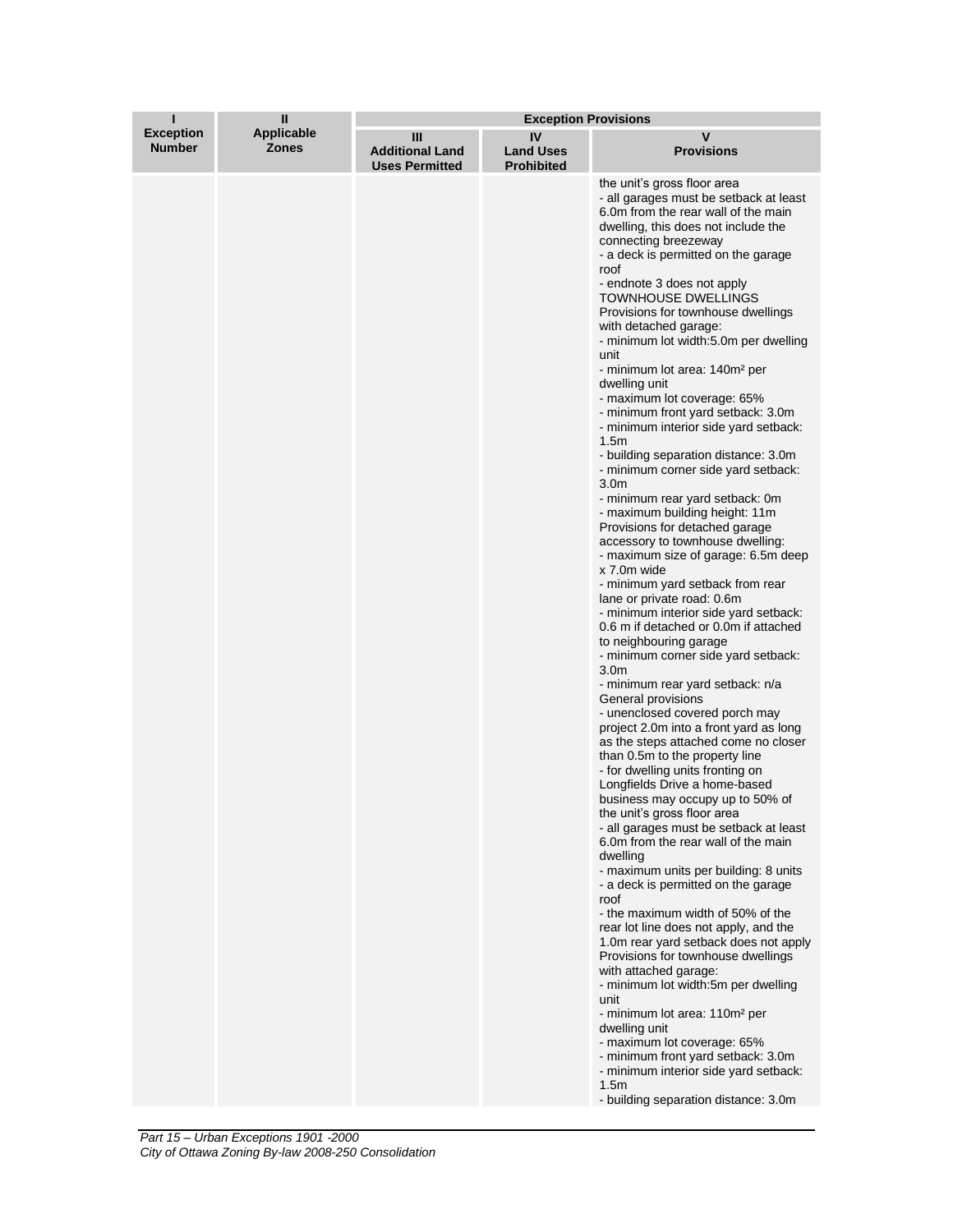|                                   | Ш                          | <b>Exception Provisions</b>                          |                                             |                                                                                                                                                                                                                                                                                                                                                                                                                                                                                                                                                                                                                                                                                                                                                                                                                                                                                                                                                                                                                                                                                                                                                                                                                                                                                                                                                                                                                                                                                                                                                                                                                                                                                                                                                                                                                                                                                                                                                                                                                                                                                                                                                                      |
|-----------------------------------|----------------------------|------------------------------------------------------|---------------------------------------------|----------------------------------------------------------------------------------------------------------------------------------------------------------------------------------------------------------------------------------------------------------------------------------------------------------------------------------------------------------------------------------------------------------------------------------------------------------------------------------------------------------------------------------------------------------------------------------------------------------------------------------------------------------------------------------------------------------------------------------------------------------------------------------------------------------------------------------------------------------------------------------------------------------------------------------------------------------------------------------------------------------------------------------------------------------------------------------------------------------------------------------------------------------------------------------------------------------------------------------------------------------------------------------------------------------------------------------------------------------------------------------------------------------------------------------------------------------------------------------------------------------------------------------------------------------------------------------------------------------------------------------------------------------------------------------------------------------------------------------------------------------------------------------------------------------------------------------------------------------------------------------------------------------------------------------------------------------------------------------------------------------------------------------------------------------------------------------------------------------------------------------------------------------------------|
| <b>Exception</b><br><b>Number</b> | <b>Applicable</b><br>Zones | Ш<br><b>Additional Land</b><br><b>Uses Permitted</b> | IV<br><b>Land Uses</b><br><b>Prohibited</b> | v<br><b>Provisions</b>                                                                                                                                                                                                                                                                                                                                                                                                                                                                                                                                                                                                                                                                                                                                                                                                                                                                                                                                                                                                                                                                                                                                                                                                                                                                                                                                                                                                                                                                                                                                                                                                                                                                                                                                                                                                                                                                                                                                                                                                                                                                                                                                               |
| 1964                              | R3U[1964]                  |                                                      | -park                                       | - minimum corner side yard setback:<br>3.0 <sub>m</sub><br>- minimum rear yard setback: 0m<br>- maximum building height: 11m<br>Provisions for attached garage<br>accessory to and located at the rear of<br>a townhouse dwelling:<br>- maximum size of garage: 6.5m deep<br>x 7.0m wide<br>- minimum yard setback from rear<br>lane or private road: 0.6m<br>- minimum interior side yard setback:<br>0.6 m if detached or 0.0m if attached<br>to neighbouring garage<br>- minimum corner side yard setback:<br>3.0 <sub>m</sub><br>- minimum rear yard setback: n/a<br>General provisions<br>- unenclosed covered porch may<br>project 2.0m into a front yard as long<br>as the steps attached come no closer<br>than 0.5m to the property line<br>- for dwelling units fronting on<br>Longfields Drive a home-based<br>business may occupy up to 50% of<br>the unit's gross floor area<br>- maximum units per building 8 units<br>- a deck is permitted on the garage<br>roof<br>- the maximum width of 50% of the<br>rear lot line does not apply, and the<br>1.0m rear yard setback does not apply<br>Provisions for townhouse dwellings<br>with units attached back-to-back:<br>- minimum lot width:5m per dwelling<br>unit<br>- minimum lot area: 84m <sup>2</sup> per dwelling<br>unit<br>- maximum lot coverage: 70%<br>- minimum front yard setback: 3.0m<br>- minimum interior side yard setback:<br>1.5m<br>- building separation distance: 3.0m<br>- minimum corner side yard setback:<br>3.0m<br>- minimum rear yard setback: 0m<br>- maximum building height: 11m<br>General provisions<br>- unenclosed covered porch may<br>project 2.0m into a front yard as long<br>as the steps attached come no closer<br>than 0.5m to the property line<br>- for dwelling units fronting on<br>Longfields Drive a home-based<br>business may occupy up to 50% of<br>the unit's gross floor area<br>- maximum units per building: 12<br>units, however no more than 6 units<br>may be provided in a single row<br>- a deck is permitted on the garage<br>roof<br>- an air conditioner condenser may be<br>located in the front yard<br><b>DETACHED DWELLINGS</b> |
| (By-law                           |                            |                                                      | -retirement                                 | Provisions for detached dwellings with                                                                                                                                                                                                                                                                                                                                                                                                                                                                                                                                                                                                                                                                                                                                                                                                                                                                                                                                                                                                                                                                                                                                                                                                                                                                                                                                                                                                                                                                                                                                                                                                                                                                                                                                                                                                                                                                                                                                                                                                                                                                                                                               |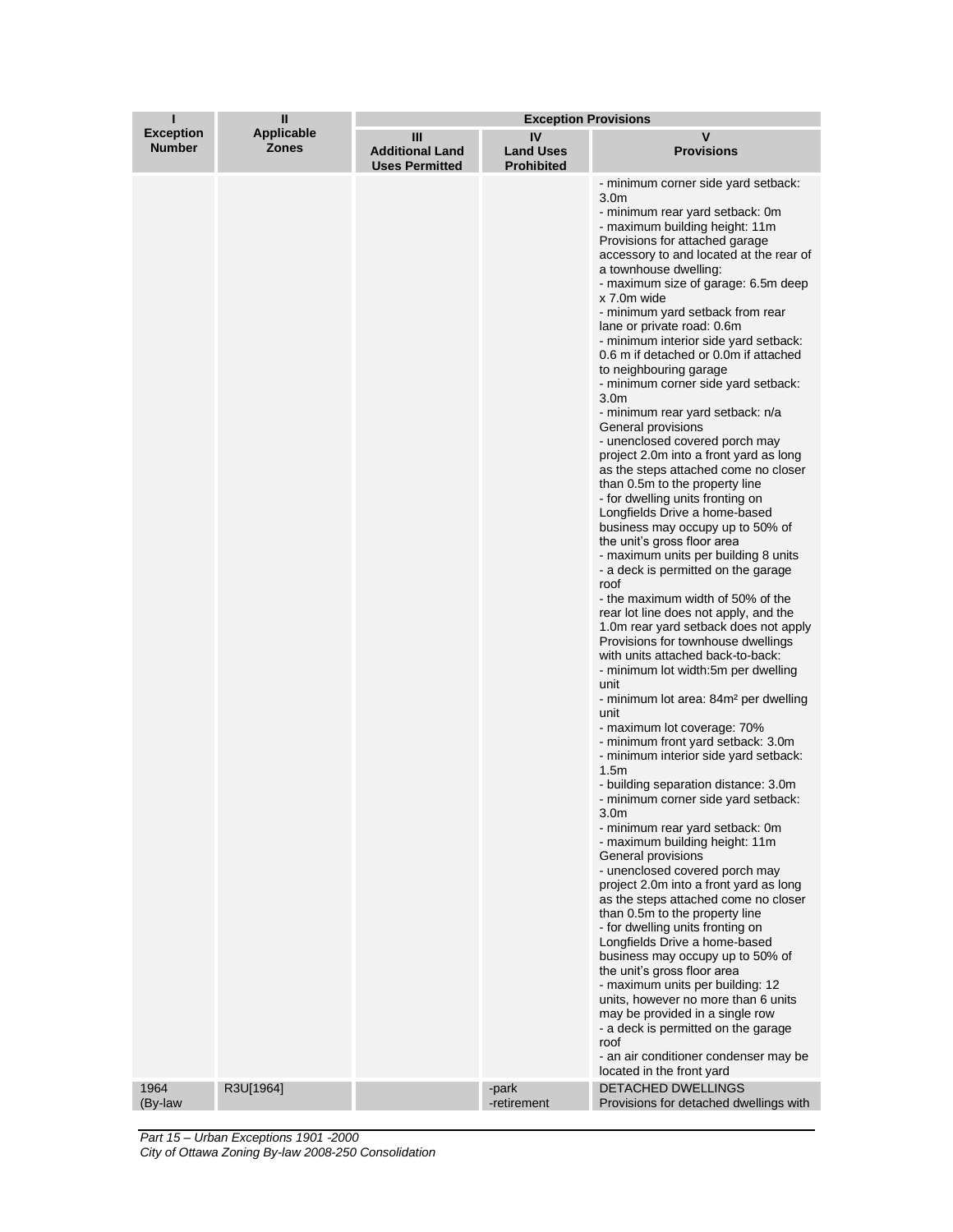| т                                                         | Ш                                 | <b>Exception Provisions</b>                          |                                             |                                                                                                                                                                                                                                                                                                                                                                                                                                                                                                                                                                                                                                                                                                                                                                                                                                                                                                                                                                                                                                                                                                                                                                                                                                                                                                                                                                                                                                                                                                                                                                                                                                                                                                                                                                                                                                                                                                                                                                                                                                                                                                                                                                                                         |  |
|-----------------------------------------------------------|-----------------------------------|------------------------------------------------------|---------------------------------------------|---------------------------------------------------------------------------------------------------------------------------------------------------------------------------------------------------------------------------------------------------------------------------------------------------------------------------------------------------------------------------------------------------------------------------------------------------------------------------------------------------------------------------------------------------------------------------------------------------------------------------------------------------------------------------------------------------------------------------------------------------------------------------------------------------------------------------------------------------------------------------------------------------------------------------------------------------------------------------------------------------------------------------------------------------------------------------------------------------------------------------------------------------------------------------------------------------------------------------------------------------------------------------------------------------------------------------------------------------------------------------------------------------------------------------------------------------------------------------------------------------------------------------------------------------------------------------------------------------------------------------------------------------------------------------------------------------------------------------------------------------------------------------------------------------------------------------------------------------------------------------------------------------------------------------------------------------------------------------------------------------------------------------------------------------------------------------------------------------------------------------------------------------------------------------------------------------------|--|
| <b>Exception</b><br><b>Number</b>                         | <b>Applicable</b><br><b>Zones</b> | Ш<br><b>Additional Land</b><br><b>Uses Permitted</b> | IV<br><b>Land Uses</b><br><b>Prohibited</b> | v<br><b>Provisions</b>                                                                                                                                                                                                                                                                                                                                                                                                                                                                                                                                                                                                                                                                                                                                                                                                                                                                                                                                                                                                                                                                                                                                                                                                                                                                                                                                                                                                                                                                                                                                                                                                                                                                                                                                                                                                                                                                                                                                                                                                                                                                                                                                                                                  |  |
| 2017-148)<br>(By-law<br>2014-189)<br>(By-law<br>2012-345) |                                   |                                                      | home, converted<br>-urban<br>agriculture    | rear detached garage:<br>-a secondary dwelling unit is permitted<br>above a detached garage<br>- dwelling unit above the garage is<br>permitted<br>- minimum lot width: 12.0m<br>- minimum lot area: 300m <sup>2</sup><br>- maximum lot coverage: 60%<br>- minimum front yard setback: 3.0m<br>- minimum interior side yard setback:<br>0.6m on one side, 3.5m on other side<br>if private driveway and 2.0m on other<br>side if shared driveway<br>- minimum corner side yard setback:<br>3.0 <sub>m</sub><br>- minimum rear yard setback: 8.0m<br>- maximum building height: 11m<br>Provisions for garage accessory to<br>detached dwelling<br>- maximum size of garage: 6.5m deep<br>x 7.0m wide<br>- minimum interior side yard setback:<br>0.6 m if detached or 0.0m if attached<br>to neighbouring garage<br>- minimum corner side yard setback:<br>3.0 <sub>m</sub><br>Provisions for secondary dwelling unit<br>above garage<br>- maximum building height: 8.0m<br>General provisions:<br>- unenclosed covered porch may<br>project 2.0m into a front yard as long<br>as the steps attached come no closer<br>than 0.5m to the property line<br>- maximum driveway width: 3.5m<br>-minimum separation distance<br>between garage and dwelling is 1.2m<br>Provisions for detached dwellings with<br>rear attached garage:<br>- dwelling unit above garage permitted<br>- minimum lot width: 12.0m<br>- minimum lot area: 300m <sup>2</sup><br>- maximum lot coverage: 60%<br>- minimum front yard setback: 3.0m<br>- minimum interior side yard setback:<br>0.6m on one side, 3.5m on other side<br>if private driveway and 2.0m on other<br>side if shared driveway<br>- minimum corner side yard setback:<br>3.0 <sub>m</sub><br>- minimum rear yard setback: 5.5m<br>- maximum building height: 11m<br>Provisions for garage accessory to<br>detached dwelling:<br>- maximum size of garage: 6.5m deep<br>x 7.0m wide<br>- minimum interior side yard setback:<br>1.2 <sub>m</sub><br>- minimum corner side yard setback:<br>3.0 <sub>m</sub><br>- minimum rear yard setback: 5.5m<br>Provisions for dwelling unit above<br>garage:<br>- maximum building height: 8.0m<br>General provisions: |  |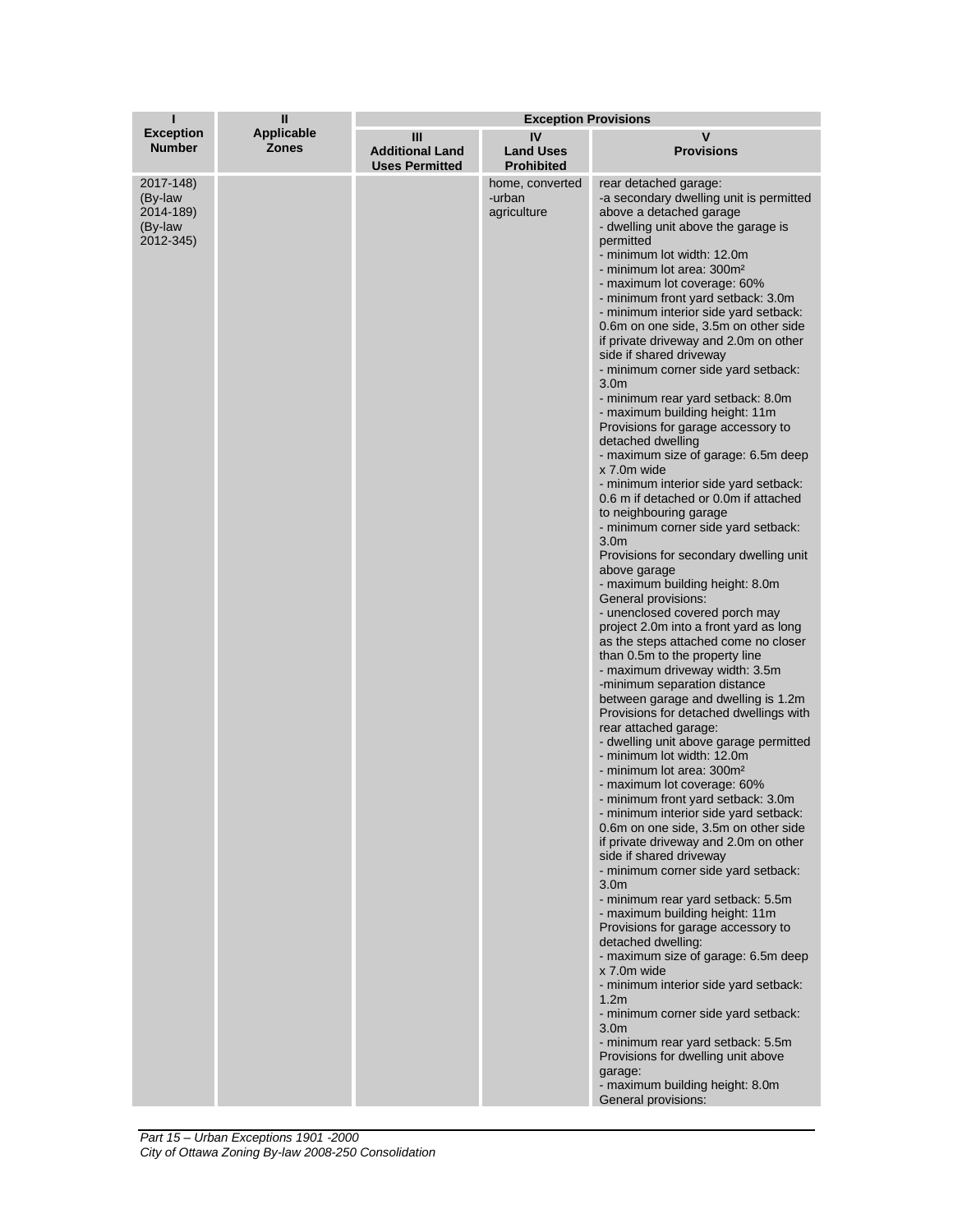| ı                                 | $\mathbf{I}$                      | <b>Exception Provisions</b>                          |                                             |                                                                                                                                                                                                                                                                                                                                                                                                                                                                                                                                                                                                                                                                                                                                                                                                                                                                                                                                                                                                                                                                                                                                                                                                                                                                                                                                                                                                                                                                                                                                                                                                                                                                                                                                                                                                                                                                                                                                                                                                                                                                                                                                                                                  |
|-----------------------------------|-----------------------------------|------------------------------------------------------|---------------------------------------------|----------------------------------------------------------------------------------------------------------------------------------------------------------------------------------------------------------------------------------------------------------------------------------------------------------------------------------------------------------------------------------------------------------------------------------------------------------------------------------------------------------------------------------------------------------------------------------------------------------------------------------------------------------------------------------------------------------------------------------------------------------------------------------------------------------------------------------------------------------------------------------------------------------------------------------------------------------------------------------------------------------------------------------------------------------------------------------------------------------------------------------------------------------------------------------------------------------------------------------------------------------------------------------------------------------------------------------------------------------------------------------------------------------------------------------------------------------------------------------------------------------------------------------------------------------------------------------------------------------------------------------------------------------------------------------------------------------------------------------------------------------------------------------------------------------------------------------------------------------------------------------------------------------------------------------------------------------------------------------------------------------------------------------------------------------------------------------------------------------------------------------------------------------------------------------|
| <b>Exception</b><br><b>Number</b> | <b>Applicable</b><br><b>Zones</b> | Ш<br><b>Additional Land</b><br><b>Uses Permitted</b> | IV<br><b>Land Uses</b><br><b>Prohibited</b> | V<br><b>Provisions</b>                                                                                                                                                                                                                                                                                                                                                                                                                                                                                                                                                                                                                                                                                                                                                                                                                                                                                                                                                                                                                                                                                                                                                                                                                                                                                                                                                                                                                                                                                                                                                                                                                                                                                                                                                                                                                                                                                                                                                                                                                                                                                                                                                           |
|                                   |                                   |                                                      |                                             | - unenclosed covered porch may<br>project 2.0m into a front yard as long<br>as the steps attached come no closer<br>than 0.5m to the property line<br>- maximum driveway width: 3.5m<br><b>SEMI-DETACHED DWELLINGS</b><br>Provisions for semi-detached<br>dwellings with rear detached garage:<br>-a secondary dwelling unit is permitted<br>above a detached garage<br>- dwelling unit above the garage is<br>permitted<br>- minimum lot width: 9.0m per dwelling<br>unit<br>- minimum lot area: 270m <sup>2</sup> per<br>dwelling unit<br>- maximum lot coverage: 60%<br>- minimum front yard setback: 3.0m<br>- minimum interior side yard setback:<br>0.0m on one side, 3.5m on other side<br>if private driveway and 2.0m on other<br>side if shared driveway<br>- minimum corner side yard setback:<br>3.0 <sub>m</sub><br>- minimum rear yard setback: 8.0m<br>- maximum building height: 11m<br>Provisions for garage accessory to<br>semi-detached dwelling:<br>- maximum size of garage: 6.5m deep<br>x 7.0m wide<br>- minimum interior side yard setback:<br>0.6 m if detached or 0.0m if attached<br>to neighbouring garage<br>- minimum corner side yard setback:<br>3.0 <sub>m</sub><br>- minimum rear yard setback: 0.6m<br>- minimum separation distance<br>between garage and dwelling is 1.2m<br>Provisions for secondary dwelling unit<br>above garage:<br>- maximum building height: 8.0m<br>General provisions:<br>- unenclosed covered porch may<br>project 2.0m into a front yard as long<br>as the steps attached come no closer<br>than 0.5m to the property line<br>- maximum driveway width: 3.5m<br>The provisions for detached dwellings<br>are:<br>-minimum distance between the<br>garage to the nearest edge of the<br>sidewalk is 6.0m<br>- minimum lot width: 9.0m<br>- minimum lot area: 240m <sup>2</sup><br>- maximum lot coverage: 55%<br>- minimum front yard setback for<br>dwelling: 3.0m<br>- minimum front yard setback for<br>garage: 4.0m<br>- minimum interior side yard<br>setback: 0.6m on one side and 1.2m<br>on other side<br>- minimum corner side yard setback:<br>3.0 <sub>m</sub><br>- building separation distance: 1.8m |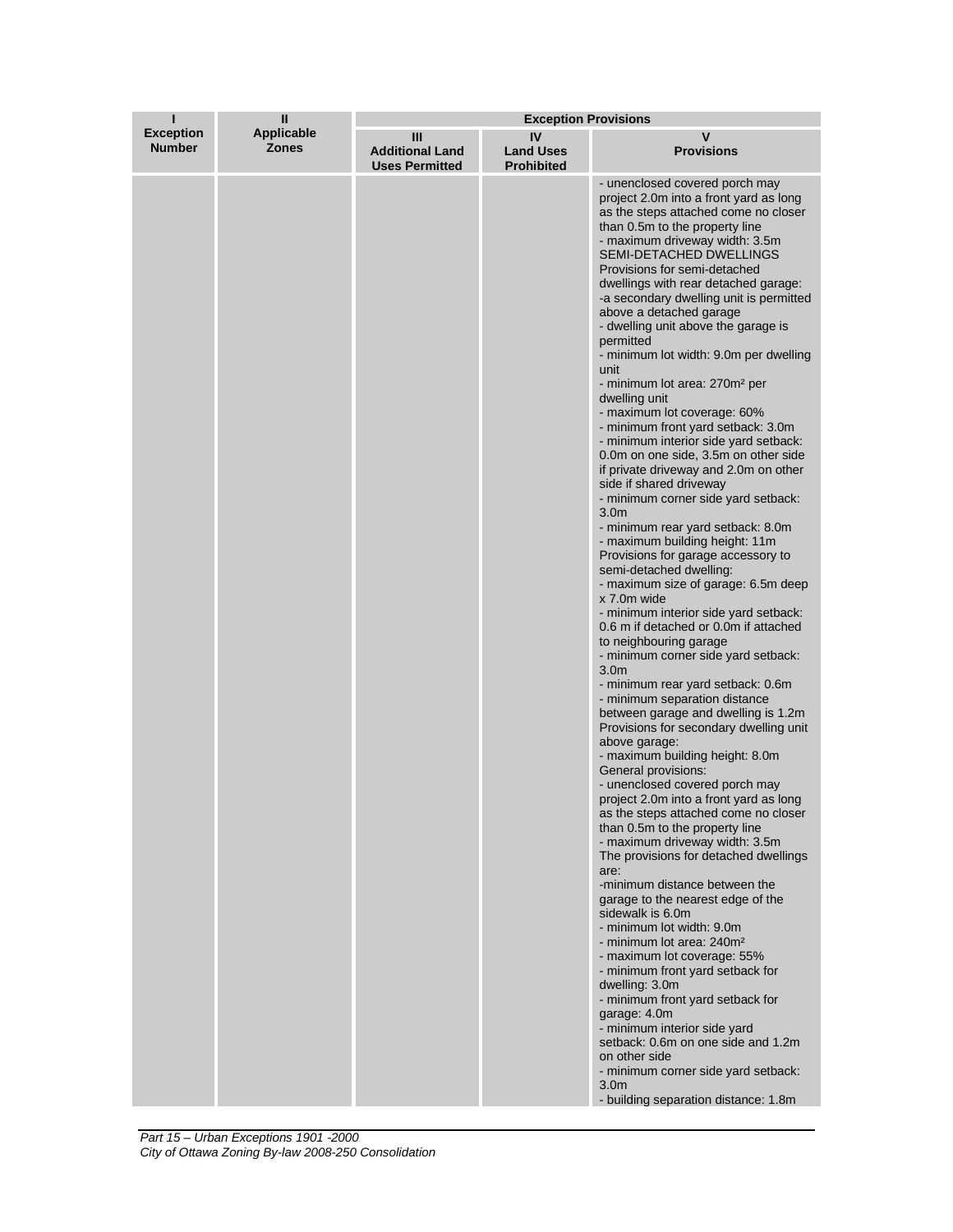| ı                                 | Ш                          | <b>Exception Provisions</b>                          |                                             |                                                                                                                                                                                                                                                                                                                                                                                                                                                                                                                                                                                                                                                                                                                                                                                                                                                                                                                                                                                                                                                                                                                                                                                                                                                                                                                                                                                                                                                                                                                                                                                                                                                                                                                                                                                                                                                                                                                                                                                                                                                                                                                                                                |
|-----------------------------------|----------------------------|------------------------------------------------------|---------------------------------------------|----------------------------------------------------------------------------------------------------------------------------------------------------------------------------------------------------------------------------------------------------------------------------------------------------------------------------------------------------------------------------------------------------------------------------------------------------------------------------------------------------------------------------------------------------------------------------------------------------------------------------------------------------------------------------------------------------------------------------------------------------------------------------------------------------------------------------------------------------------------------------------------------------------------------------------------------------------------------------------------------------------------------------------------------------------------------------------------------------------------------------------------------------------------------------------------------------------------------------------------------------------------------------------------------------------------------------------------------------------------------------------------------------------------------------------------------------------------------------------------------------------------------------------------------------------------------------------------------------------------------------------------------------------------------------------------------------------------------------------------------------------------------------------------------------------------------------------------------------------------------------------------------------------------------------------------------------------------------------------------------------------------------------------------------------------------------------------------------------------------------------------------------------------------|
| <b>Exception</b><br><b>Number</b> | Applicable<br><b>Zones</b> | Ш<br><b>Additional Land</b><br><b>Uses Permitted</b> | IV<br><b>Land Uses</b><br><b>Prohibited</b> | v<br><b>Provisions</b>                                                                                                                                                                                                                                                                                                                                                                                                                                                                                                                                                                                                                                                                                                                                                                                                                                                                                                                                                                                                                                                                                                                                                                                                                                                                                                                                                                                                                                                                                                                                                                                                                                                                                                                                                                                                                                                                                                                                                                                                                                                                                                                                         |
|                                   |                            |                                                      |                                             | - minimum rear yard setback:6.0m<br>- maximum building height: 11.0<br>- unenclosed covered porch may<br>project 2.0m into a front yard as long<br>as the steps attached come no closer<br>than 0.5m to the property line<br>Provisions for semi-detached<br>dwellings:<br>-minimum distance between the<br>garage to the nearest edge of the<br>sidewalk is 6.0m<br>- minimum lot width: 14.0m per<br>building<br>- minimum lot area: 380m <sup>2</sup><br>- maximum lot coverage: 55%<br>- minimum front yard setback for<br>dwelling: 3.0m<br>- minimum front yard setback for<br>garage: 4.0m<br>- minimum interior side yard setback:<br>1.2 <sub>m</sub><br>- minimum corner side yard setback:<br>3.0 <sub>m</sub><br>- building separation distance: 2.4m<br>- minimum rear yard setback: 6.0m<br>- maximum building height: 11.0<br>- unenclosed covered porch may<br>project 2.0m into a front yard as long<br>as the steps attached come no closer<br>than 0.5m to the property line<br>TOWNHOUSE DWELLINGS<br>Provisions for townhouse dwellings:<br>-minimum distance between the<br>garage to the nearest edge of the<br>sidewalk is 6.0m<br>- minimum lot width: 5 m<br>- minimum lot area: 110m <sup>2</sup><br>- maximum lot coverage: 65%<br>- minimum front yard setback for<br>dwelling: 3.0m<br>- minimum front yard setback for<br>garage: 4.0m<br>- minimum interior side yard setback:<br>1.5m<br>- minimum corner side yard setback:<br>3.0 <sub>m</sub><br>- building separation distance: 3.0m<br>- minimum rear yard setback: 6.0m<br>- maximum building height: 11.0<br>- unenclosed covered porch may<br>project 2.0m into a front yard as long<br>as the steps attached come no closer<br>than 0.5m to the property line<br>- maximum of 6 units per building<br>Provisions for townhouse dwellings<br>with units attached back-to-back:<br>-minimum distance between the<br>garage to the nearest edge of the<br>sidewalk is 6.0m<br>- minimum lot width: 5 m<br>- minimum lot area: 84m <sup>2</sup><br>- maximum lot coverage: 70%<br>- minimum front yard setback for<br>dwelling: 3.0m<br>- minimum front yard setback for |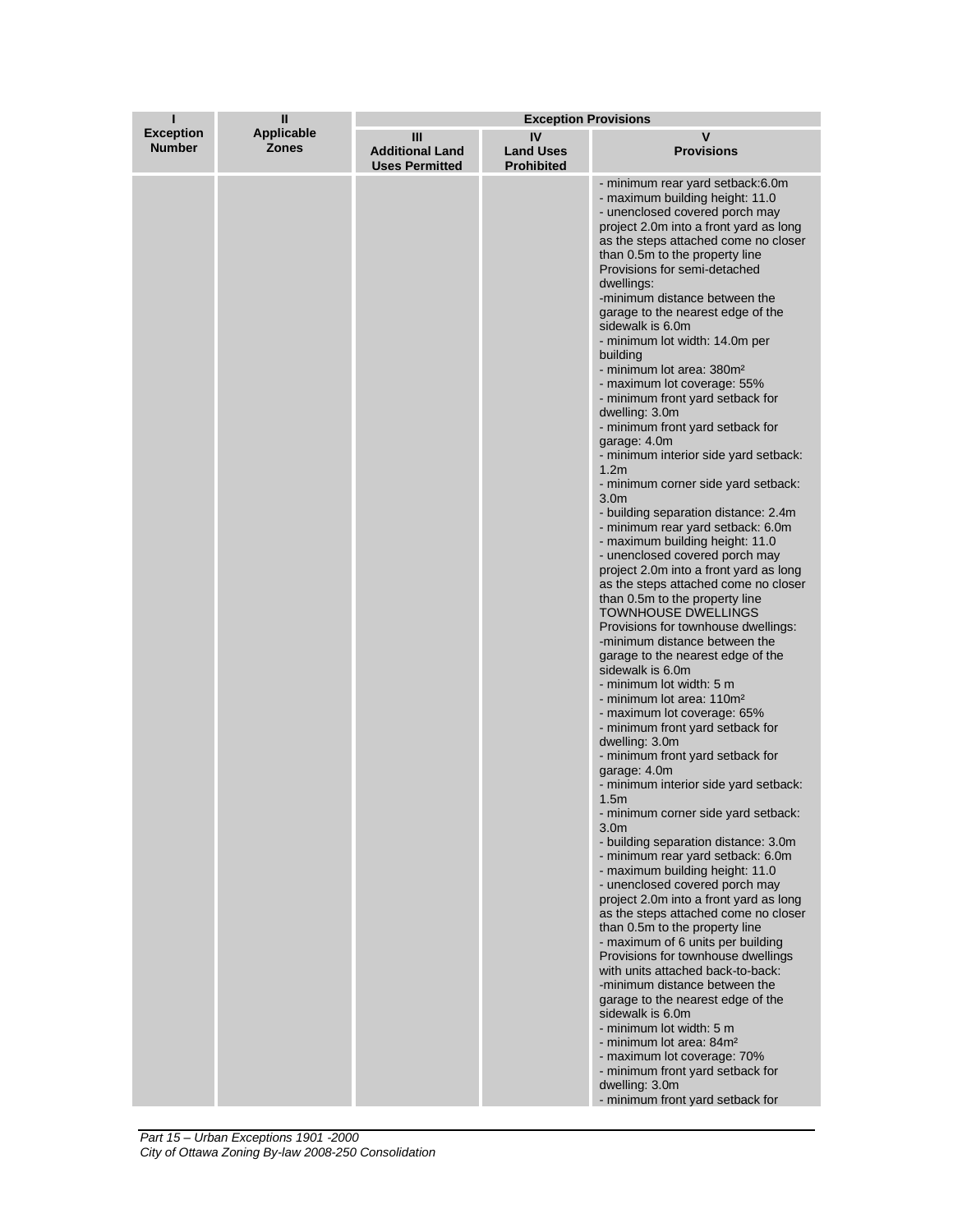| П                                                                                                         | $\mathbf{I}$                      | <b>Exception Provisions</b>                                               |                                             |                                                                                                                                                                                                                                                                                                                                                                                                                                                                                                                                                                                                                                                                                                                                                                                                                                                                                                                                                                                                                                                                                          |
|-----------------------------------------------------------------------------------------------------------|-----------------------------------|---------------------------------------------------------------------------|---------------------------------------------|------------------------------------------------------------------------------------------------------------------------------------------------------------------------------------------------------------------------------------------------------------------------------------------------------------------------------------------------------------------------------------------------------------------------------------------------------------------------------------------------------------------------------------------------------------------------------------------------------------------------------------------------------------------------------------------------------------------------------------------------------------------------------------------------------------------------------------------------------------------------------------------------------------------------------------------------------------------------------------------------------------------------------------------------------------------------------------------|
| <b>Exception</b><br><b>Number</b>                                                                         | <b>Applicable</b><br><b>Zones</b> | $\mathbf{III}$<br><b>Additional Land</b><br><b>Uses Permitted</b>         | IV<br><b>Land Uses</b><br><b>Prohibited</b> | V<br><b>Provisions</b>                                                                                                                                                                                                                                                                                                                                                                                                                                                                                                                                                                                                                                                                                                                                                                                                                                                                                                                                                                                                                                                                   |
|                                                                                                           |                                   |                                                                           |                                             | garage: 4.0m<br>- minimum interior side yard setback:<br>1.5 <sub>m</sub><br>- minimum corner side yard setback:<br>3.0 <sub>m</sub><br>- building separation distance: 3.0m<br>- minimum rear yard setback: 0 m<br>- maximum building height: 11.0<br>- unenclosed covered porch may<br>project 2.0m into a front yard as long<br>as the steps attached come no closer<br>than 0.5m to the property line<br>- maximum of 12 units per building,<br>however no more than 6 units may be<br>provided in a single row<br>- an air conditioner condenser may be<br>located in the front yard                                                                                                                                                                                                                                                                                                                                                                                                                                                                                                |
| 1965<br>(By-law<br>2012-349)                                                                              | IL[1865]<br>H(21)                 | -storage yard<br>limited to the<br>storage of<br>recreational<br>vehicles |                                             |                                                                                                                                                                                                                                                                                                                                                                                                                                                                                                                                                                                                                                                                                                                                                                                                                                                                                                                                                                                                                                                                                          |
| 1966<br>(OMB<br><b>Order File</b><br>#PL110686,<br>issued<br>October 24,<br>2012)<br>(By-law<br>2011-216) | MC16[1967] H20                    |                                                                           |                                             | -minimum side yard setback: 1.2<br>metres                                                                                                                                                                                                                                                                                                                                                                                                                                                                                                                                                                                                                                                                                                                                                                                                                                                                                                                                                                                                                                                |
| 1967<br>(By-law<br>2021-101)<br>(By-law<br>2018-346)<br>(By-law<br>2016-249)<br>(By-law<br>2012-336)      | MC[1967]<br>S291                  |                                                                           |                                             | -The lands zoned MC[1967] S291 are<br>considered one lot for zoning<br>purposes<br>-Table 191 - MC Zone Provisions,<br>does not apply<br>-The minimum setback for all yards is<br>0 <sub>m</sub><br>-Maximum permitted building heights<br>and number of storeys are as per<br>Schedule 291.<br>-Within Area A on Schedule 291, the<br>maximum permitted height is 65<br>storeys.<br>-A maximum of one high-rise tower,<br>over 9 storeys, is permitted within<br>each of Areas A, B and C on<br>Schedule 291.<br>-In the Areas B and C a total of two<br>towers are permitted, and the<br>maximum height of one tower is 56<br>storeys, and the maximum height of<br>the other tower is 27 storeys.<br>-Section 74(1) does not apply for<br>buildings only connected below grade.<br>-Minimum separation distance<br>between towers: 20 m. For the<br>purpose of this section, a tower is<br>defined as the portion of the building<br>above the podium<br>-maximum Gross Floor Area: 130,064<br>m <sup>2</sup><br>-maximum outdoor parking: 10<br>surface stalls may be located within |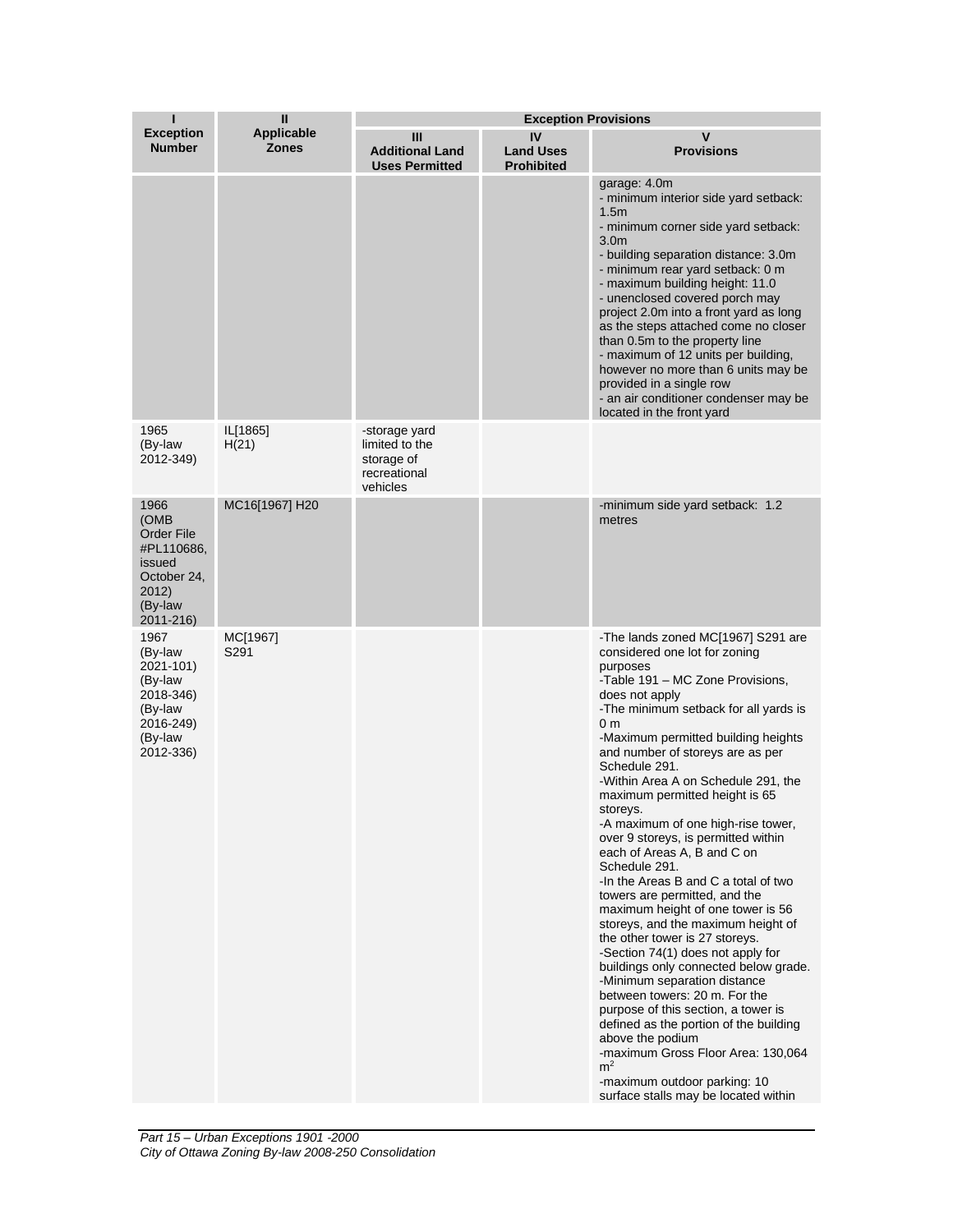| ī                                 | $\mathbf{I}$               | <b>Exception Provisions</b>                          |                                             |                                                                                                                                                                                                                                                                                                                                                                                                                                                                                                                                                                                                                                                                                                                                                                                                                                                                                                                                                                                                                                                                                                                                                                                                                                                                                                                                                                                                                                                                                                                                                                                                                                                                                                                                                                                                                                                                                                                                                                                                                                                                                                                                                                                                                                                                                                                                                                                                                             |
|-----------------------------------|----------------------------|------------------------------------------------------|---------------------------------------------|-----------------------------------------------------------------------------------------------------------------------------------------------------------------------------------------------------------------------------------------------------------------------------------------------------------------------------------------------------------------------------------------------------------------------------------------------------------------------------------------------------------------------------------------------------------------------------------------------------------------------------------------------------------------------------------------------------------------------------------------------------------------------------------------------------------------------------------------------------------------------------------------------------------------------------------------------------------------------------------------------------------------------------------------------------------------------------------------------------------------------------------------------------------------------------------------------------------------------------------------------------------------------------------------------------------------------------------------------------------------------------------------------------------------------------------------------------------------------------------------------------------------------------------------------------------------------------------------------------------------------------------------------------------------------------------------------------------------------------------------------------------------------------------------------------------------------------------------------------------------------------------------------------------------------------------------------------------------------------------------------------------------------------------------------------------------------------------------------------------------------------------------------------------------------------------------------------------------------------------------------------------------------------------------------------------------------------------------------------------------------------------------------------------------------------|
| <b>Exception</b><br><b>Number</b> | Applicable<br><b>Zones</b> | Ш<br><b>Additional Land</b><br><b>Uses Permitted</b> | IV<br><b>Land Uses</b><br><b>Prohibited</b> | v<br><b>Provisions</b>                                                                                                                                                                                                                                                                                                                                                                                                                                                                                                                                                                                                                                                                                                                                                                                                                                                                                                                                                                                                                                                                                                                                                                                                                                                                                                                                                                                                                                                                                                                                                                                                                                                                                                                                                                                                                                                                                                                                                                                                                                                                                                                                                                                                                                                                                                                                                                                                      |
|                                   |                            |                                                      |                                             | Area D as shown on Schedule 291<br>-The maximum building heights on<br>Schedule 291 do not apply to<br>permitted projections above the height<br>limit listed in Section 64.<br>-Despite Areas D on Schedule 291,<br>projections above the height limit are<br>permitted and may include items<br>including but not limited to ornamental<br>elements, canopies, awnings, steps,<br>landings, and ramps, covered or<br>uncovered balconies, raised<br>pedestrian bridges or other similar<br>structures.<br>-Despite Section 65, a vent, garage<br>exhaust, and knee-wall are permitted<br>projections and may be no higher than<br>1 m.<br>-A vent, garage exhaust, and knee-<br>wall along with other permitted<br>projections may project no closer than<br>0.2 m to a lot line<br>-Despite the definition of average<br>grade, average grade is to be<br>calculated from the geodetic reference<br>of 63 m ASL.<br>-Despite Section 85(3), and an<br>Outdoor Commercial Patio may be<br>located within 20 m of a residential<br>zone with no requirement for<br>screening or a wall.<br>-Despite Table 137(6), the minimum<br>required amenity area for the first<br>1245 residential units on the site is<br>7,225 $m^2$ ; of which at least 50% is<br>required to be communal. The<br>amenity area for any additional<br>residential units must be provided as<br>per Table 137(6).<br>-The maximum floor plate size for<br>residential uses within a tower is<br>1,120 $m^2$ , excluding balconies<br>-The maximum floor plate for an office<br>use is $2,000 \text{ m}^2$<br>-Despite Section 106(3)(a), up to 40%<br>of the provided parking spaces may<br>be reduced to a minimum width of 2.4<br>m and a minimum length of 4.6 m.<br>The following provisions dealing with a<br>Section 37 authorization apply:<br>a. Pursuant to Section 37 of the<br>Planning Act, the height and density of<br>development permitted in this by-law<br>are permitted to comply with all of the<br>conditions set out in this by-law<br>including the provision by the owner of<br>the lot of the facilities, services and<br>matters set out in Section 1 of Part 19<br>hereof, to the City at the owner's sole<br>expense and in accordance with and<br>to the agreement referred to in b.<br>below.<br>b. Upon execution and registration of<br>an agreement or agreements with the<br>owner of the lot pursuant to Section |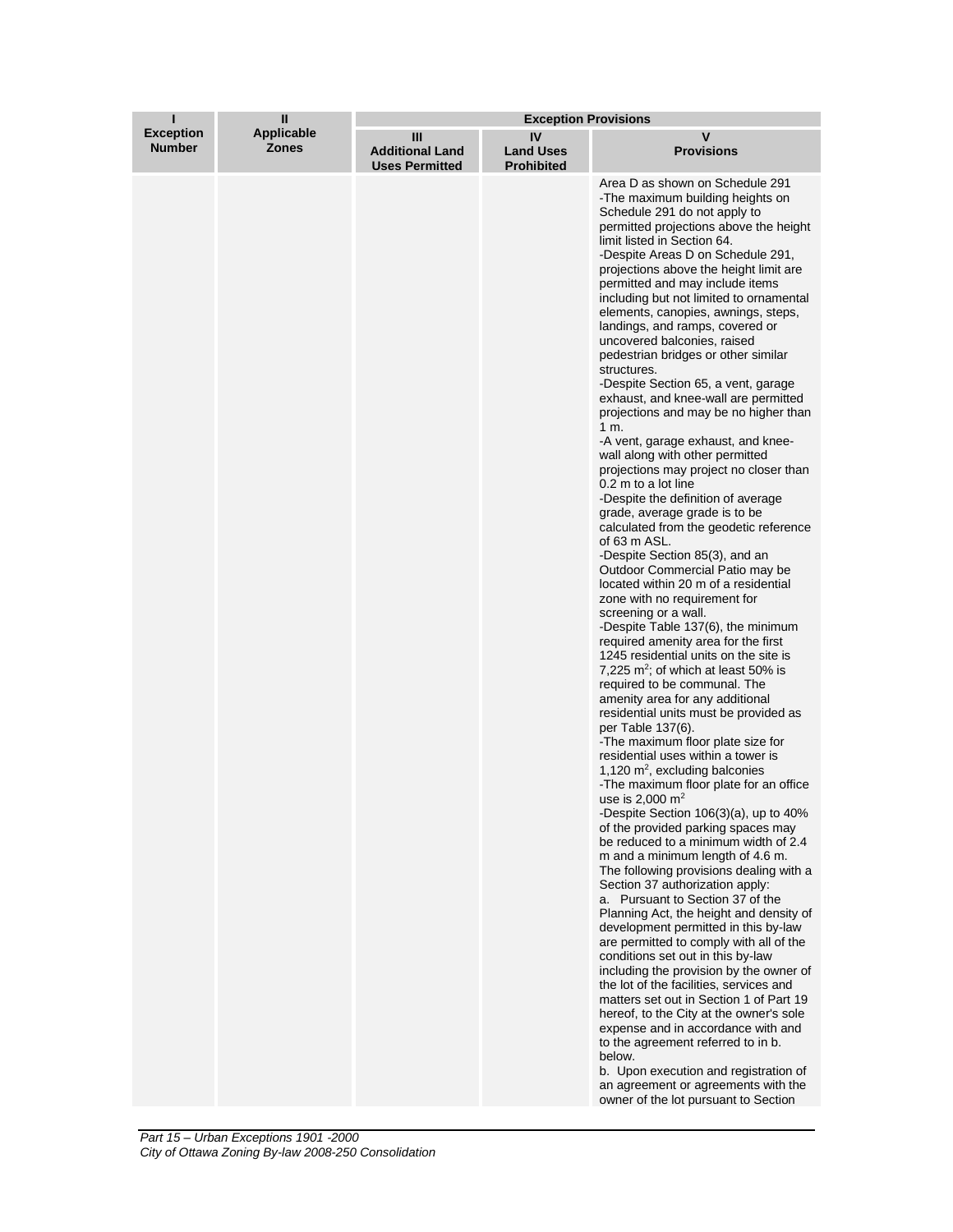| ī                                                                                                                                                                      | $\mathbf{I}$                      | <b>Exception Provisions</b>                                                                                       |                                             |                                                                                                                                                                                                                                                                                                                                                                                                                                                                                                                                                                                                                                                                                                                                                                                                                                 |
|------------------------------------------------------------------------------------------------------------------------------------------------------------------------|-----------------------------------|-------------------------------------------------------------------------------------------------------------------|---------------------------------------------|---------------------------------------------------------------------------------------------------------------------------------------------------------------------------------------------------------------------------------------------------------------------------------------------------------------------------------------------------------------------------------------------------------------------------------------------------------------------------------------------------------------------------------------------------------------------------------------------------------------------------------------------------------------------------------------------------------------------------------------------------------------------------------------------------------------------------------|
| <b>Exception</b><br><b>Number</b>                                                                                                                                      | <b>Applicable</b><br><b>Zones</b> | Ш<br><b>Additional Land</b><br><b>Uses Permitted</b>                                                              | IV<br><b>Land Uses</b><br><b>Prohibited</b> | V<br><b>Provisions</b>                                                                                                                                                                                                                                                                                                                                                                                                                                                                                                                                                                                                                                                                                                                                                                                                          |
|                                                                                                                                                                        |                                   |                                                                                                                   |                                             | 37 of the Planning Act securing the<br>provision of the facilities, services or<br>matters set out in Section 1 of Part 19<br>hereof, the lands are to the provisions<br>of this By-law. Building permit<br>issuance with respect to the lot shall<br>be dependent upon satisfaction of the<br>provisions of this by-law and in the<br>Section 37 Agreement relating to<br>building permit issuance, including the<br>provision of monetary payments and<br>the provision of financial securities.<br>c. Wherever in this by-law a provision<br>is stated to be conditional upon the<br>execution and registration of an<br>agreement entered into with the City<br>pursuant to Section 37 of the Planning<br>Act, then once such agreement has<br>been executed and registered, such<br>conditional provisions shall continue. |
| 1968<br>(By-law<br>2012-376                                                                                                                                            | R4M[1968]                         |                                                                                                                   |                                             | - minimum interior side yard setback<br>for apartment dwelling, low-rise: 2.9m<br>- despite Table 101, the minimum<br>required number of parking spaces for<br>apartment dwelling, low-rise: 1 space<br>per dwelling unit<br>- maximum building height: 12.5m                                                                                                                                                                                                                                                                                                                                                                                                                                                                                                                                                                   |
| 1969<br>(By-law<br>2012-375)                                                                                                                                           | I1A[1969]                         |                                                                                                                   |                                             | minimum interior side yard setback<br>from the northern side lot line:<br>(i) for the first 35.2 metres from the<br>front lot line: 2 m<br>(ii) in all other cases: 3.5 m<br>- minimum interior side yard setback<br>from the southern side lot line: 2 m<br>- minimum rear yard setback: 0 m<br>- minimum required number of parking<br>spaces for a place of worship and<br>community centre: 25<br>- maximum building height: 11 m                                                                                                                                                                                                                                                                                                                                                                                           |
| 1970<br>(By-law<br>2012-406)                                                                                                                                           | TD2[1970]                         | -any use that<br>legally existed on<br>November 14, 2012<br>-adult<br>entertainment<br>parlour                    |                                             | -the lot line abutting Avenue L is<br>deemed to be the front lot line                                                                                                                                                                                                                                                                                                                                                                                                                                                                                                                                                                                                                                                                                                                                                           |
| 1971<br>(By-law<br>2021-218)<br>(By-law<br>2017-302)<br>(OMB<br>Order File<br>#PL140185,<br>issued<br>March 9,<br>2015)<br>(By-law<br>2014-22)<br>(By-law<br>2012-406) | TD2[1971]<br>TD3[1971]            | -any use that<br>legally existed on<br>November 14, 2012<br>-bank<br>-payday loan<br>establishment<br>-restaurant |                                             | The following provisions apply to:<br>a. a use that legally existed as of<br>November 14, 2012, or<br>b. any expansion of the building and<br>any new building for that use in a.<br>above or a use listed in column III<br>(Additional Land Uses Permitted), or<br>c. any new use within a building<br>existing as of November 14, 2012, or<br>d. any developments for which site<br>plan approval has been granted prior<br>to November 14, 2012,<br>e. development that does not exceed<br>either of:<br>i a 34 metre maximum building height,<br>ii a maximum f.s.i. of 2.0<br>$-195(3)(a)$ , 195(4)(c)(iii), 195(4)(d)(iii),<br>$195(4)(e)(iii)$ , $195(4)(f)$ , $195(4)(g)(ii)$ ,<br>195(9), 195(6), 195(7), 195(8) and                                                                                                   |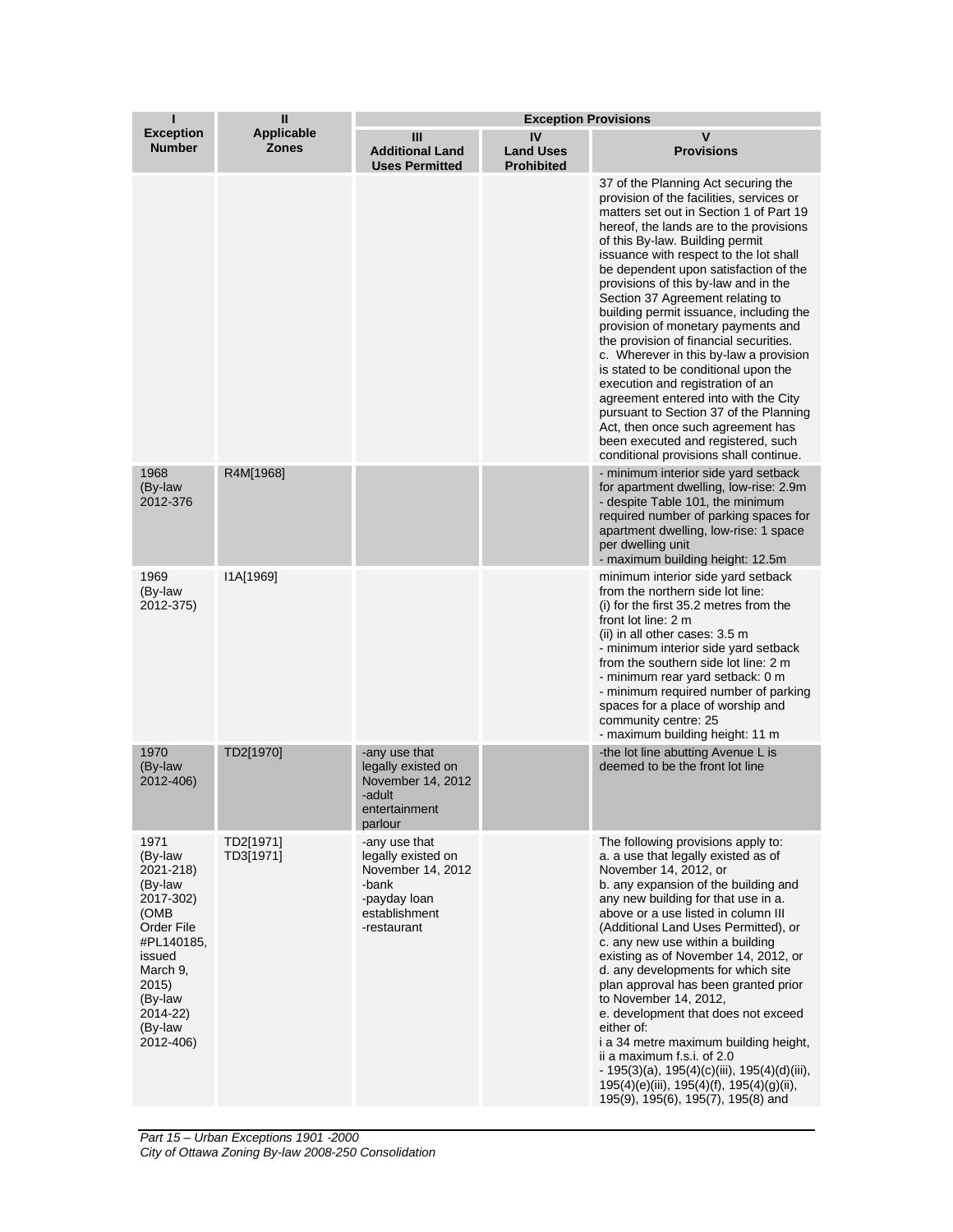| п                                                                                                                                                     | $\mathbf{I}$                      | <b>Exception Provisions</b>                                                                    |                                             |                                                                                                                                                                                                                                                                                                                                                                                                                                                                                                                                                                                                                                                                                                                                                                                                                                          |
|-------------------------------------------------------------------------------------------------------------------------------------------------------|-----------------------------------|------------------------------------------------------------------------------------------------|---------------------------------------------|------------------------------------------------------------------------------------------------------------------------------------------------------------------------------------------------------------------------------------------------------------------------------------------------------------------------------------------------------------------------------------------------------------------------------------------------------------------------------------------------------------------------------------------------------------------------------------------------------------------------------------------------------------------------------------------------------------------------------------------------------------------------------------------------------------------------------------------|
| <b>Exception</b><br><b>Number</b>                                                                                                                     | <b>Applicable</b><br><b>Zones</b> | Ш<br><b>Additional Land</b><br><b>Uses Permitted</b>                                           | IV<br><b>Land Uses</b><br><b>Prohibited</b> | $\mathbf v$<br><b>Provisions</b>                                                                                                                                                                                                                                                                                                                                                                                                                                                                                                                                                                                                                                                                                                                                                                                                         |
|                                                                                                                                                       |                                   |                                                                                                |                                             | 196 do not apply<br>- the cumulative total gross floor area<br>of all retail store and retail food store<br>must not exceed 23,225 square<br>metres, and must be distributed<br>proportionally, on a lot by lot basis, in<br>accordance with the following formula:<br>(lot area $\div$ zone area) x 23,255 square<br>metres<br>- a parking structure is permitted if it is<br>located on a lot with another principal<br>use and it is located in a rear yard not<br>abutting a street<br>In any other case the full provisions of<br>the TD zone and appropriate TD<br>subzone apply and the provisions of<br>this exception do not apply                                                                                                                                                                                              |
| 1972<br>(By-law<br>2021-218)<br>(OMB<br><b>Order File</b><br>#PL140185,<br>issued<br>March 9,<br>2015)<br>(By-law<br>2014-22)<br>(By-law<br>2012-406) | TD3[1972]                         | -any use that<br>legally existed on<br>November 14, 2012                                       |                                             | The following provisions apply to:<br>a. a use that legally existed as of<br>November 14, 2012<br>b. any expansion of the building and<br>any new building for that use in a.<br>above<br>c. any new use within a building<br>existing as of November 14, 2012,<br>and<br>d. any developments for which site<br>plan approval has been granted prior<br>to November 14, 2012<br>e. development that does not exceed<br>either of:<br><i>i</i> a 18 metre maximum building<br>height,<br>ii a maximum f.s.i. of 3.0<br>$-195(3)(a)$ , 195(4)(c)(iii), 195(4)(d)(iii),<br>$195(4)(e)(iii)$ , $195(4)(f)$ , $195(4)(g)(ii)$ ,<br>195(9), 195(6), 195(7), 195(8) and<br>196 do not apply<br>In any other case the full provisions of<br>the TD zone and appropriate TD<br>subzone apply and the provisions of<br>this exception do not apply |
| 1973<br>(By-law<br>2021-218)<br>(OMB<br>Order File<br>#PL140185,<br>issued<br>March 9,<br>2015)<br>(By-law<br>2014-22)<br>(By-law<br>2012-406)        | TD3[1973]                         | -any use that<br>legally existed on<br>November 14, 2012<br>-adult<br>entertainment<br>parlour |                                             | The following provisions apply to:<br>a. a use that legally existed as of<br>November 14, 2012, or<br>b. any expansion of the building and<br>any new building for that use in a.<br>above or a use listed in column III<br>(Additional Land Uses Permitted), or<br>c. any new use within a building<br>existing as of November 14, 2012, or<br>d. any developments for which site<br>plan approval has been granted prior<br>to November 14, 2012,<br>e development that does not exceed<br>either of:<br>i a 22 metre maximum building height,<br>ii a maximum f.s.i. of 2.0<br>$-195(3)(a)$ , 195(4)(c)(iii), 195(4)(d)(iii),<br>$195(4)(e)(iii)$ , $195(4)(f)$ , $195(4)(g)(ii)$ ,<br>195(5), 195(6), 195(7), 195(8), 195(9)<br>and 196 do not apply<br>In any other case the full provisions of<br>the TD zone and appropriate TD   |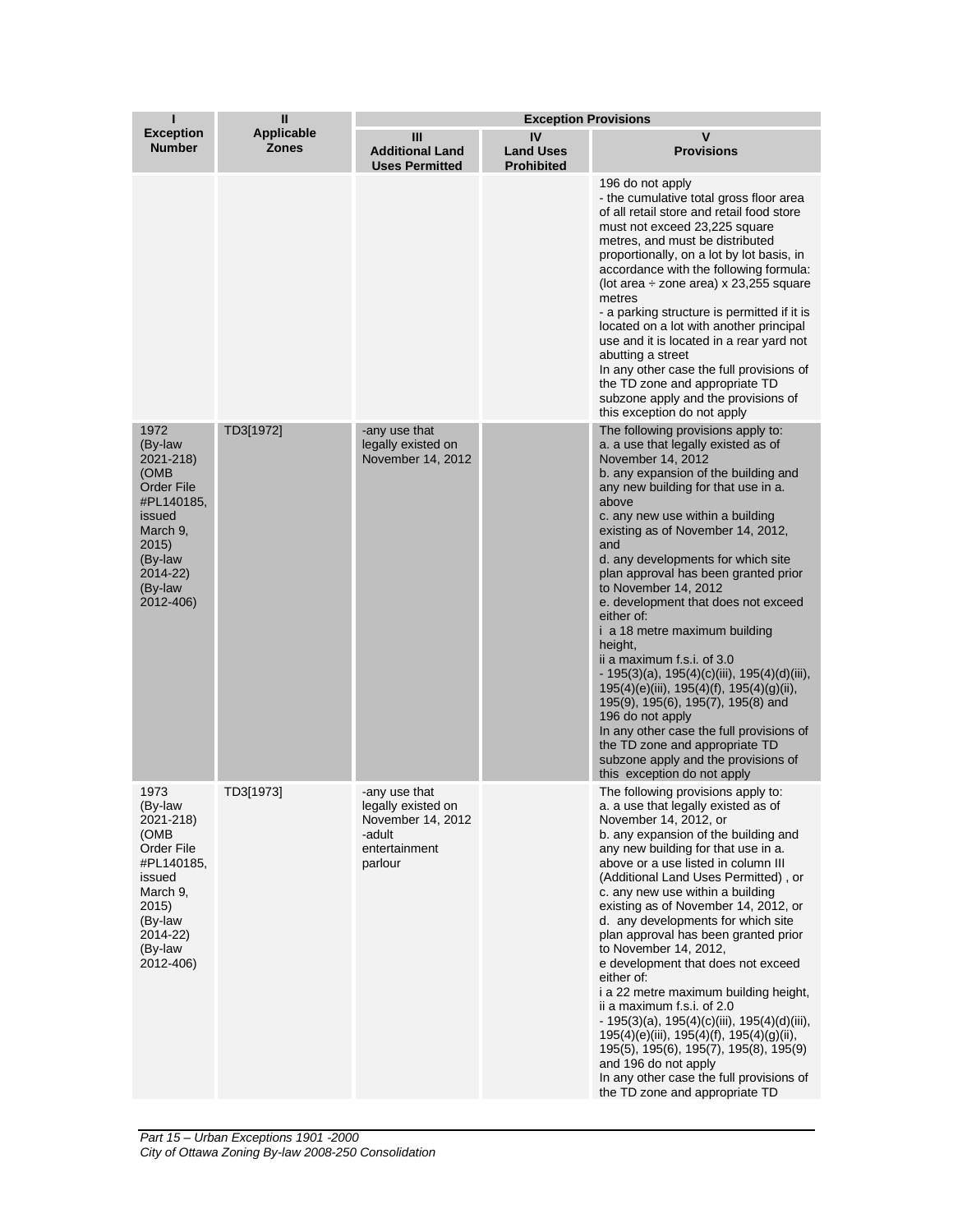| ī                                                                                                                                                     | $\mathbf{I}$               | <b>Exception Provisions</b>                                                                               |                                             |                                                                                                                                                                                                                                                                                                                                                                                                                                                                                                                                                                                                                                                                                                                                                                                                                                                                                                                                                    |
|-------------------------------------------------------------------------------------------------------------------------------------------------------|----------------------------|-----------------------------------------------------------------------------------------------------------|---------------------------------------------|----------------------------------------------------------------------------------------------------------------------------------------------------------------------------------------------------------------------------------------------------------------------------------------------------------------------------------------------------------------------------------------------------------------------------------------------------------------------------------------------------------------------------------------------------------------------------------------------------------------------------------------------------------------------------------------------------------------------------------------------------------------------------------------------------------------------------------------------------------------------------------------------------------------------------------------------------|
| <b>Exception</b><br><b>Number</b>                                                                                                                     | <b>Applicable</b><br>Zones | Ш<br><b>Additional Land</b><br><b>Uses Permitted</b>                                                      | IV<br><b>Land Uses</b><br><b>Prohibited</b> | V<br><b>Provisions</b>                                                                                                                                                                                                                                                                                                                                                                                                                                                                                                                                                                                                                                                                                                                                                                                                                                                                                                                             |
|                                                                                                                                                       |                            |                                                                                                           |                                             | subzone apply and the provisions of<br>this exception do not apply                                                                                                                                                                                                                                                                                                                                                                                                                                                                                                                                                                                                                                                                                                                                                                                                                                                                                 |
| 1974<br>(By-law<br>2021-218)<br>(OMB<br><b>Order File</b><br>#PL140185.<br>issued<br>March 9,<br>2015)<br>(By-law<br>2014-22)<br>(By-law<br>2012-406) | TD2[1974]                  | -any use that<br>legally existed on<br>November 14, 2012<br>-adult<br>entertainment<br>parlour            |                                             | The following provisions apply to:<br>a. a use that legally existed as of<br>November 14, 2012, or<br>b. any expansion of the building and<br>any new building for that use in a.<br>above or a use listed in column III<br>(Additional Land Uses Permitted), or<br>c. any new use within a building<br>existing as of November 14, 2012, or<br>d. any developments for which site<br>plan approval has been granted prior<br>to November 14, 2012,<br>e. development that does not exceed<br>either of:<br>i a 22 metre maximum building height,<br>ii a maximum f.s.i. of 2.0:<br>$-195(3)(a)$ , 195(4)(c)(iii), 195(4)(d)(iii),<br>$195(4)(e)(iii)$ , $195(4)(f)$ , $195(4)(g)(ii)$ ,<br>195(5), 195(6), 195(7), 195(8), 195(9)<br>, 195(13) and 196 do not apply<br>In any other case the full provisions of<br>the TD zone and appropriate TD<br>subzone apply and the provisions of<br>this exception do not apply                           |
| 1975<br>(By-law<br>2012-406)                                                                                                                          | TD3[1975]                  | -parking lot<br>-adult<br>entertainment<br>parlour                                                        |                                             |                                                                                                                                                                                                                                                                                                                                                                                                                                                                                                                                                                                                                                                                                                                                                                                                                                                                                                                                                    |
| 1976<br>(By-law<br>2021-218)<br>(OMB<br><b>Order File</b><br>#PL140185,<br>issued<br>March 9,<br>2015)<br>(By-law<br>2014-22)<br>(By-law<br>2012-406) | TD3[1976]                  | -any use that<br>legally existed on<br>November 14, 2012                                                  |                                             | The following provisions apply to:<br>a. a use that legally existed as of<br>November 14, 2012<br>b. any expansion of the building and<br>any new building for that use in a.<br>above<br>c. any new use within a building<br>existing as of November 14, 2012,<br>and<br>d. any developments for which site<br>plan approval has been granted prior<br>to November 14, 2012<br>$-195(3)(a)$ , 195(4)(c)(iii), 195(4)(d)(iii),<br>195(4)(e)(iii), 195(4)(g)(ii), 195(6),<br>195(7), 195(8), 195(9), 195(13) and<br>196 do not apply<br>- maximum building height: no<br>maximum<br>- maximum fsi: no max<br>- the maximum gross leasable floor<br>area for non-residential uses must not<br>exceed 52 400 $m^2$ ,<br>- the maximum parking rate for non-<br>residential uses is 2 per 100 $m2$<br>In any other case the full provisions of<br>the TD zone and appropriate TD<br>subzone apply and the provisions of<br>this exception do not apply |
| 1977<br>(By-law<br>2021-218)<br>(By-law<br>2018-206)<br>(OMB                                                                                          | TD3[1977]                  | -any use that<br>existed legally<br>existed on<br>November 14, 2012<br>-place of worship<br>and ancillary |                                             | The following provisions apply to:<br>a. a use that legally existed as of<br>November 14, 2012, or<br>b. any expansion of the building and<br>any new building for that use in a.<br>above or a use listed in column III                                                                                                                                                                                                                                                                                                                                                                                                                                                                                                                                                                                                                                                                                                                           |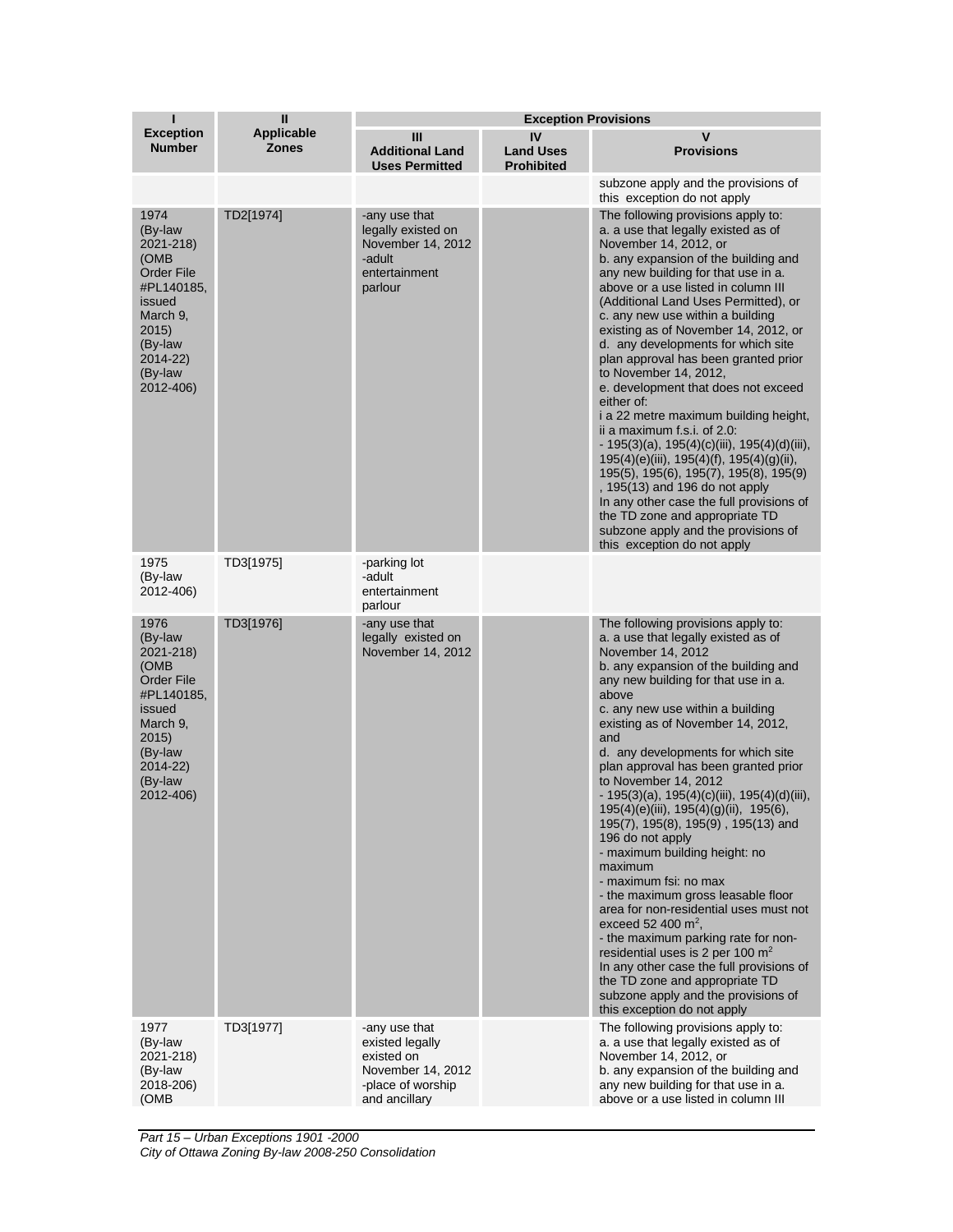| ī                                                                                                                                                     | $\mathbf{I}$                      | <b>Exception Provisions</b>                              |                                             |                                                                                                                                                                                                                                                                                                                                                                                                                                                                                                                                                                                                                                                                                                                                                                                                                                           |
|-------------------------------------------------------------------------------------------------------------------------------------------------------|-----------------------------------|----------------------------------------------------------|---------------------------------------------|-------------------------------------------------------------------------------------------------------------------------------------------------------------------------------------------------------------------------------------------------------------------------------------------------------------------------------------------------------------------------------------------------------------------------------------------------------------------------------------------------------------------------------------------------------------------------------------------------------------------------------------------------------------------------------------------------------------------------------------------------------------------------------------------------------------------------------------------|
| <b>Exception</b><br><b>Number</b>                                                                                                                     | <b>Applicable</b><br><b>Zones</b> | Ш<br><b>Additional Land</b><br><b>Uses Permitted</b>     | IV<br><b>Land Uses</b><br><b>Prohibited</b> | $\mathbf v$<br><b>Provisions</b>                                                                                                                                                                                                                                                                                                                                                                                                                                                                                                                                                                                                                                                                                                                                                                                                          |
| Order File<br>#PL140185,<br>issued<br>March 9,<br>2015)<br>(By-law<br>2014-22)<br>(By-law<br>2012-406)                                                |                                   | rooming house<br>-community centre                       |                                             | (Additional Land Uses Permitted), or<br>c. any new use within a building<br>existing as of November 14, 2012, or<br>d. any developments for which site<br>plan approval has been granted prior<br>to November 14, 2012,<br>e. development that does not exceed<br>a maximum building height of 15 m<br>- 195(3)(a), 195(4)(c)(iii),<br>195(4)(d)(iii), 195(4)(e)(iii), 195(4)(f),<br>195(4)(g)(ii), 195(5), 195(6), 195(7),<br>195(8), 195(9), 195(13) and 196 do<br>not apply<br>- an ancillary rooming house<br>containing a maximum of three<br>rooming units is permitted in a place<br>of worship<br>In any other case the full provisions of<br>the TD zone and appropriate TD<br>subzone apply and the provisions of<br>this exception do not apply                                                                                |
| 1978<br>(By-law<br>2021-218)<br>(OMB<br><b>Order File</b><br>#PL140185,<br>issued<br>March 9,<br>2015)<br>(By-law<br>2014-22)<br>(By-law<br>2012-406) | TD3[1978]<br>TD1[1978]            | -any use that<br>legally existed on<br>November 14, 2012 |                                             | The following provisions apply to:<br>a. a use that legally existed as of<br>November 14, 2012<br>b. any expansion of the building and<br>any new building for that use in a.<br>above<br>c. any new use within a building<br>existing as of November 14, 2012,<br>and<br>d. any developments for which site<br>plan approval has been granted prior<br>to November 14, 2012<br>e. development that does not exceed<br>either of:<br>i a 22 metre maximum building height,<br>ii a maximum f.s.i. of 2.0:<br>$-195(3)(a), 195(4)(c)(iii),$<br>195(4)(d)(iii), 195(4)(e)(iii), 195(4)(f),<br>195(4)(g)(ii), 195(5), 195(6), 195(7),<br>195(8), 195(9), 195(13) and 196 do<br>not apply<br>In any other case the full provisions of<br>the TD zone and appropriate TD<br>subzone apply and the provisions of<br>this exception do not apply |
| 1979<br>(By-law<br>2021-218)<br>(OMB<br>Order File<br>#PL140185,<br>issued<br>March 9,<br>2015)<br>(By-law<br>2014-22)<br>By-law<br>2012-406)         | TD3[1979]<br>TD2[1979]            | -any use that<br>legally existed on<br>November 14, 2012 |                                             | The following provisions apply to:<br>a. a use that legally existed as of<br>November 14, 2012<br>b. any expansion of the building and<br>any new building for that use in a.<br>above<br>c. any new use within a building<br>existing as of November 14, 2012,<br>and<br>d. any developments for which site<br>plan approval has been granted prior<br>to November 14, 2012<br>$-195(3)(a)$ , 195(4)(c)(iii),<br>195(4)(d)(iii), 195(4)(e)(iii),<br>195(4)(g)(ii), 195(6), 195(7), 195(8),<br>195(9), 195(13) and 196 do not apply<br>- maximum building height: no<br>maximum                                                                                                                                                                                                                                                           |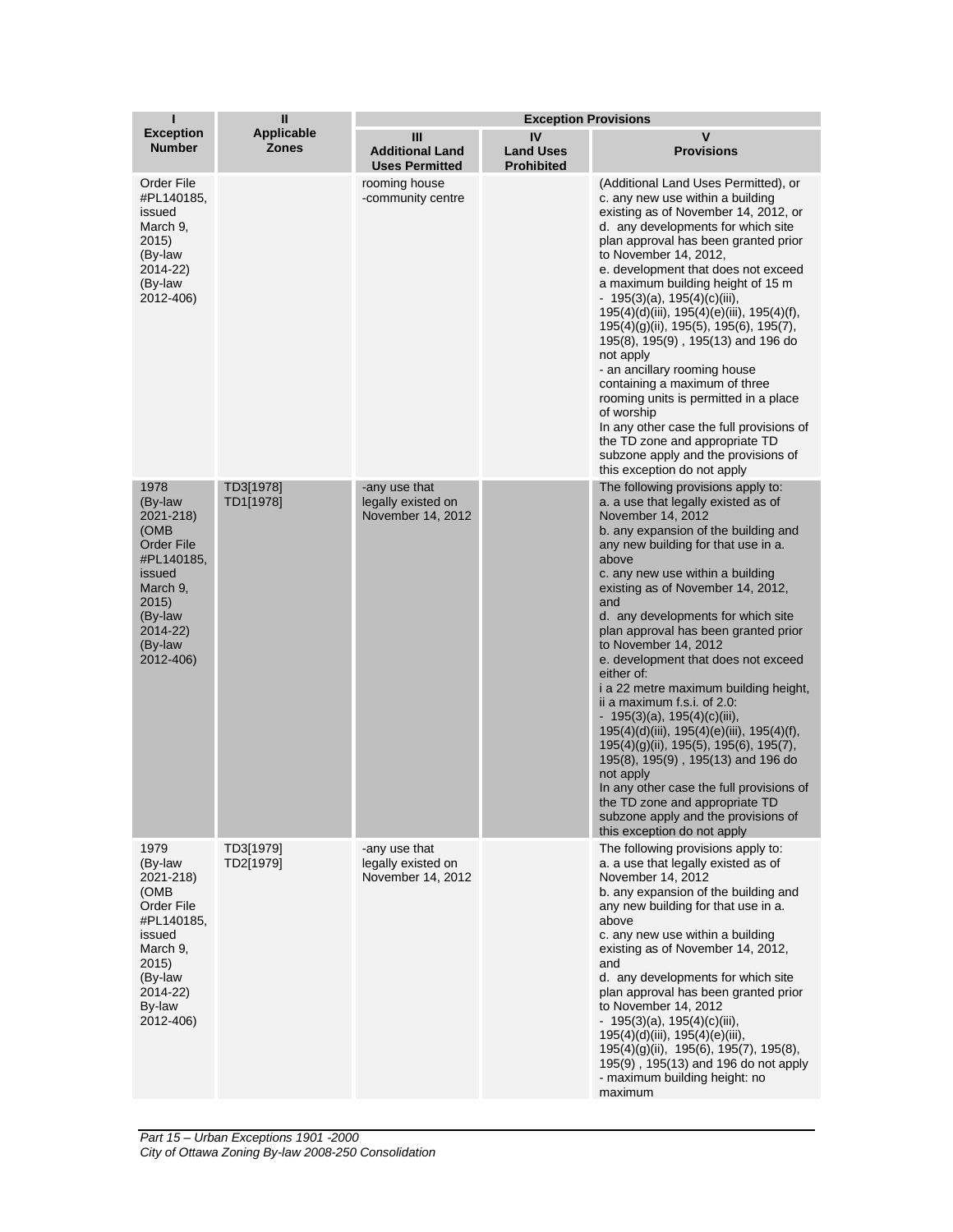| ī                                                                                                                                                                           | $\mathbf{I}$               | <b>Exception Provisions</b>                              |                                                                                                 |                                                                                                                                                                                                                                                                                                                                                                                                                                                                                                                                                                                                                                                                                                                                                                                                                                                                                                                                                                                                                                                                                                                                                                                                                                                                                                                                                                                                                                                                                                                                                                                                                                                                                                                                                                                                                                                                                                                                                                           |
|-----------------------------------------------------------------------------------------------------------------------------------------------------------------------------|----------------------------|----------------------------------------------------------|-------------------------------------------------------------------------------------------------|---------------------------------------------------------------------------------------------------------------------------------------------------------------------------------------------------------------------------------------------------------------------------------------------------------------------------------------------------------------------------------------------------------------------------------------------------------------------------------------------------------------------------------------------------------------------------------------------------------------------------------------------------------------------------------------------------------------------------------------------------------------------------------------------------------------------------------------------------------------------------------------------------------------------------------------------------------------------------------------------------------------------------------------------------------------------------------------------------------------------------------------------------------------------------------------------------------------------------------------------------------------------------------------------------------------------------------------------------------------------------------------------------------------------------------------------------------------------------------------------------------------------------------------------------------------------------------------------------------------------------------------------------------------------------------------------------------------------------------------------------------------------------------------------------------------------------------------------------------------------------------------------------------------------------------------------------------------------------|
| <b>Exception</b><br><b>Number</b>                                                                                                                                           | <b>Applicable</b><br>Zones | III<br><b>Additional Land</b><br><b>Uses Permitted</b>   | IV<br><b>Land Uses</b><br><b>Prohibited</b>                                                     | V<br><b>Provisions</b>                                                                                                                                                                                                                                                                                                                                                                                                                                                                                                                                                                                                                                                                                                                                                                                                                                                                                                                                                                                                                                                                                                                                                                                                                                                                                                                                                                                                                                                                                                                                                                                                                                                                                                                                                                                                                                                                                                                                                    |
|                                                                                                                                                                             |                            |                                                          |                                                                                                 | - maximum fsi: no max<br>- the maximum gross leasable floor<br>area for non-residential uses must not<br>exceed 50,100 $m^2$ ,<br>- the maximum parking rate for non-<br>residential uses is 2 per 100 $m2$<br>In any other case the full provisions of<br>the TD zone and appropriate TD<br>subzone apply and the provisions of<br>this exception do not apply                                                                                                                                                                                                                                                                                                                                                                                                                                                                                                                                                                                                                                                                                                                                                                                                                                                                                                                                                                                                                                                                                                                                                                                                                                                                                                                                                                                                                                                                                                                                                                                                           |
| 1980<br>(By-law<br>2021-218)<br>(OMB<br><b>Order File</b><br>#PL140185,<br>issued<br>March 9,<br>2015<br>(By-law<br>2015-41)<br>(By-law<br>2014-22)<br>(By-law<br>2012-406) | TD3[1980]-h<br>TD2[1980]-h | -any use that<br>legally existed on<br>November 14, 2012 | -stand alone<br>retail or<br>restaurant uses<br>greater than 900<br>$m2$ in gross floor<br>area | - the holding symbol can only be<br>removed, in whole or in part, upon the<br>completion of required studies to the<br>satisfaction of the General Manager of<br>Planning and Growth Management, to<br>determine environmental remediation<br>required, if there is adequate sewer,<br>water and road capacity to<br>accommodate the development and if<br>not, what measures or improvements<br>have to be completed to provide for<br>this capacity.<br>The following provisions apply to:<br>a. a use that legally existed as of<br>November 14, 2012, or<br>b. any expansion of the building and<br>any new building for that use in a.<br>above, or<br>c. any new use within a building<br>existing as of November 14, 2012, or<br>d. any developments for which site<br>plan approval has been granted prior<br>to November 14, 2012:<br>- 195(3)(a), 195(4)(c)(iii),<br>195(4)(d)(iii), 195(4)(e)(iii),<br>195(4)(g)(ii), 195(6), 195(7), 195(8),<br>195(9), 195(13) and 196 do not apply<br>- maximum building height: no<br>maximum<br>- maximum fsi: no max<br>- surface parking is limited to the rate<br>of 5.0 spaces per 100 square metres<br>of gross leasable area plus 15%<br>- where any part of a building is<br>located within 10 metres of a lot line<br>abutting Trainyards Drive, Industrial<br>Avenue or Belfast Road, the<br>maximum setback for that building<br>from that lot line is 4.5 metres and the<br>yard must be landscaped<br>-no more than 45% of the frontage<br>along Industrial Avenue and Belfast<br>Road can be occupied by parking,<br>- new, after December 14, 2011, stand<br>alone retail and restaurant uses that<br>are in excess of 900 $m2$ in area are<br>prohibited until such time as the<br>holding symbol is removed.<br>In any other case, after the holding<br>symbol is removed, the full provisions<br>of the TD zone and appropriate TD<br>subzone apply and the provisions of<br>this exception do not apply |
| 1981                                                                                                                                                                        | TD3[1981]                  | -any use that                                            |                                                                                                 | The following provisions apply to:                                                                                                                                                                                                                                                                                                                                                                                                                                                                                                                                                                                                                                                                                                                                                                                                                                                                                                                                                                                                                                                                                                                                                                                                                                                                                                                                                                                                                                                                                                                                                                                                                                                                                                                                                                                                                                                                                                                                        |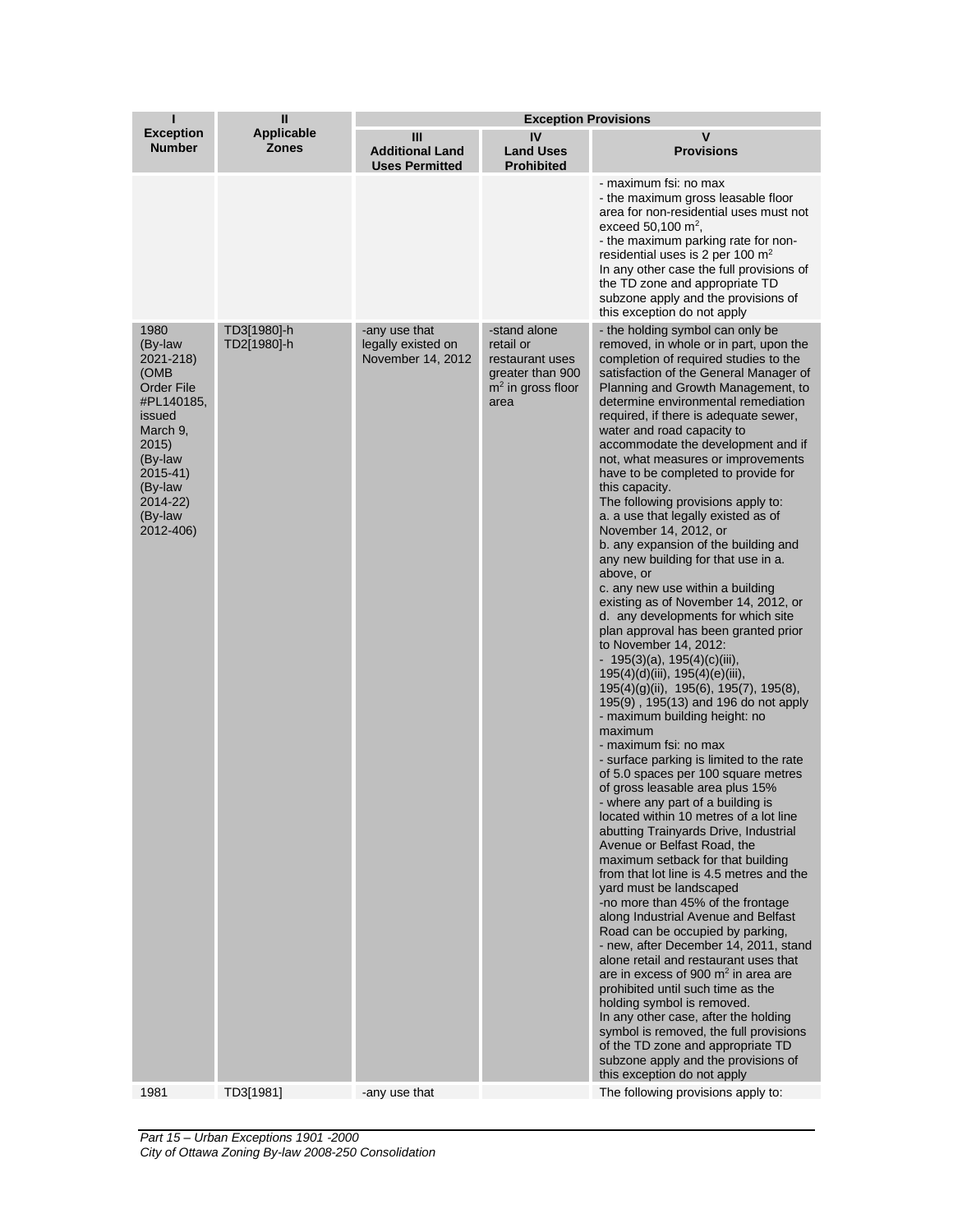| ı                                                                                                                                                      | $\mathbf{I}$                      | <b>Exception Provisions</b>                              |                                             |                                                                                                                                                                                                                                                                                                                                                                                                                                                                                                                                                                                                                                                                                                                                                                                                                                                                                                                                                                                                                                                                           |  |
|--------------------------------------------------------------------------------------------------------------------------------------------------------|-----------------------------------|----------------------------------------------------------|---------------------------------------------|---------------------------------------------------------------------------------------------------------------------------------------------------------------------------------------------------------------------------------------------------------------------------------------------------------------------------------------------------------------------------------------------------------------------------------------------------------------------------------------------------------------------------------------------------------------------------------------------------------------------------------------------------------------------------------------------------------------------------------------------------------------------------------------------------------------------------------------------------------------------------------------------------------------------------------------------------------------------------------------------------------------------------------------------------------------------------|--|
| <b>Exception</b><br><b>Number</b>                                                                                                                      | <b>Applicable</b><br><b>Zones</b> | Ш<br><b>Additional Land</b><br><b>Uses Permitted</b>     | IV<br><b>Land Uses</b><br><b>Prohibited</b> | v<br><b>Provisions</b>                                                                                                                                                                                                                                                                                                                                                                                                                                                                                                                                                                                                                                                                                                                                                                                                                                                                                                                                                                                                                                                    |  |
| (By-law<br>2021-218)<br>(OMB)<br>Order File<br>#PL140185,<br>issued<br>March 9,<br>2015)<br>(By-law<br>2014-22)<br>(By-law<br>2012-406)                |                                   | legally existed on<br>November 14, 2012                  |                                             | a. a use that legally existed as of<br>November 14, 2012, or<br>b. any expansion of the building and<br>any new building for that use in a.<br>above, or<br>c. any new use within a building<br>existing as of November 14, 2012, or<br>d. any developments for which site<br>plan approval has been granted prior<br>to November 14, 2012,<br>e. development that does not exceed<br>a maximum f.s.i. of 3.5:<br>$-195(3)(a)$ , 195(4)(c)(iii),<br>195(4)(d)(iii), 195(4)(e)(iii),<br>195(4)(g)(ii), 195(6), 195(7), 195(8),<br>195(9), 195(13) and 196 do not apply<br>- maximum building height: no<br>maximum<br>- surface parking is limited to the rate<br>of 5.0 spaces per 100 square metres<br>of gross leasable area plus 15%<br>In any other case the full provisions of<br>the TD zone and appropriate TD<br>subzone apply and the provisions of<br>this exception do not apply                                                                                                                                                                               |  |
| 1982<br>(By-law<br>2021-218)<br>(OMB)<br><b>Order File</b><br>#PL140185,<br>issued<br>March 9,<br>2015)<br>(By-law<br>2014-22)<br>(By-law<br>2012-406) | TD2[1982]                         | -any use that<br>legally existed on<br>November 14, 2012 |                                             | The following provisions apply to:<br>a. a use that legally existed as of<br>November 14, 2012, or<br>b. any expansion of the building and<br>any new building for that use in a.<br>above, or<br>c. any new use within a building<br>existing as of November 14, 2012, or<br>d. any developments for which site<br>plan approval has been granted prior<br>to November 14, 2012,<br>e. development that does not exceed<br>either of:<br>i a 25 metre maximum building height,<br>ii a maximum f.s.i. of 3.5 if 80% of<br>required parking is provided below<br>grade, or 2.0 in all other cases:<br>$-195(3)(a)$ , 195(4)(c)(iii), 195(4)(d)(iv),<br>195(4)(e)(iv), 195(4)(f), 195(4)(g)(ii),<br>195(5), 195(9), 195(6), 195(7),<br>195(8), 195(13), and 196 do not apply,<br>- outdoor storage is permitted for<br>existing automobile dealerships and<br>must be located in an interior side<br>yard or rear yard<br>In any other case the full provisions of<br>the TD zone and appropriate TD<br>subzone apply and the provisions of<br>this exception do not apply |  |
| 1983<br>(By-law<br>2021-218)<br>(OMB<br>Order File<br>#PL140185,<br>issued<br>March 9,<br>2015)<br>(By-law                                             | TD2[1983]                         | -any use that<br>legally existed on<br>November 14, 2012 |                                             | The following provisions apply to:<br>a. a use that legally existed as of<br>November 14, 2012, or<br>b. any expansion of the building and<br>any new building for that use in a.<br>above, or<br>c. any new use within a building<br>existing as of November 14, 2012, or<br>d. any developments for which site<br>plan approval has been granted prior                                                                                                                                                                                                                                                                                                                                                                                                                                                                                                                                                                                                                                                                                                                  |  |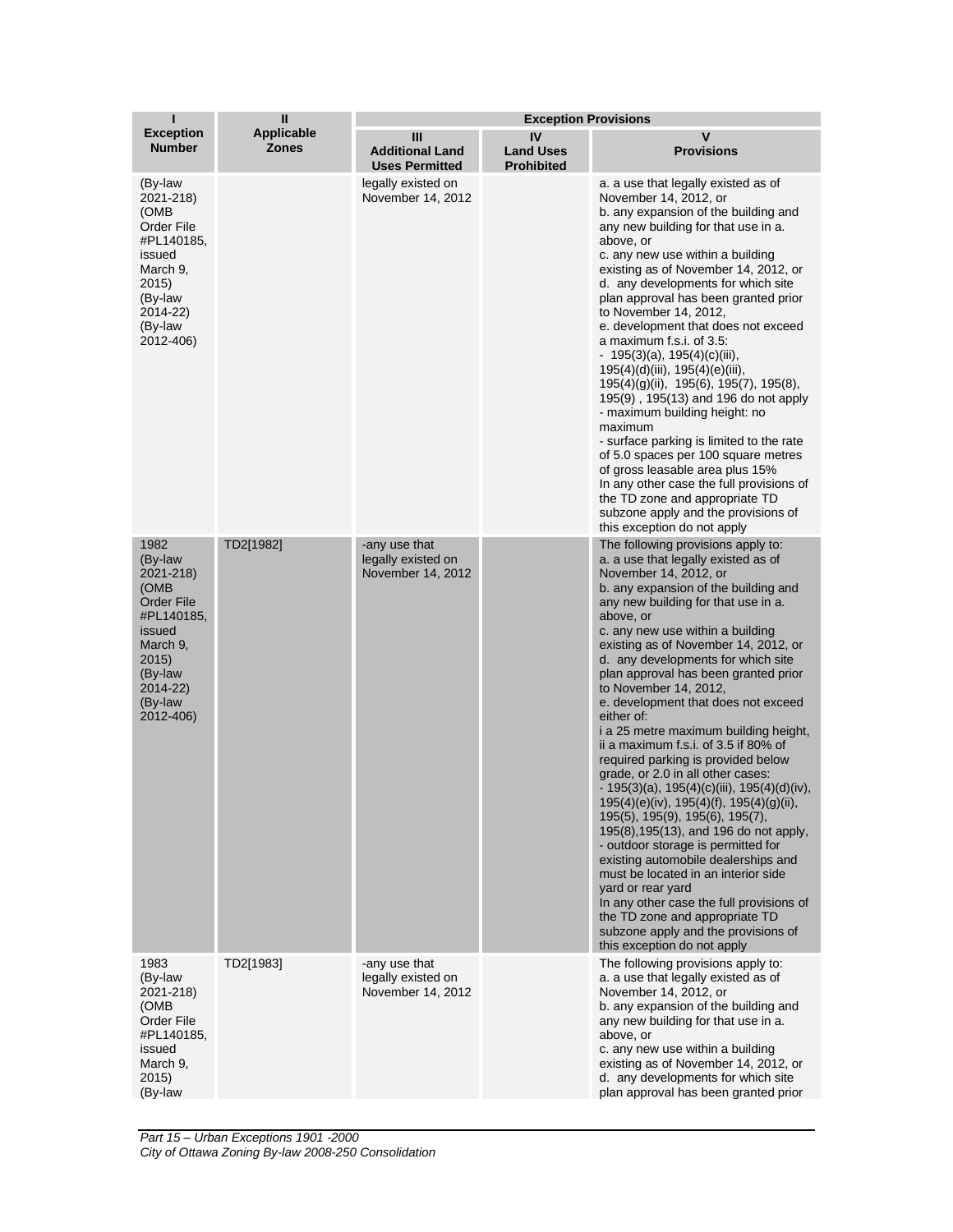| п<br>$\mathbf{I}$<br><b>Exception Provisions</b>                                                                                                                                   |                                   |                                                                                             |                                             |                                                                                                                                                                                                                                                                                                                                                                                                                                                                                                                                                                                                                                                                                                                                                                                                                                                                                                                                                                                                   |
|------------------------------------------------------------------------------------------------------------------------------------------------------------------------------------|-----------------------------------|---------------------------------------------------------------------------------------------|---------------------------------------------|---------------------------------------------------------------------------------------------------------------------------------------------------------------------------------------------------------------------------------------------------------------------------------------------------------------------------------------------------------------------------------------------------------------------------------------------------------------------------------------------------------------------------------------------------------------------------------------------------------------------------------------------------------------------------------------------------------------------------------------------------------------------------------------------------------------------------------------------------------------------------------------------------------------------------------------------------------------------------------------------------|
| <b>Exception</b><br><b>Number</b>                                                                                                                                                  | <b>Applicable</b><br><b>Zones</b> | Ш<br><b>Additional Land</b><br><b>Uses Permitted</b>                                        | IV<br><b>Land Uses</b><br><b>Prohibited</b> | v<br><b>Provisions</b>                                                                                                                                                                                                                                                                                                                                                                                                                                                                                                                                                                                                                                                                                                                                                                                                                                                                                                                                                                            |
| 2014-22)<br>(By-law<br>2012-406)                                                                                                                                                   |                                   |                                                                                             |                                             | to November 14, 2012,<br>e. development that does not exceed<br>either of:<br>i a 20 metre maximum building height,<br>ii a maximum f.s.i. of 3.5 if 80% of<br>required parking is provided below<br>grade, or 2.0 in all other cases:<br>$-195(3)(a)$ , 195(4)(c)(iii), 195(4)(d)(iv),<br>$195(4)(e)(iv)$ , $195(4)(f)$ , $195(4)(g)(ii)$ ,<br>195(5), 195(9), 195(7),<br>195(8), 195(13), and 196 do not apply,<br>- outdoor storage is permitted and<br>must be located in an interior side<br>yard or rear yard, and completely<br>enclosed and screened from a public<br>street, residential zone or institutional<br>zone<br>In any other case the full provisions of<br>the TD zone and appropriate TD<br>subzone apply and the provisions of<br>this exception do not apply                                                                                                                                                                                                               |
| 1984<br>(By-law<br>2021-218)<br>(By-law<br>2018-155)<br>(OMB<br>Order File<br>#PL140185,<br>issued<br>March 9,<br>2015)<br>(By-law<br>2014-22)<br>(By-law<br>2012-406)             | TD1[1984]                         | -any use that<br>legally existed on<br>November 14, 2012                                    |                                             | The following provisions apply to:<br>a. a use that legally existed as of<br>November 14, 2012, or<br>b. any expansion of the building and<br>any new building for that use in a.<br>above, or<br>c. any new use within a building<br>existing as of November 14, 2012, or<br>d. any developments for which site<br>plan approval has been granted prior<br>to November 14, 2012,<br>- 195(3)(a), 195(4)(c)(i), 195(4)(c)(iii),<br>$195(4)(d)(i)$ , $195(4)(d)(iv)$ ,<br>195(4)(e)(iv), 195(4)(f), 195(9), 195(6),<br>195(7), and 195(8) do not apply,<br>- minimum front yard setback of 3.04m<br>from Bernard Street<br>- side yard setback of at least 7.6 m<br>from the north property line<br>- minimum side yard setback of<br>2.32m from the south property line<br>- minimum rear yard setback of 3.0m<br>from the east property line<br>In any other case the full provisions of<br>the TD zone and appropriate TD<br>subzone apply and the provisions of<br>this exception do not apply |
| 1985<br>(By-law<br>2021-218)<br>(OMB<br>Order File<br>#PL140185,<br>issued<br>March 9,<br>2015)<br>(By-law<br>2014-22)<br>(OMB<br>Order File<br>#PL121441,<br>issued<br>August 15, | TD2[1985]                         | -any use that<br>legally existed on<br>November 14, 2012<br>-parking garage<br>-parking lot | -all residential<br>use buildings           | The following provisions apply to:<br>a. a use that legally existed as of<br>November 14, 2012, or<br>b. any expansion of the building and<br>any new building for that use in a.<br>above or a use listed in column III<br>(Additional Land Uses Permitted), or<br>c. any new use within a building<br>existing as of November 14, 2012, or<br>d. any developments for which site<br>plan approval has been granted prior<br>to November 14, 2012,<br>e. development that does not exceed<br>either of:<br>i a 18 metre maximum building height,<br>ii a maximum f.s.i. of 2.0                                                                                                                                                                                                                                                                                                                                                                                                                   |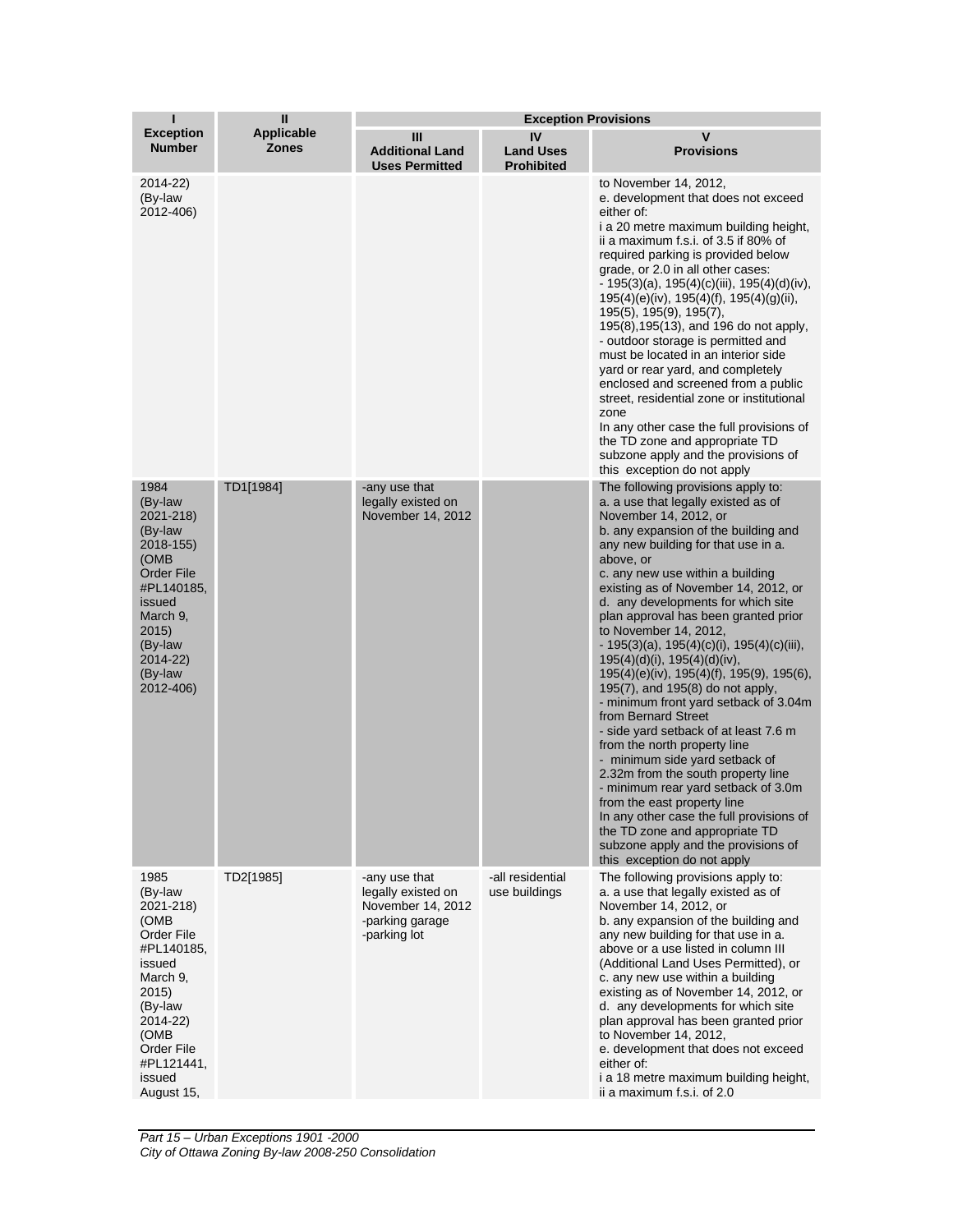| Т                                                                                                                                                                      | $\mathbf{I}$                      | <b>Exception Provisions</b>                              |                                             |                                                                                                                                                                                                                                                                                                                                                                                                                                                                                                                                                                                                                                                                                                                                                                                                                                                                                                                                                      |
|------------------------------------------------------------------------------------------------------------------------------------------------------------------------|-----------------------------------|----------------------------------------------------------|---------------------------------------------|------------------------------------------------------------------------------------------------------------------------------------------------------------------------------------------------------------------------------------------------------------------------------------------------------------------------------------------------------------------------------------------------------------------------------------------------------------------------------------------------------------------------------------------------------------------------------------------------------------------------------------------------------------------------------------------------------------------------------------------------------------------------------------------------------------------------------------------------------------------------------------------------------------------------------------------------------|
| <b>Exception</b><br><b>Number</b>                                                                                                                                      | <b>Applicable</b><br><b>Zones</b> | Ш<br><b>Additional Land</b><br><b>Uses Permitted</b>     | IV<br><b>Land Uses</b><br><b>Prohibited</b> | v<br><b>Provisions</b>                                                                                                                                                                                                                                                                                                                                                                                                                                                                                                                                                                                                                                                                                                                                                                                                                                                                                                                               |
| 2013)<br>(By-law<br>2012-406)                                                                                                                                          |                                   |                                                          |                                             | $-195(3)(a)$ , 195(4)(c)(iii), 195(4)(d)(iv),<br>$195(4)(e)(iv)$ , $195(4)(f)$ , $195(4)(g)(i)$ ,<br>195(4)(g)(ii), 195(9), 195(6), 195(7),<br>195(8), 195(13) and 196 do not apply<br>In any other case the full provisions of<br>the TD zone and appropriate TD<br>subzone apply with the following<br>exception provisions:<br>-minimum interior side yard setback 6<br>storeys: 0 m<br>-minimum front yard setback: 0 m<br>-despite 195(8) outdoor communal<br>space may be located anywhere on<br>the lot, including indoors<br>-minimum required residential parking:<br>0 spaces per unit<br>-minimum required residential visitor<br>parking and required non-residential<br>parking may be provided on an<br>abutting lot.                                                                                                                                                                                                                  |
| 1986<br>(By-law<br>2012-406)                                                                                                                                           | TD2[1986]                         |                                                          |                                             | The following provisions apply to:<br>a. a use that legally existed as of<br>November 14, 2012,<br>b. any expansion of the that use in a.<br>above,<br>- parking lot is restricted to one to<br>serve the shopping centre use located<br>to the south                                                                                                                                                                                                                                                                                                                                                                                                                                                                                                                                                                                                                                                                                                |
| 1987<br>(By-law<br>2021-218)<br>(By-law<br>2018-155)<br>(OMB<br>Order File<br>#PL140185,<br>issued<br>March 9,<br>2015)<br>(By-law<br>2014-22)<br>(By-law<br>2012-406) | TD3[1987]                         | -any use that<br>legally existed on<br>November 14, 2012 |                                             | - all land zoned with exception 1987<br>are considered one lot for the<br>purposes of parking, including<br>calculating parking and parking lot<br>related provisions<br>The following provisions apply to:<br>a. a use that legally existed as of<br>November 14, 2012, or<br>b. any expansion of the building and<br>any new building for that use in a.<br>above, or<br>c. any new use within a building<br>existing as of November 14, 2012, or<br>d. any developments for which site<br>plan approval has been granted prior<br>to November 14, 2012,<br>e. development that does not exceed<br>either of:<br>i a 48 metre maximum building height,<br>ii a maximum f.s.i. of 2.0:<br>$-195(3)(a)$ , 195(4)(c)(iii), 195(4)(d)(iv),<br>$195(4)(e)(iv)$ , $195(4)(g)(ii)$ , $195(10)$ ,<br>195(9), 195(6), 195(7), 195(8) and<br>196 do not apply<br>In any other case the full provisions of<br>the TD zone and appropriate TD<br>subzone apply |
| 1988<br>(By-law<br>2021-218)<br>(OMB<br>Order File<br>#PL140185,<br>issued<br>March 9,<br>2015)                                                                        | TD3[1988]<br>$S263-h1$            | -any use that<br>legally existed on<br>November 14, 2012 |                                             | - The "h1" holding symbol will not be<br>lifted until all agreements required<br>outlining the details of the relocation of<br>Coventry Road to the north and west<br>sides of 525 and 535 Coventry Road<br>have been executed;<br>The following provisions apply to:<br>a. a use that legally existed as of<br>November 14, 2012, or                                                                                                                                                                                                                                                                                                                                                                                                                                                                                                                                                                                                                |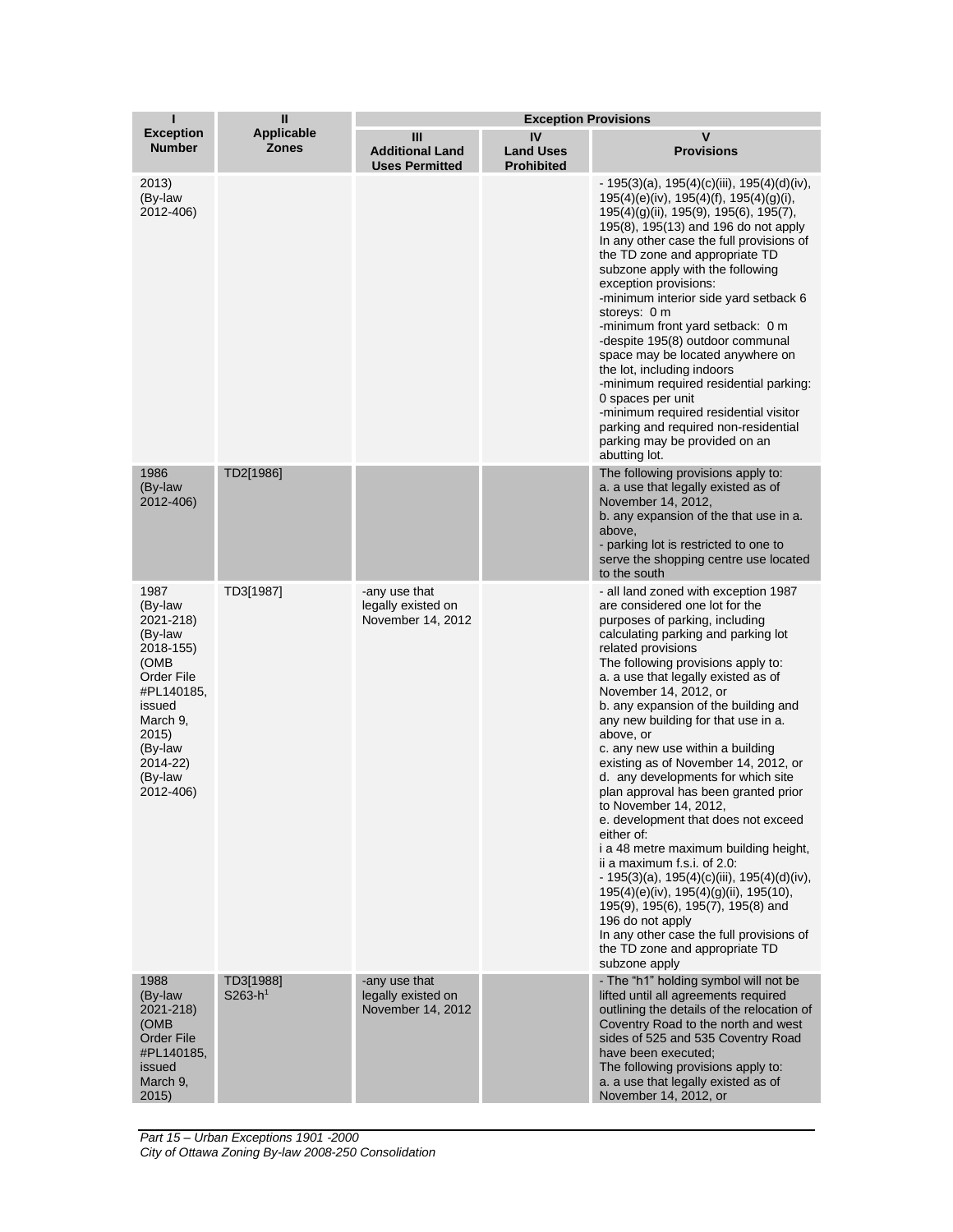| п                                           | $\mathbf{I}$                      | <b>Exception Provisions</b>                          |                                             |                                                                                                                                                                                                                                                                                                                                                                                                                                                                                                                                                                                                                                                                                                                                                                                                                                                                                                                                                                                                                                                                                                                                                                                                                                                                                                                                                                                                                                                                                                                                                                                                                                                                                                                                                                                                                                                                                                                                                                                                                                                                                                                                                                                                                                                                                                                                                                                                                                          |
|---------------------------------------------|-----------------------------------|------------------------------------------------------|---------------------------------------------|------------------------------------------------------------------------------------------------------------------------------------------------------------------------------------------------------------------------------------------------------------------------------------------------------------------------------------------------------------------------------------------------------------------------------------------------------------------------------------------------------------------------------------------------------------------------------------------------------------------------------------------------------------------------------------------------------------------------------------------------------------------------------------------------------------------------------------------------------------------------------------------------------------------------------------------------------------------------------------------------------------------------------------------------------------------------------------------------------------------------------------------------------------------------------------------------------------------------------------------------------------------------------------------------------------------------------------------------------------------------------------------------------------------------------------------------------------------------------------------------------------------------------------------------------------------------------------------------------------------------------------------------------------------------------------------------------------------------------------------------------------------------------------------------------------------------------------------------------------------------------------------------------------------------------------------------------------------------------------------------------------------------------------------------------------------------------------------------------------------------------------------------------------------------------------------------------------------------------------------------------------------------------------------------------------------------------------------------------------------------------------------------------------------------------------------|
| <b>Exception</b><br><b>Number</b>           | <b>Applicable</b><br><b>Zones</b> | Ш<br><b>Additional Land</b><br><b>Uses Permitted</b> | IV<br><b>Land Uses</b><br><b>Prohibited</b> | v<br><b>Provisions</b>                                                                                                                                                                                                                                                                                                                                                                                                                                                                                                                                                                                                                                                                                                                                                                                                                                                                                                                                                                                                                                                                                                                                                                                                                                                                                                                                                                                                                                                                                                                                                                                                                                                                                                                                                                                                                                                                                                                                                                                                                                                                                                                                                                                                                                                                                                                                                                                                                   |
| (By-law<br>2014-22)<br>(By-law<br>2012-406) |                                   |                                                      |                                             | b. any expansion of the building and<br>any new building for that use in a.<br>above, or<br>c. any new use within a building<br>existing as of November 14, 2012, or<br>d. any developments for which site<br>plan approval has been granted prior<br>to November 14, 2012,<br>e. development that does not exceed<br>a maximum f.s.i. of 1.0:<br>$-195(3)(a)$ , 195(4)(c)(iii), 195(4)(d)(iv),<br>$195(4)(e)(iv)$ , $195(4)(f)$ , $195(4)(g)(ii)$ ,<br>195(9), 195(7), 195(8), 195(13), and<br>196 do not apply,<br>- required parking may be located in<br>the adjacent TD2[1986] zone;<br>- minimum required number of parking<br>spaces is 2.5 per 100 $m2$ of gross<br>leasable floor area (GLFA);<br>- maximum permitted number of<br>parking spaces is 4.85 per 100 m <sup>2</sup> of<br>GLFA;<br>- notwithstanding above, the<br>maximum permitted number of<br>parking spaces for an office use is 2.2<br>spaces per 100 $m2$ of GLFA and the<br>minimum permitted number of parking<br>spaces for an office use is zero<br>spaces per 100 m2 of GLFA;<br>- Areas G, H and L shall be treated as<br>one-lot for zoning purposes, should<br>there be any future divisions of the<br>property;<br>- maximum building height will be in<br>accordance with Schedule 263;<br>- all buildings located within 10 metres<br>of a public street must be occupied at<br>grade level by permitted non-<br>residential or residential uses to a<br>minimum distance of 20 metres from<br>the building facade facing the public<br>street, and a minimum of 75 per cent<br>of the surface area of the facade at<br>grade level must be occupied by<br>transparent windows and operable<br>doors that are open to the public<br>during all regular business hours;<br>- an above-grade level parking garage<br>is not permitted within 10 metres of a<br>public street;<br>- all non-residential uses located on<br>the ground floor of a building located<br>must provide direct pedestrian access<br>toward the street<br>- notwithstanding the parking space<br>rates above, the provisions set out<br>below apply to all residential uses.<br>- the following additional zone<br>provisions will apply to the property<br>after the lifting of the -h1 holding<br>symbol:<br>- the maximum permitted GLFA for all<br>retail uses is $139,000 \text{ m}^2$<br>- notwithstanding the provision directly<br>above, the maximum GLFA for all |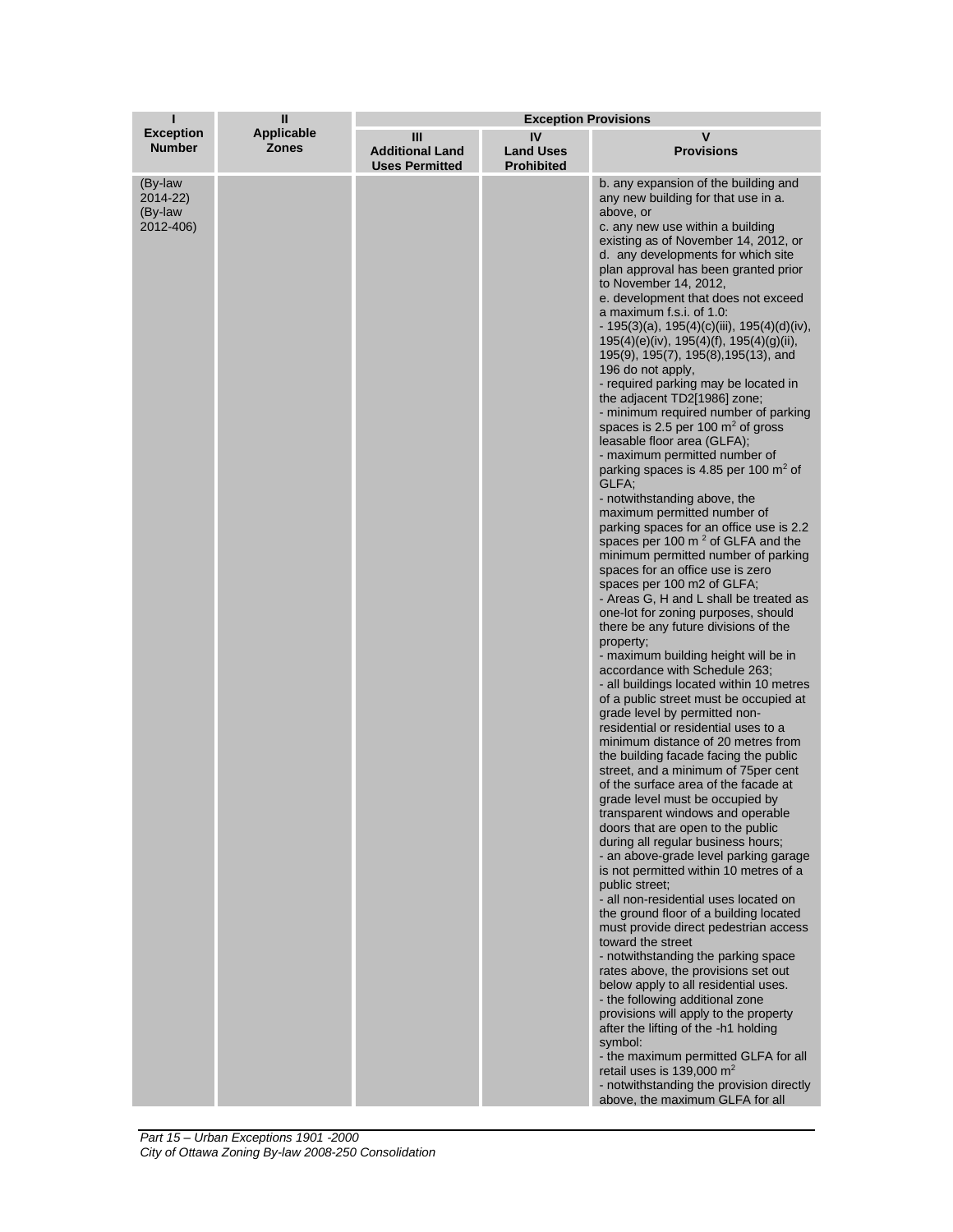| ı                                                                                                                                               | $\mathbf{I}$<br><b>Applicable</b><br><b>Zones</b> | <b>Exception Provisions</b>                          |                                             |                                                                                                                                                                                                                                                                                                                                                                                                                                                                                                                                                                                                                                                                                                                                                                                                                                                                                                                                                                                                                                                                                                                                                                                                                                                                                                                                                                                                                                                                                                                                                                                                                                                                                                                                                                                                                                    |  |
|-------------------------------------------------------------------------------------------------------------------------------------------------|---------------------------------------------------|------------------------------------------------------|---------------------------------------------|------------------------------------------------------------------------------------------------------------------------------------------------------------------------------------------------------------------------------------------------------------------------------------------------------------------------------------------------------------------------------------------------------------------------------------------------------------------------------------------------------------------------------------------------------------------------------------------------------------------------------------------------------------------------------------------------------------------------------------------------------------------------------------------------------------------------------------------------------------------------------------------------------------------------------------------------------------------------------------------------------------------------------------------------------------------------------------------------------------------------------------------------------------------------------------------------------------------------------------------------------------------------------------------------------------------------------------------------------------------------------------------------------------------------------------------------------------------------------------------------------------------------------------------------------------------------------------------------------------------------------------------------------------------------------------------------------------------------------------------------------------------------------------------------------------------------------------|--|
| <b>Exception</b><br><b>Number</b>                                                                                                               |                                                   | Ш<br><b>Additional Land</b><br><b>Uses Permitted</b> | IV<br><b>Land Uses</b><br><b>Prohibited</b> | v<br><b>Provisions</b>                                                                                                                                                                                                                                                                                                                                                                                                                                                                                                                                                                                                                                                                                                                                                                                                                                                                                                                                                                                                                                                                                                                                                                                                                                                                                                                                                                                                                                                                                                                                                                                                                                                                                                                                                                                                             |  |
|                                                                                                                                                 |                                                   |                                                      |                                             | retail uses may exceed 139,000 m <sup>2</sup><br>when building(s) are provided along<br>the easterly edge of the property, that<br>contain at grade level permitted non-<br>residential uses with direct pedestrian<br>access to St. Laurent Boulevard,<br>covering a minimum of 20 metres of<br>the buildable area measured westerly<br>from the lot line abutting St. Laurent<br>Blyd, and for a minimum distance of<br>equal to 65 per cent of the frontage<br>along St. Laurent Blvd., and of 65per<br>cent, a minimum of 30 metres<br>measured southerly along St. Laurent<br>Blvd. from Coventry Road must be<br>occupied by building(s);<br>- the maximum total combination of<br>GLFA for all non-residential uses plus<br>Gross Floor Area for all residential<br>uses is 170,000 $m^2$ ;<br>- notwithstanding the provision directly<br>above, the maximum total<br>combination of GLFA for all non-<br>residential uses plus Gross Floor Area<br>for all residential uses GLFA may<br>exceed 170,000 m <sup>2</sup> when building(s)<br>are provided along the easterly edge<br>of the property, that contain at grade<br>level permitted non-residential uses<br>with direct pedestrian access to St.<br>Laurent Boulevard, covering a<br>minimum of 20 metres of the buildable<br>area measured westerly from the lot<br>line abutting St. Laurent Boulevard<br>and for a minimum distance equal to<br>65 per cent of the frontage along St.<br>Laurent Blvd., and of that 65 per cent<br>a minimum of 30 metres measured<br>southerly along St. Laurent Blvd. from<br>Coventry Road must be occupied by<br>building(s).<br>In any other case, after the holding<br>symbol is removed, the full provisions<br>of the TD zone and appropriate TD<br>subzone apply and the provisions of<br>this exception do not apply |  |
| 1989<br>(By-law<br>2021-218)<br>(OMB)<br>Order File<br>#PL140185,<br>issued<br>March 9.<br>2015)<br>(By-law<br>2014-22)<br>(By-law<br>2012-406) | TD2[1989]<br>$S263-h^2$                           |                                                      |                                             | The "h2" holding symbol will not be<br>lifted until Coventry Road has been<br>relocated and constructed to City<br>standards to the north and west sides<br>of 525 and 535 Coventry Road.<br>The following provisions apply to:<br>a. a use that legally existed as of<br>November 14, 2012, or<br>b. any expansion of the building and<br>any new building for that use in a.<br>above, or<br>c. any new use within a building<br>existing as of November 14, 2012, or<br>d. any developments for which site<br>plan approval has been granted prior<br>to November 14, 2012,<br>e. development that does not exceed<br>a maximum f.s.i. of 1.0.<br>$-195(3)(a)$ , 195(4)(c)(iii), 195(4)(d)(iv),                                                                                                                                                                                                                                                                                                                                                                                                                                                                                                                                                                                                                                                                                                                                                                                                                                                                                                                                                                                                                                                                                                                                 |  |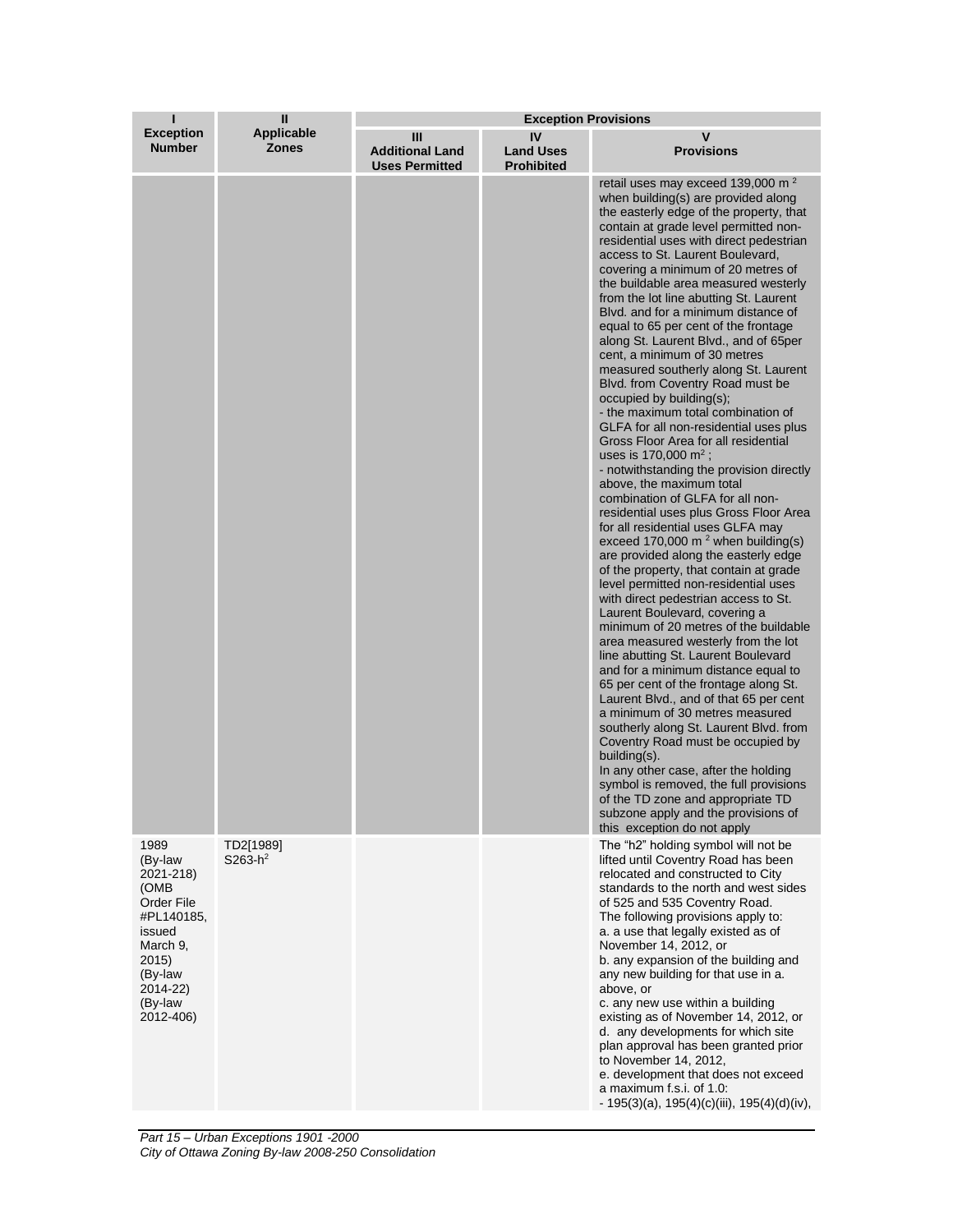| ı                                 | Ш                                 | <b>Exception Provisions</b>                          |                                             |                                                                                                                                                                                                                                                                                                                                                                                                                                                                                                                                                                                                                                                                                                                                                                                                                                                                                                                                                                                                                                                                                                                                                                                                                                                                                                                                                                                                                                                                                                                                                                                                                                                                                                                                                                                                                                                                                                                                                                                                                                                                                                                                                                                                                                                                                                                                                                                                                                                                                                                     |
|-----------------------------------|-----------------------------------|------------------------------------------------------|---------------------------------------------|---------------------------------------------------------------------------------------------------------------------------------------------------------------------------------------------------------------------------------------------------------------------------------------------------------------------------------------------------------------------------------------------------------------------------------------------------------------------------------------------------------------------------------------------------------------------------------------------------------------------------------------------------------------------------------------------------------------------------------------------------------------------------------------------------------------------------------------------------------------------------------------------------------------------------------------------------------------------------------------------------------------------------------------------------------------------------------------------------------------------------------------------------------------------------------------------------------------------------------------------------------------------------------------------------------------------------------------------------------------------------------------------------------------------------------------------------------------------------------------------------------------------------------------------------------------------------------------------------------------------------------------------------------------------------------------------------------------------------------------------------------------------------------------------------------------------------------------------------------------------------------------------------------------------------------------------------------------------------------------------------------------------------------------------------------------------------------------------------------------------------------------------------------------------------------------------------------------------------------------------------------------------------------------------------------------------------------------------------------------------------------------------------------------------------------------------------------------------------------------------------------------------|
| <b>Exception</b><br><b>Number</b> | <b>Applicable</b><br><b>Zones</b> | Ш<br><b>Additional Land</b><br><b>Uses Permitted</b> | IV<br><b>Land Uses</b><br><b>Prohibited</b> | ۷<br><b>Provisions</b>                                                                                                                                                                                                                                                                                                                                                                                                                                                                                                                                                                                                                                                                                                                                                                                                                                                                                                                                                                                                                                                                                                                                                                                                                                                                                                                                                                                                                                                                                                                                                                                                                                                                                                                                                                                                                                                                                                                                                                                                                                                                                                                                                                                                                                                                                                                                                                                                                                                                                              |
|                                   |                                   |                                                      |                                             | $195(4)(e)(iv)$ , $195(4)(f)$ , $195(4)(g)(ii)$ ,<br>195(9), 195(7), 195(8), 195(13), and<br>196 do not apply.<br>- required parking may be located in<br>the adjacent TD2[1986] zone;<br>- minimum required number of parking<br>spaces is 2.5 per 100 $m2$ of gross<br>leasable floor area (GLFA);<br>- maximum permitted number of<br>parking spaces is 4.85 per 100 $\mathrm{m}^2$ of<br>GLFA;<br>- notwithstanding above, the<br>maximum permitted number of<br>parking spaces for an office use is 2.2<br>spaces per 100 $m2$ of GLFA and the<br>minimum permitted number of parking<br>spaces for an office use is zero<br>spaces per 100 m <sup>2</sup> of GLFA;<br>- Areas G, H and L shall be treated as<br>one-lot for zoning purposes, should<br>there be any future divisions of the<br>property;<br>- maximum building height will be in<br>accordance with Schedule 263;<br>- all buildings located within 10 metres<br>of a public street must be occupied at<br>grade level by permitted non-<br>residential or residential uses to a<br>minimum distance of 20 metres from<br>the building facade facing the public<br>street, and a minimum of 75 per cent<br>of the surface area of the facade at<br>grade level must be occupied by<br>transparent windows and operable<br>doors that are open to the public<br>during all regular business hours;<br>-an above-grade level parking garage<br>is not permitted within 10 metres of a<br>public street:<br>- all non-residential uses located on<br>the ground floor of a building located<br>must provide direct pedestrian access<br>toward the street<br>- notwithstanding the parking space<br>rates above, the provisions set out<br>below apply to all residential uses.<br>- The following additional zone<br>provisions will apply to the property<br>after the lifting of the -h2 holding<br>symbol:<br>- the maximum permitted GLFA for all<br>retail uses is 139,000 m <sup>2</sup><br>- notwithstanding the provision directly<br>above, the maximum GLFA for all<br>retail uses may exceed 139,000 m <sup>2</sup><br>when building(s) are provided along<br>the easterly edge of the property, that<br>contain at grade level permitted non-<br>residential uses with direct pedestrian<br>access to St. Laurent Boulevard,<br>covering a minimum of 20 metres of<br>the buildable area measured westerly<br>from the lot line abutting St. Laurent<br>Blyd, and for a minimum distance of<br>equal to 65 per cent of the frontage |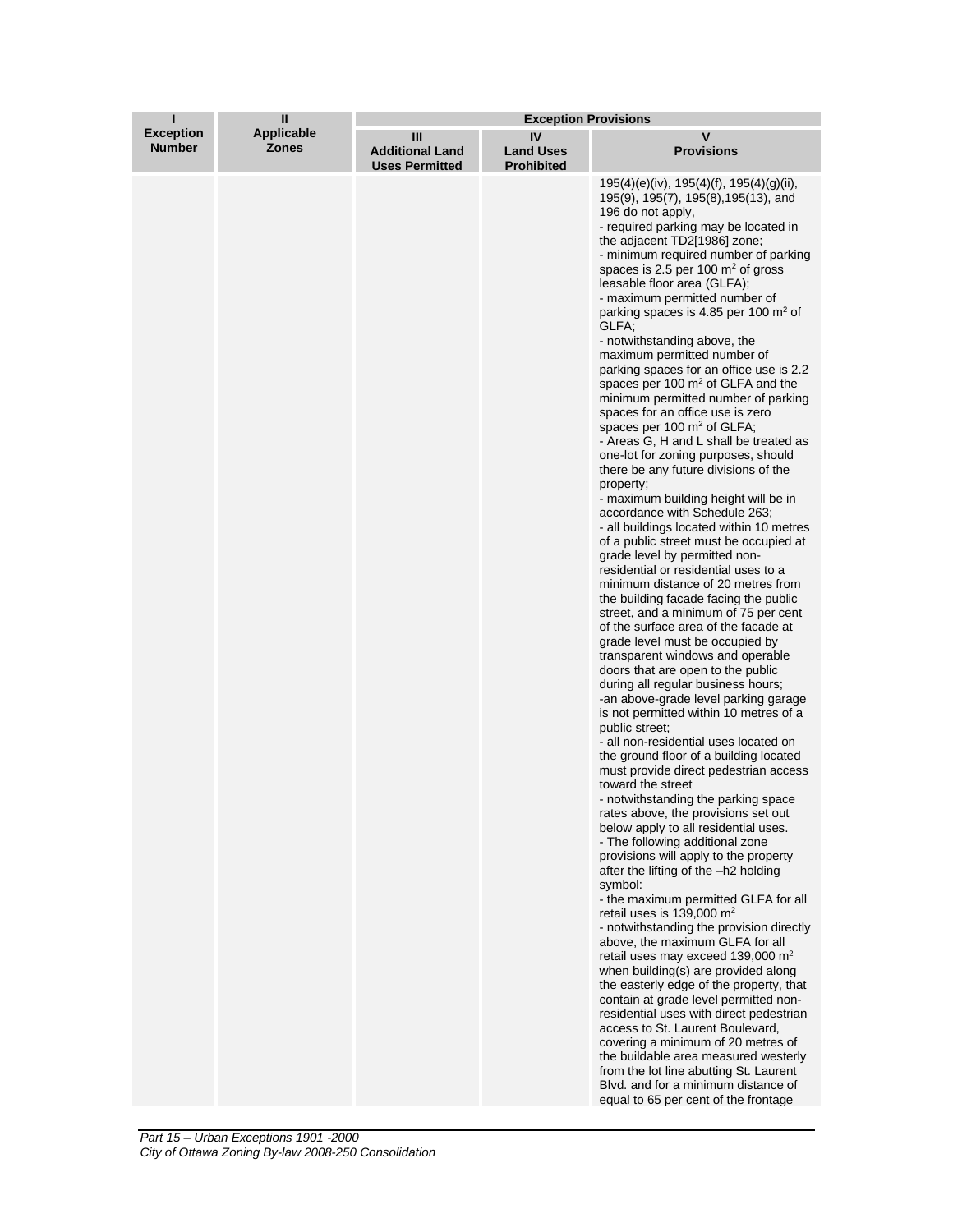| ī                                                                                                                                               | П                                 | <b>Exception Provisions</b>                                                           |                                             |                                                                                                                                                                                                                                                                                                                                                                                                                                                                                                                                                                                                                                                                                                                                                                                                                                                                                                                                                                                                                                                                                                                                                                                                                                                                                                                                                          |  |
|-------------------------------------------------------------------------------------------------------------------------------------------------|-----------------------------------|---------------------------------------------------------------------------------------|---------------------------------------------|----------------------------------------------------------------------------------------------------------------------------------------------------------------------------------------------------------------------------------------------------------------------------------------------------------------------------------------------------------------------------------------------------------------------------------------------------------------------------------------------------------------------------------------------------------------------------------------------------------------------------------------------------------------------------------------------------------------------------------------------------------------------------------------------------------------------------------------------------------------------------------------------------------------------------------------------------------------------------------------------------------------------------------------------------------------------------------------------------------------------------------------------------------------------------------------------------------------------------------------------------------------------------------------------------------------------------------------------------------|--|
| <b>Exception</b><br><b>Number</b>                                                                                                               | <b>Applicable</b><br><b>Zones</b> | Ш<br><b>Additional Land</b><br><b>Uses Permitted</b>                                  | IV<br><b>Land Uses</b><br><b>Prohibited</b> | v<br><b>Provisions</b>                                                                                                                                                                                                                                                                                                                                                                                                                                                                                                                                                                                                                                                                                                                                                                                                                                                                                                                                                                                                                                                                                                                                                                                                                                                                                                                                   |  |
|                                                                                                                                                 |                                   |                                                                                       |                                             | along St. Laurent Blvd., and of 65 per<br>cent, a minimum of 30 metres<br>measured southerly along St. Laurent<br>Blvd. from Coventry Road must be<br>occupied by building(s);<br>- the maximum total combination of<br>GLFA for all non-residential uses plus<br>Gross Floor Area for all residential<br>uses is 170,000 $m^2$ ;<br>- notwithstanding the provision directly<br>above, the maximum total<br>combination of GLFA for all non-<br>residential uses plus Gross Floor Area<br>for all residential uses GLFA may<br>exceed 170,000 $m^2$ when building(s)<br>are provided along the easterly edge<br>of the property, that contain at grade<br>level permitted non-residential uses<br>with direct pedestrian access to St.<br>Laurent Boulevard, covering a<br>minimum of 20 metres of the buildable<br>area measured westerly from the lot<br>line abutting St. Laurent Boulevard<br>and for a minimum distance equal to<br>65 per cent of the frontage along St.<br>Laurent Blvd., and of that 65 per cent<br>a minimum of 30 metres measured<br>southerly along St. Laurent Blvd. from<br>Coventry Road must be occupied by<br>building(s).<br>In any other case, after the holding<br>symbol is removed, the full provisions<br>of the TD zone and appropriate TD<br>subzone apply and the provisions of<br>this exception do not apply |  |
| 1990<br>(By-law<br>2012-406)                                                                                                                    | TD3[1990]                         |                                                                                       |                                             | - Residential uses and residential<br>buildings are prohibited until a<br>minimum F.S.I. of 1.5 is achieved for<br>any non-residential or mixed use<br>buildings on the site; or until the gross<br>floor area of all non-residential<br>buildings is at least 40,000 m <sup>2</sup> .<br>- Federal government lands zoned<br>TD3[1990] are considered one lot for<br>the purposes of calculating parking<br>requirements.                                                                                                                                                                                                                                                                                                                                                                                                                                                                                                                                                                                                                                                                                                                                                                                                                                                                                                                               |  |
| 1991<br>(By-law<br>2021-218)<br>(OMB)<br>Order File<br>#PL140185,<br>issued<br>March 9,<br>2015)<br>(By-law<br>2014-22)<br>(By-law<br>2012-406) | TD3[1991]                         | -any use that<br>legally existed on<br>November 14, 2012<br>-automobile<br>dealership |                                             | The following provisions apply to:<br>a. a use that legally existed as of<br>November 14, 2012, or<br>b. any expansion of the building and<br>any new building for that use in a.<br>above or a use listed in column III<br>(Additional Land Uses Permitted), or<br>c. any new use within a building<br>existing as of November 14, 2012, or<br>d. any developments for which site<br>plan approval has been granted prior<br>to November 14, 2012,<br>e development that does not exceed<br>either of:<br>i a 22 metre maximum building height,<br>ii a maximum f.s.i. of 1.1:<br>$-195(3)(a)$ , 195(4)(c)(iii), 195(4)(d)(iv),<br>195(4)(e)(iv), 195(4)(g)(ii), 195(10),                                                                                                                                                                                                                                                                                                                                                                                                                                                                                                                                                                                                                                                                               |  |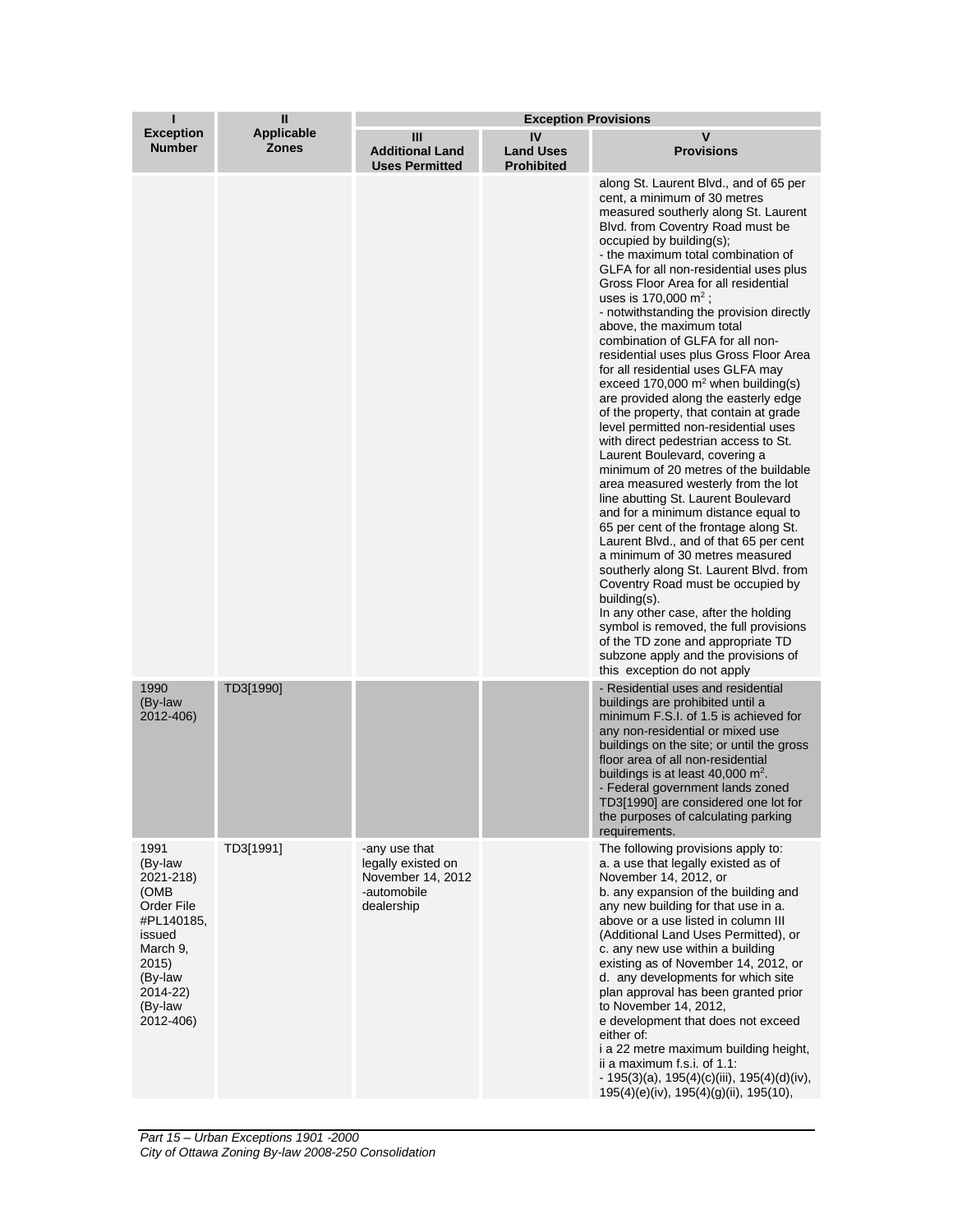| п                                                                                                                                                     | Ш                                 | <b>Exception Provisions</b>                              |                                             |                                                                                                                                                                                                                                                                                                                                                                                                                                                                                                                                                                                                                                                                                                                                                                                                                                                                                                                                                                                                                                                                                                                                                                                                                                                                                                                                                                                                                                                                                                                                                                                                                                                                                                                                                                                                                                                                                                                                                                                                                                                                                                                                                                          |  |
|-------------------------------------------------------------------------------------------------------------------------------------------------------|-----------------------------------|----------------------------------------------------------|---------------------------------------------|--------------------------------------------------------------------------------------------------------------------------------------------------------------------------------------------------------------------------------------------------------------------------------------------------------------------------------------------------------------------------------------------------------------------------------------------------------------------------------------------------------------------------------------------------------------------------------------------------------------------------------------------------------------------------------------------------------------------------------------------------------------------------------------------------------------------------------------------------------------------------------------------------------------------------------------------------------------------------------------------------------------------------------------------------------------------------------------------------------------------------------------------------------------------------------------------------------------------------------------------------------------------------------------------------------------------------------------------------------------------------------------------------------------------------------------------------------------------------------------------------------------------------------------------------------------------------------------------------------------------------------------------------------------------------------------------------------------------------------------------------------------------------------------------------------------------------------------------------------------------------------------------------------------------------------------------------------------------------------------------------------------------------------------------------------------------------------------------------------------------------------------------------------------------------|--|
| <b>Exception</b><br><b>Number</b>                                                                                                                     | <b>Applicable</b><br><b>Zones</b> | Ш<br><b>Additional Land</b><br><b>Uses Permitted</b>     | IV<br><b>Land Uses</b><br><b>Prohibited</b> | v<br><b>Provisions</b>                                                                                                                                                                                                                                                                                                                                                                                                                                                                                                                                                                                                                                                                                                                                                                                                                                                                                                                                                                                                                                                                                                                                                                                                                                                                                                                                                                                                                                                                                                                                                                                                                                                                                                                                                                                                                                                                                                                                                                                                                                                                                                                                                   |  |
|                                                                                                                                                       |                                   |                                                          |                                             | 195(9), 195(6), 195(7), 195(8),<br>195(13) and 196 do not apply<br>In any other case the full provisions of<br>the TD zone and appropriate TD<br>subzone apply and the provisions of<br>this exception do not apply                                                                                                                                                                                                                                                                                                                                                                                                                                                                                                                                                                                                                                                                                                                                                                                                                                                                                                                                                                                                                                                                                                                                                                                                                                                                                                                                                                                                                                                                                                                                                                                                                                                                                                                                                                                                                                                                                                                                                      |  |
| 1992<br>(By-law<br>2021-218)<br>(OMB<br><b>Order File</b><br>#PL140185,<br>issued<br>March 9,<br>2015)<br>(By-law<br>2014-22)<br>(By-law<br>2012-406) | TD3[1992]<br>S263                 | -any use that<br>legally existed on<br>November 14, 2012 |                                             | The following provisions apply to:<br>a. a use that legally existed as of<br>November 14, 2012<br>b. any expansion of the building and<br>any new building for that use in a.<br>above<br>c. any new use within a building<br>existing as of November 14, 2012,<br>and<br>d. any developments for which site<br>plan approval has been granted prior<br>to November 14, 2012<br>e. development that does not exceed<br>a maximum f.s.i. of 1.0.<br>$-195(3)(a)$ , 195(4)(c)(iii), 195(4)(d)(iv),<br>$195(4)(e)(iv)$ , $195(4)(f)$ , $195(4)(g)(ii)$ ,<br>195(9), 195(7), 195(8), 195(13), and<br>196 do not apply.<br>i. Required parking may be located in<br>the adjacent TD2[1986] zone;<br>ii. Minimum required building setback<br>from St. Laurent Boulevard is 3.5<br>metres;<br>iii. Maximum permitted setback from<br>St. Laurent Boulevard is 4.5 m;<br>iv. Minimum required number of<br>parking spaces is 2.5 per 100 $\mathrm{m}^2$ of<br>gross leasable floor area (GLFA);<br>v. Maximum permitted number of<br>parking spaces is 4.85 per 100 $m2$ of<br>GLFA;<br>vi. Notwithstanding "v", the maximum<br>permitted number of parking spaces<br>for an office use is 2.2 spaces per 100<br>$m2$ of GLFA;<br>vii. Notwithstanding "iv", the minimum<br>permitted number of parking spaces<br>for an office use is zero spaces per<br>100 $m^2$ of GLFA;<br>viii. Areas L, H and G on Schedule<br>263 shall be treated as one-lot for<br>zoning purposes, should there be any<br>future divisions of the property;<br>ix. Maximum building height will be in<br>accordance with Schedule 263;<br>x. All buildings located within 10<br>metres of a public street must be<br>occupied at grade level by permitted<br>non-residential or residential uses to a<br>minimum distance of 20 metres from<br>the building facade facing the public<br>street, and a minimum of 75 per cent<br>of the surface area of the facade at<br>grade level must be occupied by<br>transparent windows and operable<br>doors that are open to the public<br>during all regular business hours;<br>In any other case the full provisions of<br>the TD zone and appropriate TD |  |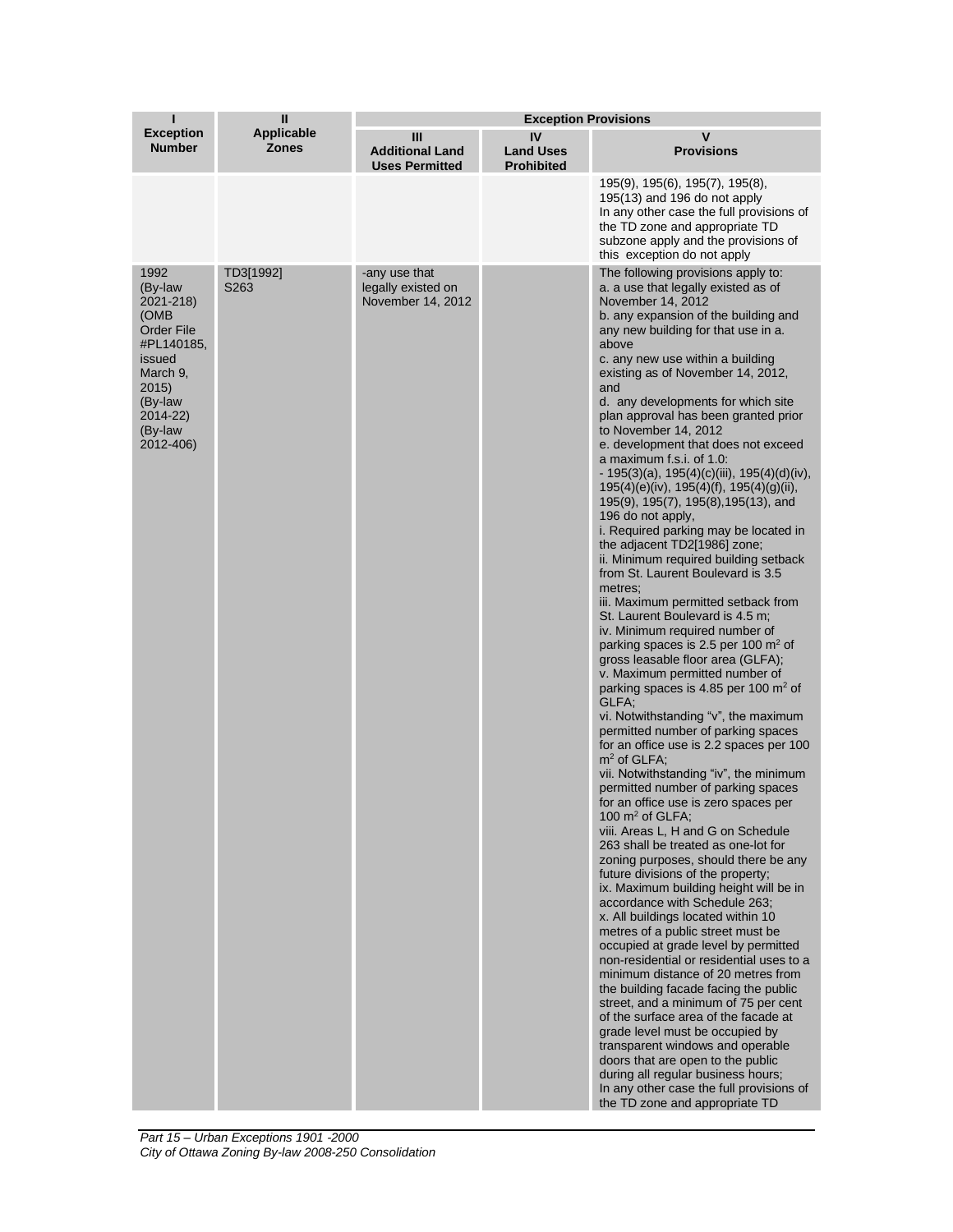| ī                                                                                                                                                                             | $\mathbf{I}$                      | <b>Exception Provisions</b>                              |                                             |                                                                                                                                                                                                                                                                                                                                                                                                                                                                                                                                                                                                                                                                                                                                                                                                                                                                                                                                                                                                                                                                                   |  |
|-------------------------------------------------------------------------------------------------------------------------------------------------------------------------------|-----------------------------------|----------------------------------------------------------|---------------------------------------------|-----------------------------------------------------------------------------------------------------------------------------------------------------------------------------------------------------------------------------------------------------------------------------------------------------------------------------------------------------------------------------------------------------------------------------------------------------------------------------------------------------------------------------------------------------------------------------------------------------------------------------------------------------------------------------------------------------------------------------------------------------------------------------------------------------------------------------------------------------------------------------------------------------------------------------------------------------------------------------------------------------------------------------------------------------------------------------------|--|
| <b>Exception</b><br><b>Number</b>                                                                                                                                             | <b>Applicable</b><br><b>Zones</b> | Ш<br><b>Additional Land</b><br><b>Uses Permitted</b>     | IV<br><b>Land Uses</b><br><b>Prohibited</b> | v<br><b>Provisions</b>                                                                                                                                                                                                                                                                                                                                                                                                                                                                                                                                                                                                                                                                                                                                                                                                                                                                                                                                                                                                                                                            |  |
|                                                                                                                                                                               |                                   |                                                          |                                             | subzone apply and the provisions of<br>this exception do not apply                                                                                                                                                                                                                                                                                                                                                                                                                                                                                                                                                                                                                                                                                                                                                                                                                                                                                                                                                                                                                |  |
| 1993<br>(By-law<br>2021-218)<br>(OMB<br>Order File<br>#PL140185,<br>issued<br>March 9,<br>2015)<br>(By-law<br>2014-22)<br>(By-law<br>2012-406)                                | TD1[1993]                         | -any use that<br>legally existed on<br>November 14, 2012 |                                             | The following provisions apply to:<br>a. a use that legally existed as of<br>November 14, 2012<br>b. any expansion of the building and<br>any new building for that use in a.<br>above<br>c. any new use within a building<br>existing as of November 14, 2012,<br>and<br>d. any developments for which site<br>plan approval has been granted prior<br>to November 14, 2012<br>e. development that does not exceed<br>either of:<br>i an 11 metre maximum building<br>height within 20 metres of a residential<br>zone, and 18 metres in all other<br>cases, or<br>ii a maximum f.s.i. of 2.0:<br>$-195(3)(a)$ , 195(4)(c)(iii), 195(4)(d)(iv),<br>$195(4)(e)(iv)$ , $195(4)(f)$ , $195(4)(g)(ii)$ ,<br>195(9), 195(6), 195(7),<br>195(8), 195(13), and 196 do not apply,<br>In any other case the full provisions of<br>the TD zone and appropriate TD<br>subzone apply and the provisions of<br>this exception do not apply                                                                                                                                                    |  |
| 1994<br>(By-law<br>2021-218)<br>(By-law<br>2015-190)<br>(OMB<br><b>Order File</b><br>#PL140185,<br>issued<br>March 9,<br>2015)<br>(By-law<br>2014-22)<br>(By-law<br>2012-406) | TD3]1994]                         | -any use that<br>legally existed on<br>November 14, 2012 |                                             | The following provisions apply to:<br>a. a use that legally existed as of<br>November 14, 2012<br>b. any expansion of the building and<br>any new building for that use in a.<br>above<br>c. any new use within a building<br>existing as of November 14, 2012,<br>and<br>d. any developments for which site<br>plan approval has been granted prior<br>to November 14, 2012<br>e. development that does not exceed<br>either of:<br>i a 25 metre maximum building height,<br>ii a maximum f.s.i. of 3.5 if 80 % of<br>required parking is provided below<br>grade, or 2.0 in all other cases:<br>$-195(3)(a)$ , 195(4)(c)(iii), 195(4)(d)(iv),<br>195(4)(e)(iv), 195(4)(f), 195(4)(g)(ii),<br>195(5), 195(9), 195(6), 195(7), 195(8),<br>195(10), 195(13), and 196 do not<br>apply,<br>- outdoor storage is permitted and<br>must be located in an interior side<br>yard or rear yard for existing<br>automobile dealerships<br>In any other case the full provisions of<br>the TD zone and appropriate TD<br>subzone apply and the provisions of<br>this exception do not apply |  |
| 1995<br>(By-law<br>2021-218)<br>(OMB                                                                                                                                          | TD3[1995]                         | -any use that<br>existed on<br>November 14, 2012         |                                             | The following provisions apply to:<br>a. a use that legally existed as of<br>November 14, 2012<br>b. any expansion of the building and                                                                                                                                                                                                                                                                                                                                                                                                                                                                                                                                                                                                                                                                                                                                                                                                                                                                                                                                            |  |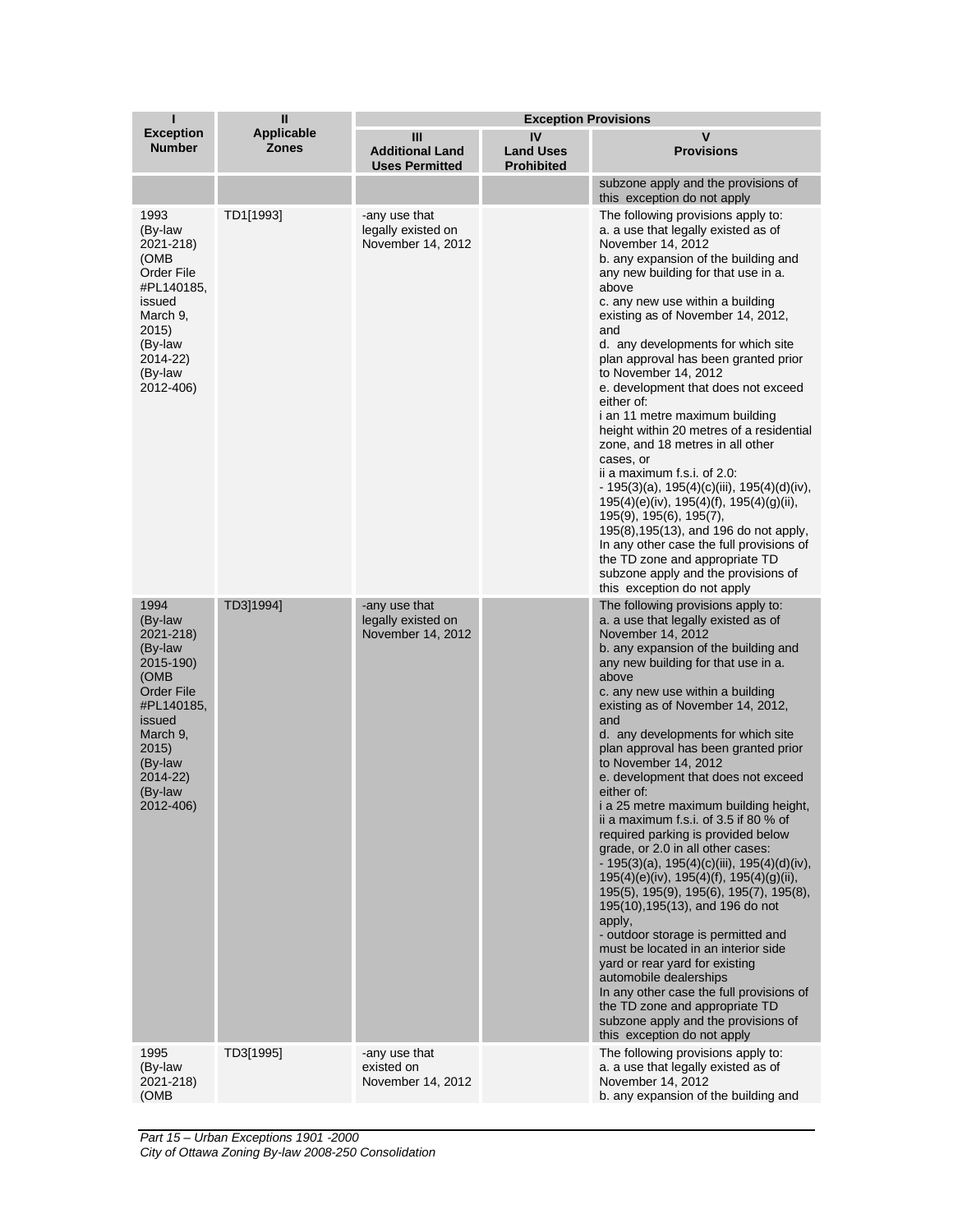| ī                                                                                                                                                     | $\mathbf{I}$                      | <b>Exception Provisions</b>                                                                         |                                             |                                                                                                                                                                                                                                                                                                                                                                                                                                                                                                                                                                                                                                                                                                                                                                                                                                                                                 |  |
|-------------------------------------------------------------------------------------------------------------------------------------------------------|-----------------------------------|-----------------------------------------------------------------------------------------------------|---------------------------------------------|---------------------------------------------------------------------------------------------------------------------------------------------------------------------------------------------------------------------------------------------------------------------------------------------------------------------------------------------------------------------------------------------------------------------------------------------------------------------------------------------------------------------------------------------------------------------------------------------------------------------------------------------------------------------------------------------------------------------------------------------------------------------------------------------------------------------------------------------------------------------------------|--|
| <b>Exception</b><br><b>Number</b>                                                                                                                     | <b>Applicable</b><br><b>Zones</b> | Ш<br><b>Additional Land</b><br><b>Uses Permitted</b>                                                | IV<br><b>Land Uses</b><br><b>Prohibited</b> | v<br><b>Provisions</b>                                                                                                                                                                                                                                                                                                                                                                                                                                                                                                                                                                                                                                                                                                                                                                                                                                                          |  |
| Order File<br>#PL140185,<br>issued<br>March 9,<br>2015)<br>(By-law<br>2014-22)<br>(By-law<br>2012-406)                                                |                                   |                                                                                                     |                                             | any new building for that use in a.<br>above<br>c. any new use within a building<br>existing as of November 14, 2012,<br>and<br>d. any developments for which site<br>plan approval has been granted prior<br>to November 14, 2012<br>e. development that does not exceed<br>either of:<br>i a 48 metre maximum building height,<br>ii a maximum f.s.i. of 1.2 for<br>commercial uses:<br>$-195(3)(a)$ , 195(4)(c)(iii), 195(4)(d)(iv),<br>195(4)(e)(iv), 195(4)(g)(ii), 195(10),<br>195(9), 195(6), 195(7), 195(8),<br>$195(13)$ and 196 do not apply<br>- no maximum f.s.i. for uses other<br>than commercial use<br>In any other case the full provisions of<br>the TD zone and appropriate TD<br>subzone apply and the provisions of<br>this exception do not apply                                                                                                         |  |
| 1996<br>(By-law<br>2021-218)<br>(OMB<br><b>Order File</b><br>#PL140185,<br>issued<br>March 9,<br>2015)<br>(By-law<br>2014-22)<br>(By-law<br>2012-406) | TD3[1996]                         | -any use that<br>legally existed on<br>November 14, 2012                                            |                                             | - all land zoned TD3[1996] is<br>considered one lot for purposes of<br>calculating parking provisions<br>The following provisions apply to:<br>a. a use that legally existed as of<br>November 14, 2012<br>b. any expansion of the building and<br>any new building for that use in a.<br>above<br>c. any new use within a building<br>existing as of November 14, 2012,<br>and<br>d. any developments for which site<br>plan approval has been granted prior<br>to November 14, 2012<br>e. development that does not exceed<br>either of:<br>I a 48 metre maximum building height,<br>ii a maximum f.s.i. of 2.0:<br>$-195(3)(a)$ , 195(4)(c)(iii), 195(4)(d)(iv),<br>195(4)(e)(iv), 195(4)(g)(ii), 195(10),<br>195(9), 195(6), 195(7), 195(8),<br>195(13) and 196 do not apply<br>In any other case the full provisions of<br>the TD zone and appropriate TD<br>subzone apply |  |
| 1997<br>(By-law<br>2021-218)<br>(OMB<br>Order File<br>#PL140185,<br>issued<br>March 9.<br>2015)<br>(By-law<br>2014-22)<br>(By-law<br>2012-406)        | TD3[1997]                         | -any use that<br>legally existed on<br>November 14, 2012<br>-automobile<br>dealership<br>-warehouse |                                             | The following provisions apply to:a. a<br>use that legally existed as of<br>November 14, 2012, or<br>b. any expansion of the building and<br>any new building for that use in a.<br>above or a use listed in column III<br>(Additional Land Uses Permitted), or<br>c. any new use within a building<br>existing as of November 14, 2012, or<br>d. any developments for which site<br>plan approval has been granted prior<br>to November 14, 2012,<br>e. development that does not exceed<br>either of:                                                                                                                                                                                                                                                                                                                                                                         |  |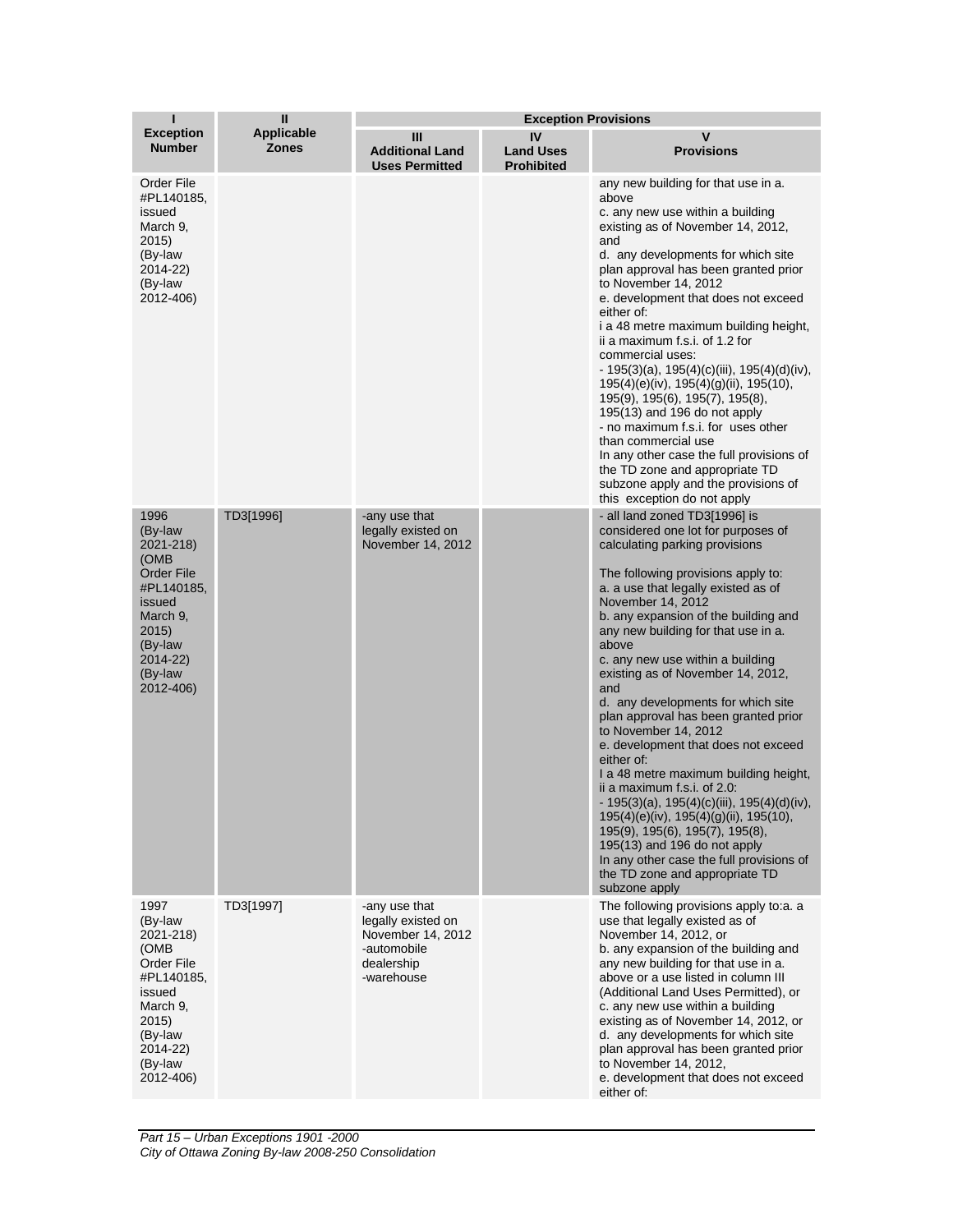| ı                                                                                                                                                                              | $\mathbf{I}$                      | <b>Exception Provisions</b>                              |                                             |                                                                                                                                                                                                                                                                                                                                                                                                                                                                                                                                                                                                                                                                                                                                                                                                                                                                                                                                               |  |
|--------------------------------------------------------------------------------------------------------------------------------------------------------------------------------|-----------------------------------|----------------------------------------------------------|---------------------------------------------|-----------------------------------------------------------------------------------------------------------------------------------------------------------------------------------------------------------------------------------------------------------------------------------------------------------------------------------------------------------------------------------------------------------------------------------------------------------------------------------------------------------------------------------------------------------------------------------------------------------------------------------------------------------------------------------------------------------------------------------------------------------------------------------------------------------------------------------------------------------------------------------------------------------------------------------------------|--|
| <b>Exception</b><br><b>Number</b>                                                                                                                                              | <b>Applicable</b><br><b>Zones</b> | Ш<br><b>Additional Land</b><br><b>Uses Permitted</b>     | IV<br><b>Land Uses</b><br><b>Prohibited</b> | v<br><b>Provisions</b>                                                                                                                                                                                                                                                                                                                                                                                                                                                                                                                                                                                                                                                                                                                                                                                                                                                                                                                        |  |
|                                                                                                                                                                                |                                   |                                                          |                                             | i a 48 metre maximum building height,<br>ii a maximum f.s.i. of $2.0$ :<br>$-195(3)(a)$ , 195(4)(c)(iii), 195(4)(d)(iv),<br>$195(4)(e)(iv)$ , $195(4)(g)(ii)$ , $195(10)$ ,<br>195(9), 195(6), 195(7), 195(8),<br>$195(13)$ and 196 do not apply<br>In any other case the full provisions of<br>the TD zone and appropriate TD<br>subzone apply and the provisions of<br>this exception do not apply                                                                                                                                                                                                                                                                                                                                                                                                                                                                                                                                          |  |
| 1998<br>(By-law<br>2021-218)<br>(OMB)<br><b>Order File</b><br>#PL140185,<br>issued<br>March 9,<br>2015)<br>(By-law<br>2014-22)<br>(By-law<br>2013-320)<br>(By-law<br>2012-406) | TD3[1998]                         | -any use that<br>existed on<br>November 14, 2012         |                                             | The following provisions apply to:<br>a. a use that legally existed as of<br>November 14, 2012, or<br>b. any expansion of the building and<br>any new building for that use in a.<br>above or a use listed in column III<br>(Additional Land Uses Permitted), or<br>c. any new use within a building<br>existing as of November 14, 2012, or<br>d. any developments for which site<br>plan approval has been granted prior<br>to November 14, 2012,<br>e. development that does not exceed<br>either of:<br>i a 14 metre maximum building height,<br>ii a maximum f.s.i. of 0.7:<br>$-195(3)(a)$ , 195(4)(c)(iii), 195(4)(d)(iv),<br>$195(4)(e)(iv)$ , $195(4)(f)$ , $195(4)(g)(ii)$ ,<br>195(10), 195(9), 195(6), 195(7),<br>$195(8)$ and 196 do not apply<br>- maximum lot coverage 65%<br>In any other case the full provisions of<br>the TD zone and appropriate TD<br>subzone apply and the provisions of<br>this exception do not apply |  |
| 1999<br>(By-law<br>2021-218)<br>(OMB)<br>Order File<br>#PL140185,<br>issued<br>March 9,<br>2015)<br>(By-law<br>2014-22)<br>(By-law<br>2012-406)                                | TD1[1999]<br>TD3[1999]            | -any use that<br>legally existed on<br>November 14, 2012 |                                             | The following provisions apply to:<br>a. a use that legally existed as of<br>November 14, 2012, or<br>b. any expansion of the building and<br>any new building for that use in a.<br>above, or<br>c. any new use within a building<br>existing as of November 14, 2012, or<br>d. any developments for which site<br>plan approval has been granted prior<br>to November 14, 2012,<br>e. development that does not exceed<br>either of:<br>i a 14 metre maximum building height,<br>ii a maximum f.s.i. of 0.7:<br>$-195(3)(a)$ , 195(4)(c)(iii), 195(4)(d)(iv),<br>195(4)(e)(iv), 195(4)(f), 195(4)(g)(ii),<br>195(10), 195(9), 195(6), 195(7),<br>195(8) and 196 do not apply<br>- maximum lot coverage 65%<br>In any other case the full provisions of<br>the TD zone and appropriate TD<br>subzone apply and the provisions of<br>this exception do not apply                                                                              |  |
| 2000<br>(By-law<br>2021-218)<br>(OMB<br>Order File                                                                                                                             | TD2[2000]                         | -any use that<br>legally existed on<br>November 14, 2012 |                                             | The following provisions apply to:<br>a. a use that legally existed as of<br>November 14, 2012, or<br>b. any expansion of the building and<br>any new building for that use in a.                                                                                                                                                                                                                                                                                                                                                                                                                                                                                                                                                                                                                                                                                                                                                             |  |